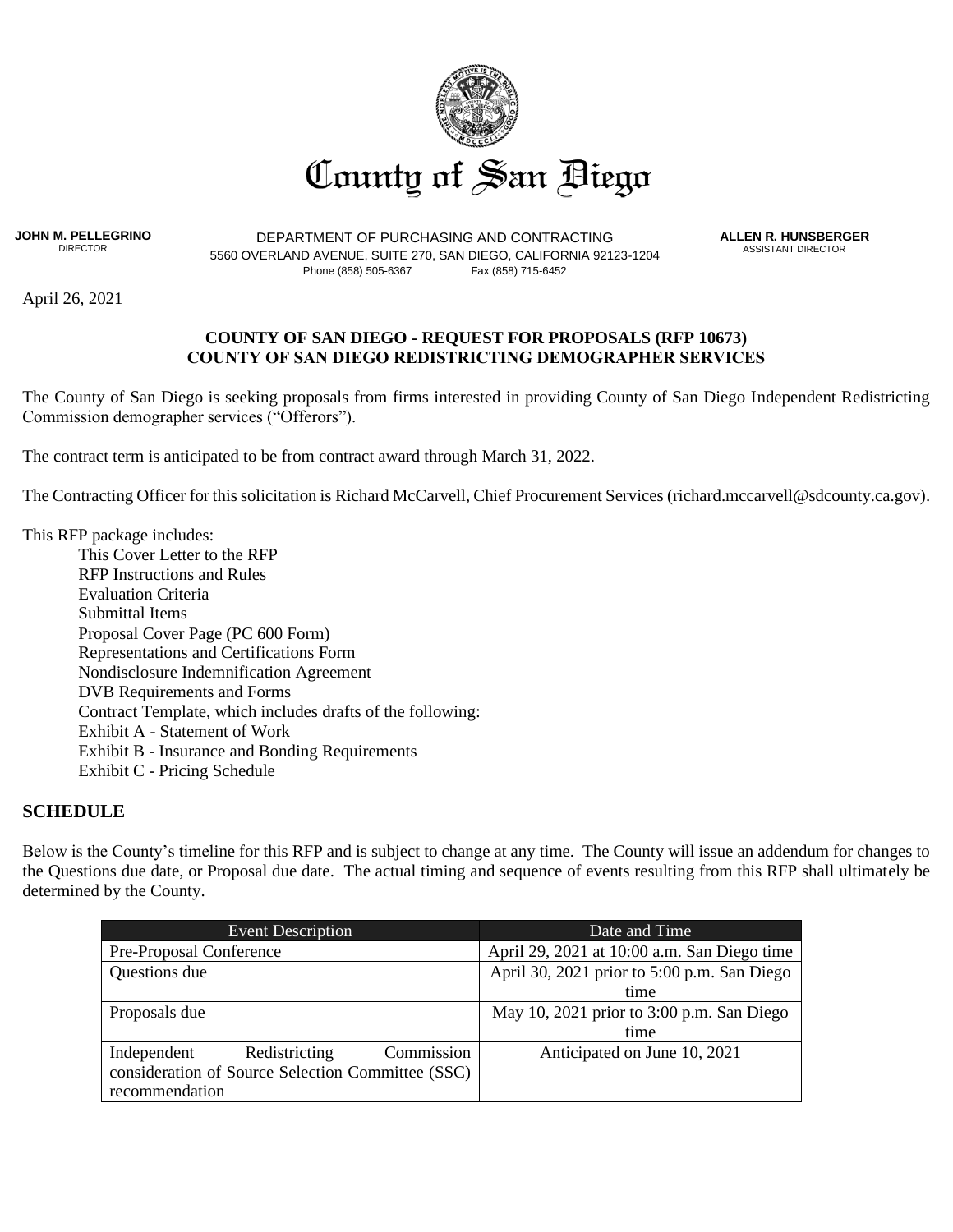# **PRE-PROPOSAL CONFERENCE**

A pre-proposal conference will be held by Video/Teleconference using the Microsoft Teams platform on the Date and Time listed in Schedule. To participate, please provide your intent to attend by 5:00 p.m. (local time) on April 28, 2021, Microsoft Teams information will be sent to Offerors that provide their intent to attend via email to Richard.Mccarvell@sdcounty.ca.gov. Attendance at the preproposal conference is encouraged but not mandatory. The County will provide an overview of the RFP process and may provide a program/technical overview and other information. Requests for clarification related to definition or interpretation of this RFP shall be submitted in writing as Questions in accordance with Section 8 (Duty to Inquire, Questions, and Explanation to Offerors).

# **PROPOSAL SUBMITTAL**

The County has temporarily changed procurement processes due to the social distancing and other requirements put in place in response to the COVID-19 pandemic. Unless otherwise modified by the County's COVID-19 Updates for County Contracts and Contractors, found at [https://www.sandiegocounty.gov/content/sdc/purchasing/COVID-19\\_Updates.html,](https://www.sandiegocounty.gov/content/sdc/purchasing/COVID-19_Updates.html) the following procedures shall apply to this RFP:

- Offeror must submit a complete original proposal in accordance with the format provided in this solicitation to the County of San Diego, Department of Purchasing and Contracting through electronic upload to BuyNet by the Date and Time listed in Schedule.
- If Offeror is unable to submit via BuyNet for any reason, Offeror may submit via electronic files on CD/DVD or a printed proposal at the Purchasing and Contracting front desk. Please use this method only if unable to submit through BuyNet. Until further notice, RFPs will be accepted at the front desk by mail or courier service only (the County will not accept personal delivery by Offerors or Offeror's representatives). When submitting via BuyNet, allow extra time to submit by an alternate method in the event of technical difficulties.
- When submitting electronic files, Offeror may optionally submit in original format (e.g. Microsoft Word) with clear pictures (.jpg, .jpeg, .gif, or ".png") of signature pages containing original signatures. Electronic or digital signatures will not be accepted. Please use this method only if unable to submit in PDF form.

The County's decision about the timeliness or responsiveness of any submitted document shall be final, and the County has the discretion to waive or not waive any defect or nonconformance.

Additional COVID-19 procurement information is available at[: https://www.sandiegocounty.gov/content/sdc/purchasing/COVID-](https://www.sandiegocounty.gov/content/sdc/purchasing/COVID-19_Updates.html)[19\\_Updates.html](https://www.sandiegocounty.gov/content/sdc/purchasing/COVID-19_Updates.html) 

## **QUESTIONS**

Questions regarding this RFP shall be submitted in writing to the Contracting Officer by the Date and Time listed in Schedule, in accordance with Section 8 (Duty to Inquire, Questions, and Explanation to Offerors). Oral explanations or responses to Questions will not be binding upon the County.

Concerns or comments regarding this solicitation should be directed to the Contracting Officer.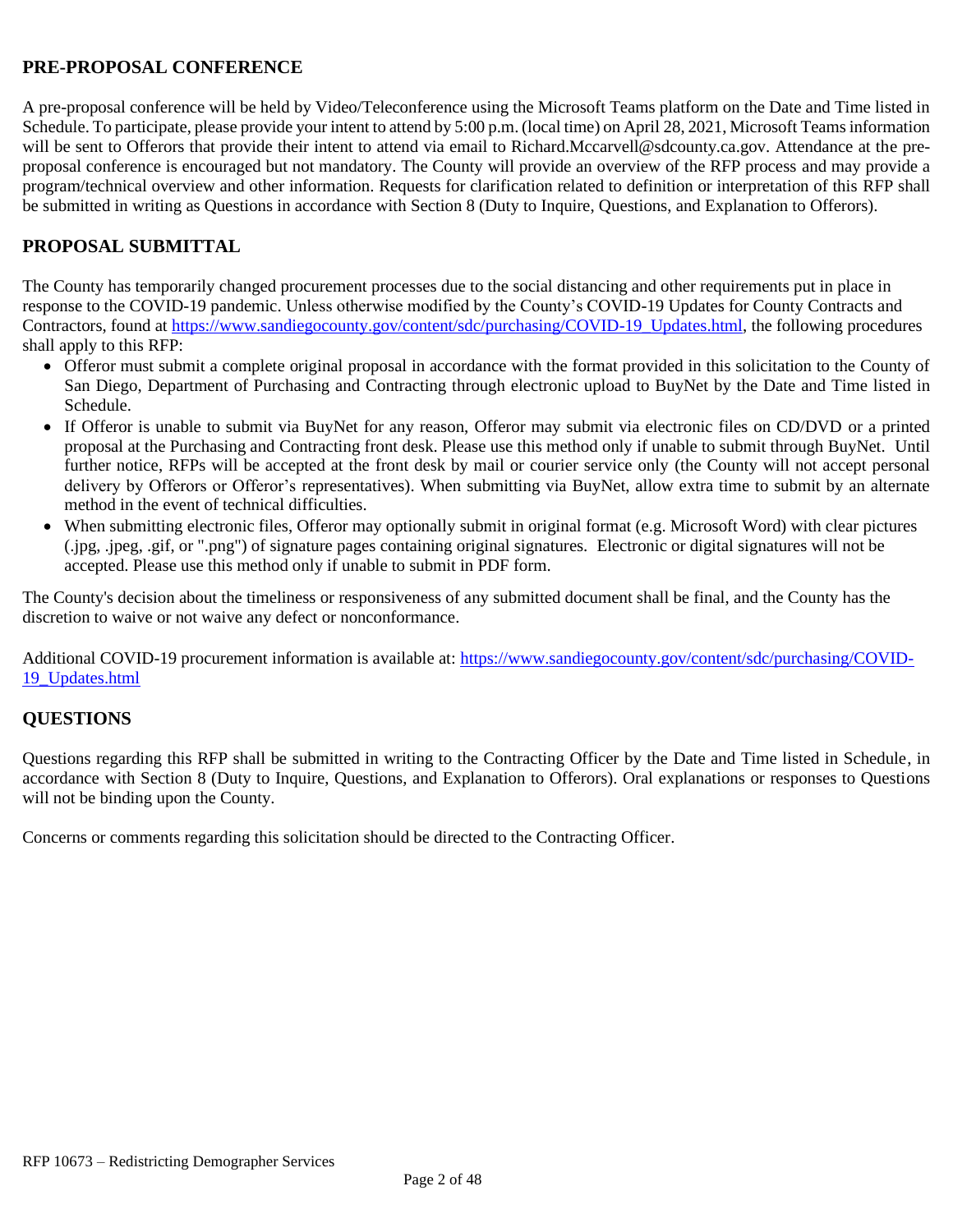# **TABLE OF CONTENTS**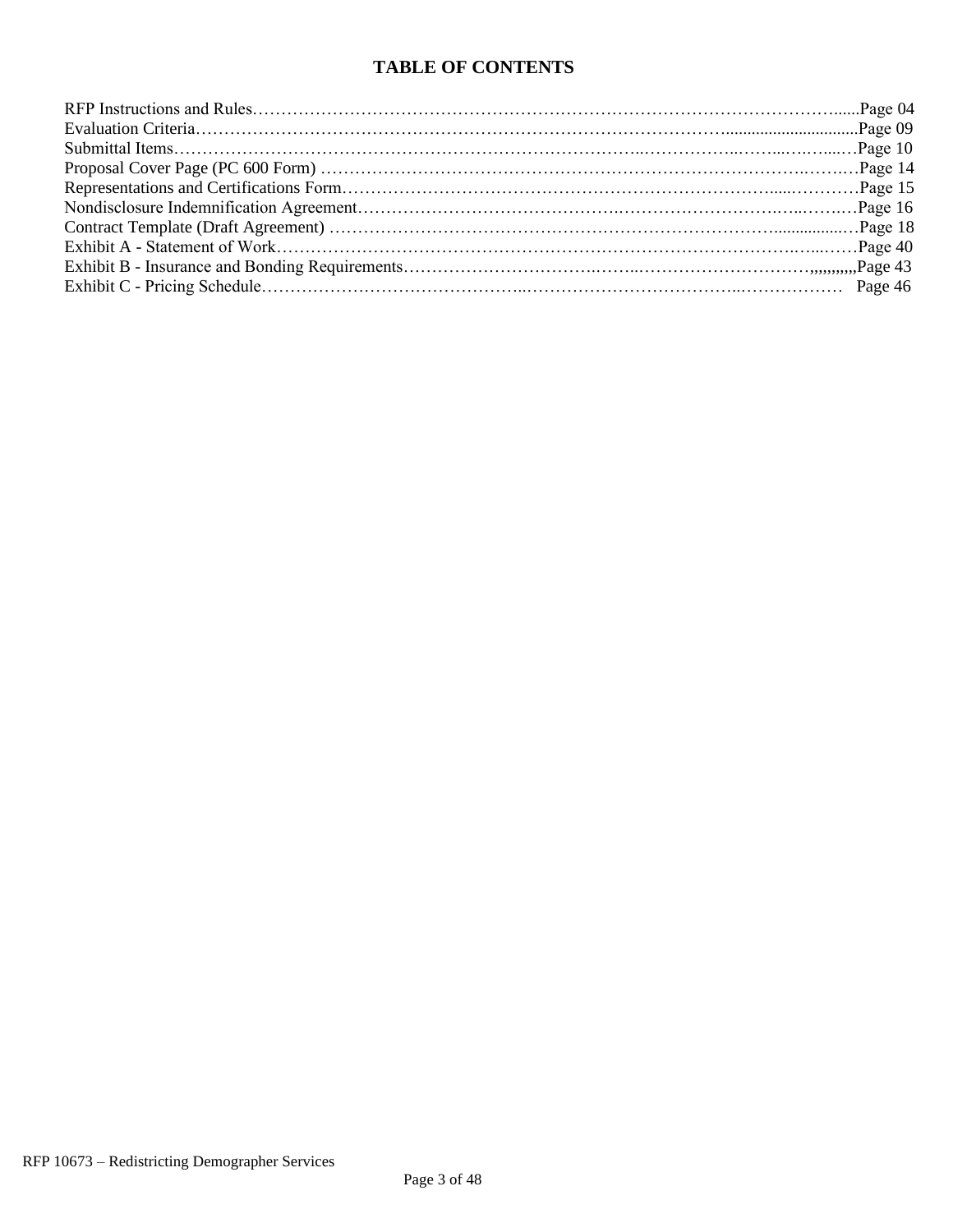# **RFP INSTRUCTIONS AND RULES**

#### **1. RFP PROCESS**

- 1.1. RFPs shall normally be made available on the County of San Diego's BuyNet Website at [https://buynet.sdcounty.ca.gov/.](https://buynet.sdcounty.ca.gov/) If you are unable to download this document, you may request a hard copy from Purchasing and Contracting's front counter or contact clerical support at (858) 505-6367.
- 1.2. The County reserves the right to host pre-proposal conference(s). If scheduled, the date, time, and location for the preproposal conference(s) will be as set forth in this RFP or as otherwise provided on BuyNet.
- 1.3. Offerors should submit all Questions by due date and time specified in the cover letter to this RFP.
- 1.4. Proposals received, including any additions, revisions, and clarifications, will be evaluated by a Source Selection Committee (SSC) appointed by a Source Selection Authority(s) (SSA).
- 1.5. If, at any point in the selection process, the County determines that a proposal will no longer be considered for award, the Contracting Officer will attempt to notify the Offeror.
- 1.6. During the selection process, the SSA may determine that an Offeror's proposal is no longer in the competitive range and that it will no longer be considered for award.
- 1.7. The County reserves the right to request clarification of and/or additional information ("Clarification") from Offerors. The Contracting Officer will determine the appropriate means of Clarification, which may include telephonic, email, letter, presentations, oral interviews, or as an addendum or revision to the proposal. The County may invite Offerors to make a presentation to, or participate in interviews with, the County at a date, time and location determined by the County. The County is not obligated to seek Clarification, so Offerors are advised to submit complete and accurate information in the proposal.
- 1.8. At any point in the selection process, the SSA may authorize discussions to be held with one or more Offerors in the competitive range. Discussions may include requests for revised proposals, Best and Final Offers (BAFOs), or addenda to the proposal and may contain additional selection factors.
- 1.9. The SSC may recommend to the SSA, and the Independent Redistricting Commissions (IRC), that award be made to one or more Offerors.
- 1.10. After receipt and approval of the SSA's decision the Contracting Officer will post a Notice of Recommendation to Award (NOR) a contract to the Offeror(s) whose proposal(s) has been ranked highest by the County on the basis of best value to the County, and upon receipt of concurrence of the recommendation by the IRC, the Contracting Officer will enter into contract finalization negotiations and, upon the successful completion, award a contract(s)
- 1.11. Reserved.
- 1.12. The County may rescind or modify the NOR at any time due to unsuccessful negotiations or if the County otherwise determines that it is in its best interest to do so.
- 1.13. The County may, at any time, restart evaluations, modify or replace the membership of the SSC, or correct any deficiencies in the procurement process or evaluation.
- 1.14. The timing and sequence of events resulting from this RFP shall ultimately be determined by the County.

## **2. INSTRUCTIONS FOR SUBMITTING A PROPOSAL**

- 2.1. It is the Offeror's responsibility to submit a proposal based on the most current RFP, addenda thereto, responses to Questions, any diligence material made available by the County, and any other information posted on BuyNet. Offerors must consistently check BuyNet for information and are responsible to comply with anything posted on BuyNet relating to this RFP. The County has no obligation to contact Offerors directly with any such RFP related information.
- 2.2. Offerors shall submit one original proposal prior to the date and time specified and through the means specified in the cover letter to this RFP.
	- 2.2.1. When requested, Offeror shall submit additional copies of the proposal in the manner requested. Copies should be clearly marked as copies and numbered.
	- 2.2.2. For proposals submitted electronically through BuyNet, the time on the BuyNet server shall be considered the official time for purposes of determining timely submittal.
	- 2.2.3. For proposals submitted at the Purchasing and Contracting front desk, the time stamp at the front desk shall be considered official time for purposes of determining timely submittal.
	- 2.2.4. In the event of multiple submittals of an original proposal by an Offeror, the County will only consider the most recent submittal submitted by the due date and time. The County will not review or consider previous submittals, whether submitted at the front desk or through BuyNet. Offerors are strongly encouraged to submit only one original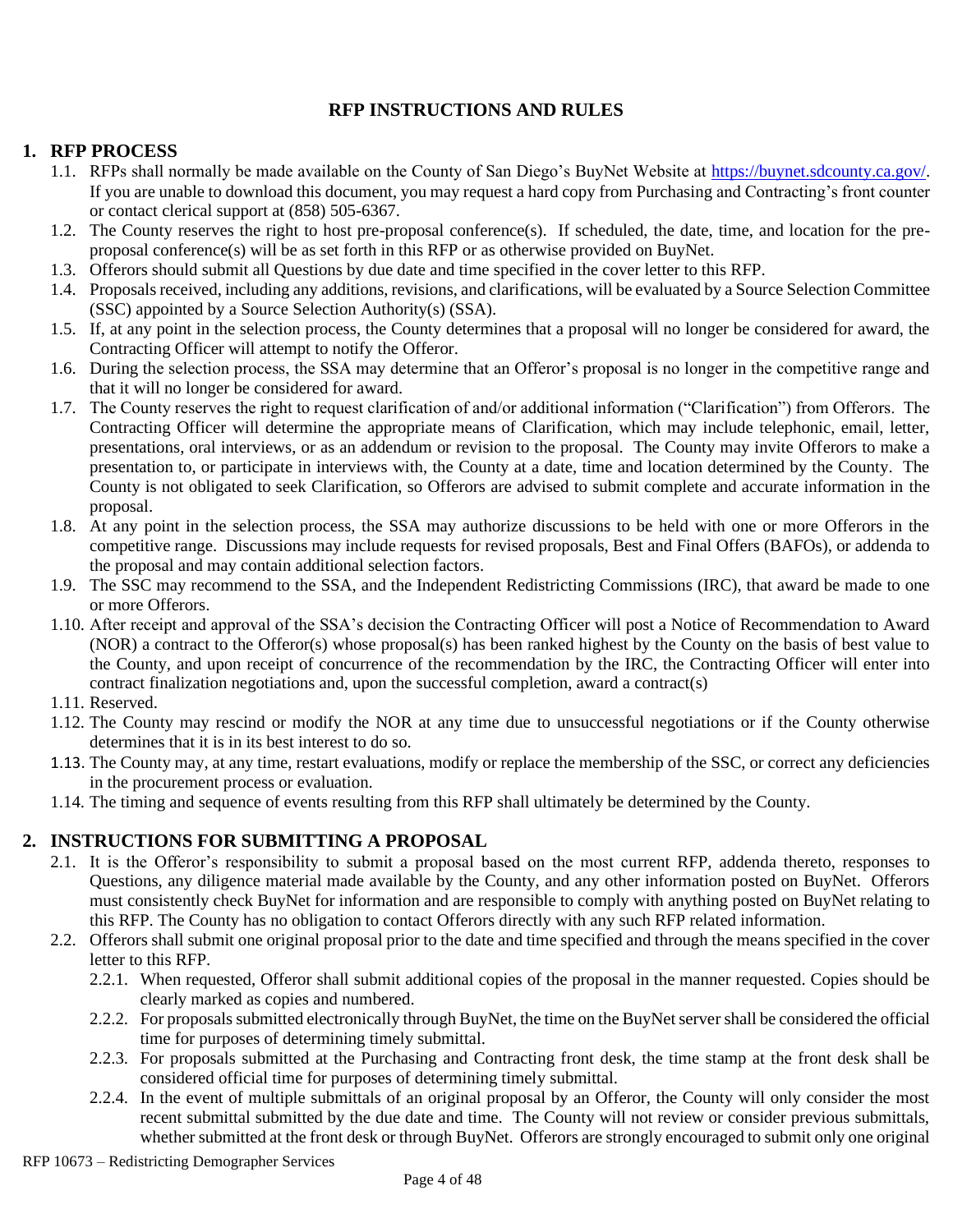proposal and withdraw or replace any previous submittals in the event they choose to update their proposal. Proposals may be found non-conforming if the County is unable to determine which is the most recent, timely submittal.

- 2.3. All proposals shall be signed by an authorized officer or employee of the Offeror. The name, title, mailing address, email address, and phone number of the authorized officer or employee shall be included. Scanned images of pages containing original signatures are acceptable for submission of an electronic file. Electronic or digital signatures will not be accepted.
- 2.4. The proposal must be submitted in compliance with the following format, unless otherwise specified in this RFP: 2.4.1. Submit electronic proposals as files in .pdf format. Separate each exhibit into one or more files. Clearly name files
	- as to the exhibit and order. Pages requiring signatures must be scanned from an original signature. Other pages may be scanned, or converted to .pdf from other file formats. Converted and searchable formats are preferred.
	- 2.4.2. Proposals shall be formatted to print on 8-1/2" x 11" page size with no less than ½" margins and eleven (11) point font.
	- 2.4.3. Proposals shall be formatted as black ink on white background/paper with no shading, or otherwise suitable for black and white reproduction.
	- 2.4.4. Pages shall be consecutively numbered within the bottom or top margin of each page, including attachments.
	- 2.4.5. Each proposal shall be typed and be concise but comprehensive. Proposals shall not include unnecessarily elaborate brochures, visual or other presentations, or artwork beyond what is sufficient to present a complete and effective proposal.
- 2.5. Your proposal must be organized in accordance with this RFP. Unless otherwise specified, the proposal shall conform to the following organization:
	- 2.5.1. A completed and signed PC 600 Form shall be submitted as the cover of Offeror's proposal.
	- 2.5.2. Completed and signed Representations and Certifications form.
	- 2.5.3. Completed and signed Nondisclosure Indemnification Agreement (if applicable).
	- 2.5.4. Completed and signed DVB forms (if applicable).
	- 2.5.5. Any other required forms.
	- 2.5.6. A table of contents listing, by page number, the contents of the proposal.
	- 2.5.7. Program/Technical exhibit.
	- 2.5.8. Cost/Price exhibit.
	- 2.5.9. Confidential/Proprietary exhibit (if applicable).
- 2.6. Offerors shall submit separate exhibits in separate files for the Program/Technical; Cost/Price; and (if applicable) Confidential/Proprietary exhibit components of their proposal.
	- 2.6.1. Submit a Program/Technical exhibit
		- 2.6.1.1. Content shall be organized to correspond to the applicable question or item within Submittal Items. All forms, responses and attachments shall be sequentially numbered to correspond to the applicable question or item.
		- 2.6.1.2. No price data are to be included in the Program/Technical exhibit.
		- 2.6.1.3. No confidential/proprietary information, including PI (Personal Information), PII (Personally Identifiable Information) or PHI (Protected Health Information), is to be included in the technical exhibit. Responses that include the confidential/proprietary information shall refer to the response contained within the Confidential/Proprietary exhibit (for example: If Submittal Item #1 requires staff Social Security Numbers, the response to Submittal Item #1 shall reflect "see response #1 contained within Confidential/Proprietary exhibit).
		- 2.6.1.4. If price or confidential/proprietary information is included in the Program/Technical exhibit, the County may, at its sole discretion, remove such information or declare the proposal non-conforming.
	- 2.6.2. Submit a separate Cost/Price exhibit.
		- 2.6.2.1. All cost and pricing information must be contained within Cost/Price exhibit.
	- 2.6.3. Submit a separate Confidential/Proprietary exhibit (if applicable). The County is a public agency subject to the disclosure requirements of the Public Records Act, California Government Code Section 6250 and following. The County of San Diego intends to publish contracts, which may contain some or all of the successful proposal(s), to its public web site. If confidential/proprietary information is contained within the submission:
		- 2.6.3.1. It must be submitted in a separate clearly labeled exhibit with all pages marked as "CONFIDENTIAL/PROPRIETARY EXHIBIT".
		- 2.6.3.2. Offeror must provide a signed Nondisclosure Indemnification Agreement.
		- 2.6.3.3. In accordance with the California Public Records Act, the County will not treat pricing or terms and conditions as confidential. Confidential/Proprietary exhibits will be examined prior to review, and price or terms and conditions may be removed or the County may declare a proposal non-conforming because of the inclusion of price or terms and conditions in the Confidential/Proprietary exhibit.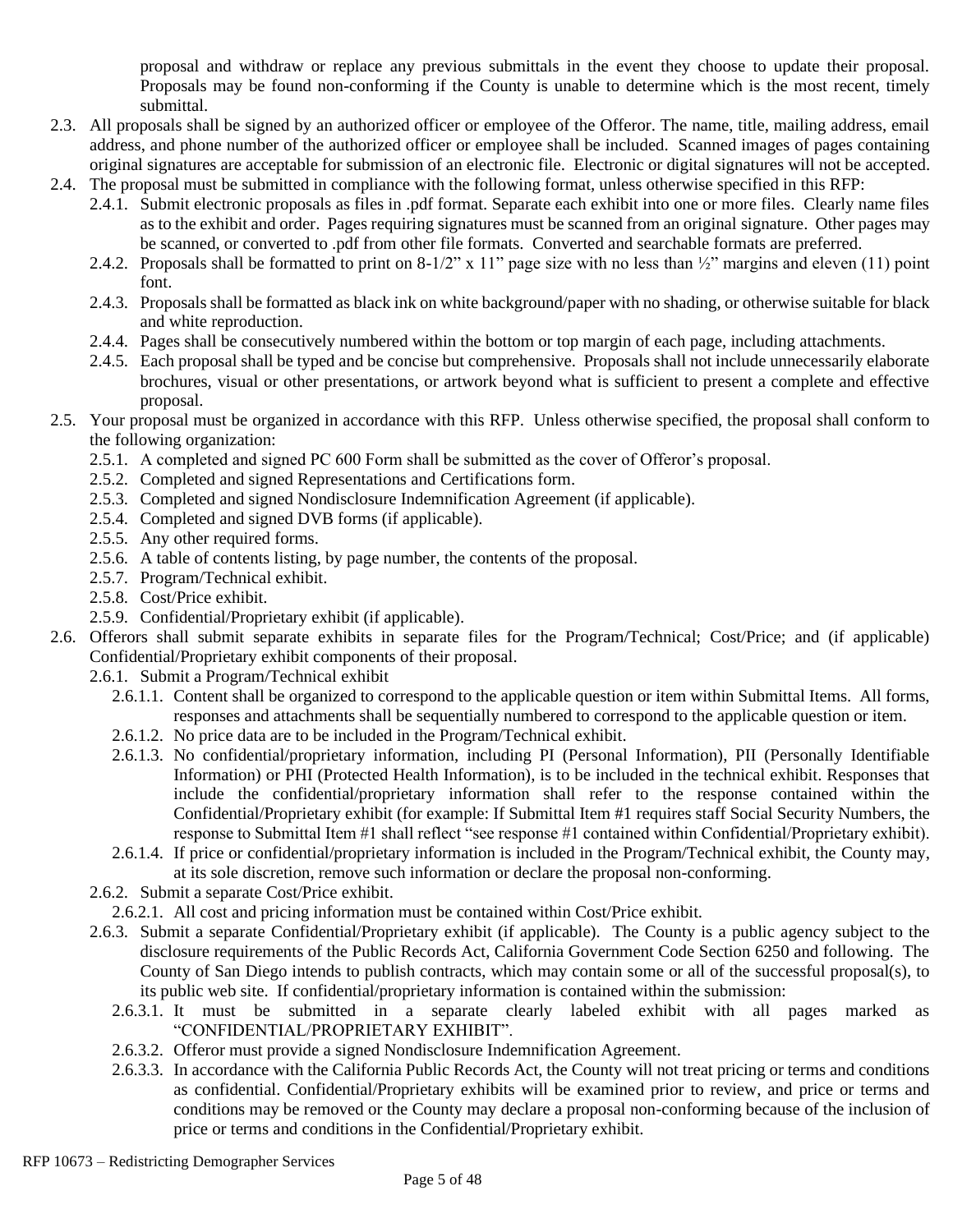- 2.7. All proposals become the property of the County. An Offeror may request the return of its proposal upon withdrawal as specified in Paragraph 6, which return County may grant or deny in its sole discretion.
- 2.8. It is understood and agreed upon by the Offeror by submitting a proposal that the County has the right to withhold all information regarding this procurement until after contract award, including but not limited to: the number of proposals received; identity of Offeror(s), content of proposals; the County evaluation methodology and results; and the identity of the members of the SSC. Information releasable after award is subject to the disclosure requirements of the Public Records Act, California Government Code Section 6250 and following.

# **3. EVALUATION AND SELECTION**

- 3.1. The County shall have the discretion, but not the obligation, to construe any submission as non-conforming and ineligible for consideration if it does not conform to the requirements of the Request for Proposals. The County shall also have the discretion to waive any irregularities or deviations from the requirements of the Request for Proposals in any submission.
- 3.2. Evaluations shall be based on the list of criteria contained in the Evaluation Criteria and Submittal Items.
- 3.3. The County may consider information known to the County in addition to the information provided in response to the RFP. 3.4. At any point in the evaluation process, the County may determine that a proposal is unacceptable in any area and no longer
- consider it for award.
- 3.5. When evaluating Offeror's program/technical response, County may appropriately consider the Environmental Impact of the proposed products and delivery of services in accordance with Board of Supervisors Policy B-67 Environmentally Preferable Procurement. Offerors are encouraged to include such information in the proposal.
- 3.6. When evaluating an Offeror's pricing, the County may also consider the effect of the proposal on the overall total cost to the County.
- 3.7. Local preference: In accordance with Section 405 of the San Diego County Code of Administrative Ordinances, when evaluating competing proposals, the County of San Diego will give a 5% price preference to Preferred Vendors (a Local Business that is also a Veteran Owned Business, Disabled Veteran Business, or Small Business). A Veteran Owned Business and Disabled Veteran Business is defined in County of San Diego, Board of Supervisors Policy B-39a. A Small Business is defined in County of San Diego, Board of Supervisors Policy B-53.

The price preference will be applied to the proposed price portion of the evaluation only. Five percent (5%) or fifty thousand dollars (\$50,000), whichever is less ("Price Adjustment"), shall be subtracted from any Preferred Vendor's proposed price being evaluated for award ("Adjusted Price"). A Preferred Vendor's Adjusted Price shall be the basis for evaluating the proposal's price. Contract award will be made to the proposer(s) providing the best value to the County after consideration of the price preference and will be made at the unadjusted price. For example, a Preferred Vendor submitting a proposal for \$100,000 would be evaluated as if the proposed price was \$95,000. If based on the Adjusted Price, the Preferred Vendor is evaluated to be the best value, the Preferred Vendor would be awarded a contract at the unadjusted price of \$100,000.

## **4. DETERMINATION OF ECONOMY AND EFFICIENCY**

Pursuant to County Charter Sections 703.10 and 916, award of a contract resulting from this RFP may be subject to the County's requirement to determine that the services can be provided more economically and efficiently by an independent contractor than by persons employed in the Classified Service.

#### **5. COUNTY COMMITMENT**

- 5.1. This RFP does not commit the County to award, nor does it commit the County to pay any cost incurred in the submission of the proposal, or in making necessary studies or designs for the preparation thereof, nor procure or contract for services or supplies. Further, no reimbursable cost may be incurred in anticipation of a contract award.
- 5.2. The County reserves the right to accept or reject any or all proposals received as a result of this RFP or to negotiate with any other provider of the requested goods and/or services.
- 5.3. The County reserves the right to terminate this RFP in part or in its entirety at any time prior to contract execution.
- 5.4. No prior, current, or post award communication with any officer, agent, or employee of the County shall affect or modify any terms or obligations of this RFP except as explicitly provided for in this RFP.

## **6. LATE, MODIFIED, OR WITHDRAWN PROPOSAL**

6.1. A proposal that is received, but that is not received at the office or by the electronic means designated in the solicitation by the exact time specified for receipt will not be considered unless; it is received before award is made, the County determines that it is in its best interest to accept the proposal, and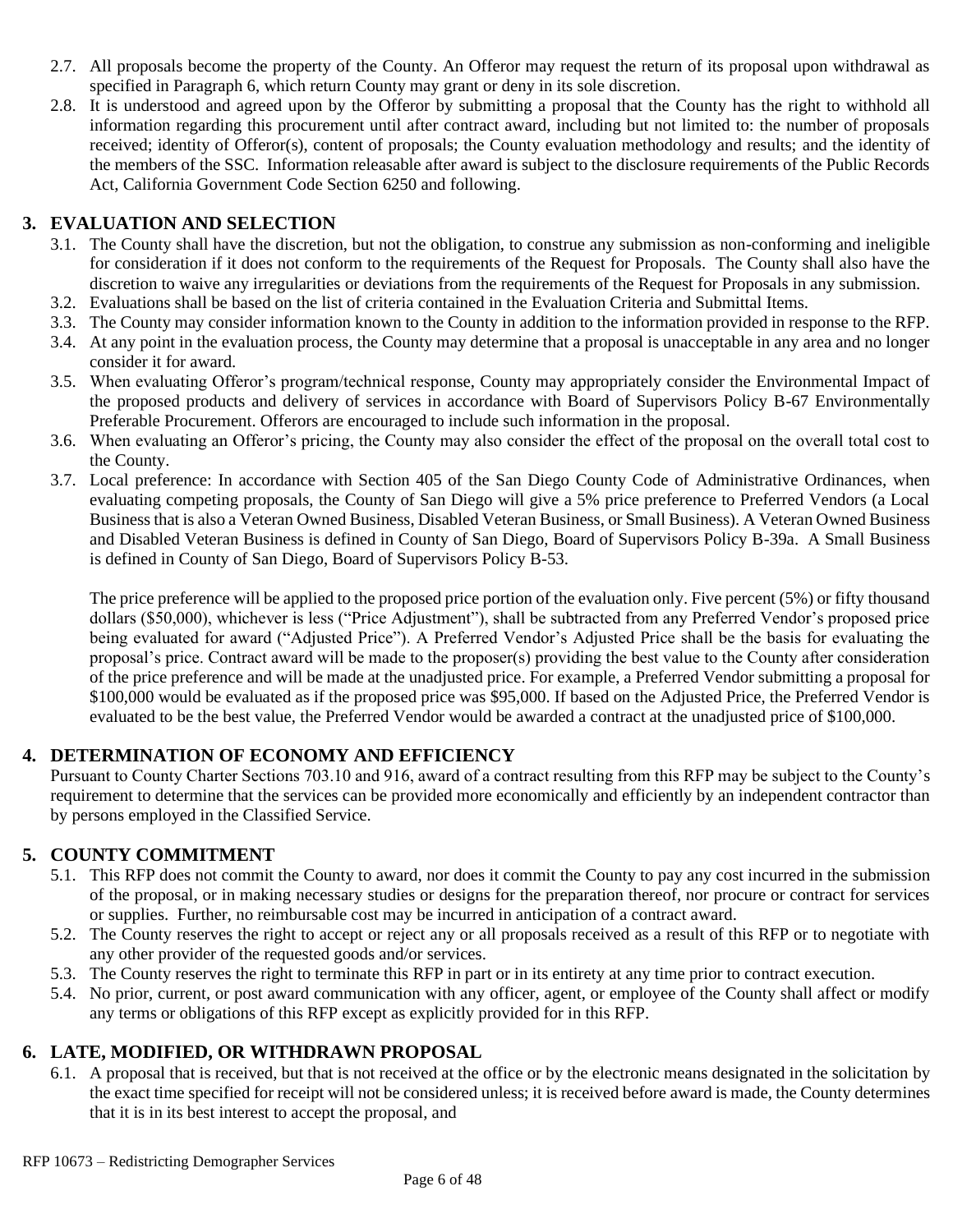- 6.1.1. It was sent by mail or personal delivery, and it is determined by the County that the late receipt was due solely to mishandling by the County after receipt by the County; or
- 6.1.2. No timely and conforming proposal was submitted.
- 6.2. Proposals may not be modified after the due date, except a modification resulting from the Contracting Officer's request for a revised proposal, Best and Final Offer (BAFO), or an addendum to the proposal.
- 6.3. Proposals may be withdrawn by written notice signed by a duly authorized representative of Offeror if received prior to Notice of Recommendation to Award. Thereafter, all proposals constitute firm offers, subject to negotiation, that will remain open and cannot be revoked, withdrawn, or modified for a period of six (6) months thereafter.

#### **7. DILIGENCE MATERIAL**

County, its agents, advisors, and representatives make no representation or warranty, express or implied, as to the accuracy or completeness of any provided diligence material. Without limiting the generality of the foregoing, the diligence material may include certain statements, estimates, and projections provided by or with respect to the County. Such statements, estimates, and projections reflect various assumptions made by the County, which may or may not prove to be correct. No representations are made by the County as to the accuracy of such statements, estimates, projections, or assumptions.

## **8. DUTY TO INQUIRE, QUESTIONS, AND EXPLANATION TO OFFERORS**

- 8.1. Offerors' Inquiries and County Responses All communications from the Offeror (including its employees, agents, and representatives) to the County or its officers and employees (including consultants working on or assisting with this procurement), related to this RFP or the Offeror's proposal, must be directed in writing exclusively to the Contracting Officer, unless otherwise authorized in writing by the Contracting Officer. Any improper contact may, at County's sole discretion, cause the Offeror to be removed from consideration for contract award.
- 8.2. Should an Offeror find discrepancies in or omissions from, or be in doubt as to the meaning of, the RFP or related documents, Offeror shall have a duty to at once notify the County. Such notifications, or other requests for explanation regarding the RFP or related documents, shall be directed to the Contracting Officer in writing as a question ("Question"). Offeror is responsible for ensuring that Questions are received by the County. The County may choose not to respond to Questions received after the date stated in the Cover Letter. Offerors should not communicate with or attempt to contact any other County personnel about this solicitation, except as otherwise allowed for in this RFP

#### **9. PROTEST PROCEDURE**

County Board of Supervisors Policy A-97 sets forth the procedures for filing and resolution of protests related to this RFP. Board Policy A-97 is available from the Clerk of the Board, 1600 Pacific Highway, San Diego, CA 92101, or on the County's Web site at [http://www.SanDiegoCounty.gov/](http://www.sandiegocounty.gov/) under the Clerk of the Board's page.

All protests must be filed in accordance with Board Policy A-97, which requires among other things that a protest must be filed timely, be submitted in writing to the Contracting Officer identified in the solicitation package, and be based on a protestable action and established grounds for protest.

#### **10. DEBRIEF AND REVIEW OF CONTRACT FILES**

Offeror may request a "debriefing" from the Contracting Officer on the findings about Offeror's proposal (with no comparative information about proposals submitted by others) after Offeror has been notified by the Contracting Officer that the Offeror's proposal is no longer being considered for award.

After contract execution, the proposals, and any other releasable documents may be reviewed. Copies of any documents desired by the reviewer will be prepared at the requestor's expense in accordance with current County rates for such copies.

#### **11. OFFEROR COMMUNICATIONS**

- 11.1. If Offeror issues any public announcement or otherwise engages in communication that, in the County's sole determination, compromises the integrity of this RFP process or attempts to restrain competition, Offeror may be removed from consideration for award.
- 11.2. Audio and/or video recording of pre-proposal conferences, presentations, discussions, negotiations, debriefings, or other communications with the County regarding this RFP are prohibited, unless specifically authorized in writing by the Contracting Officer.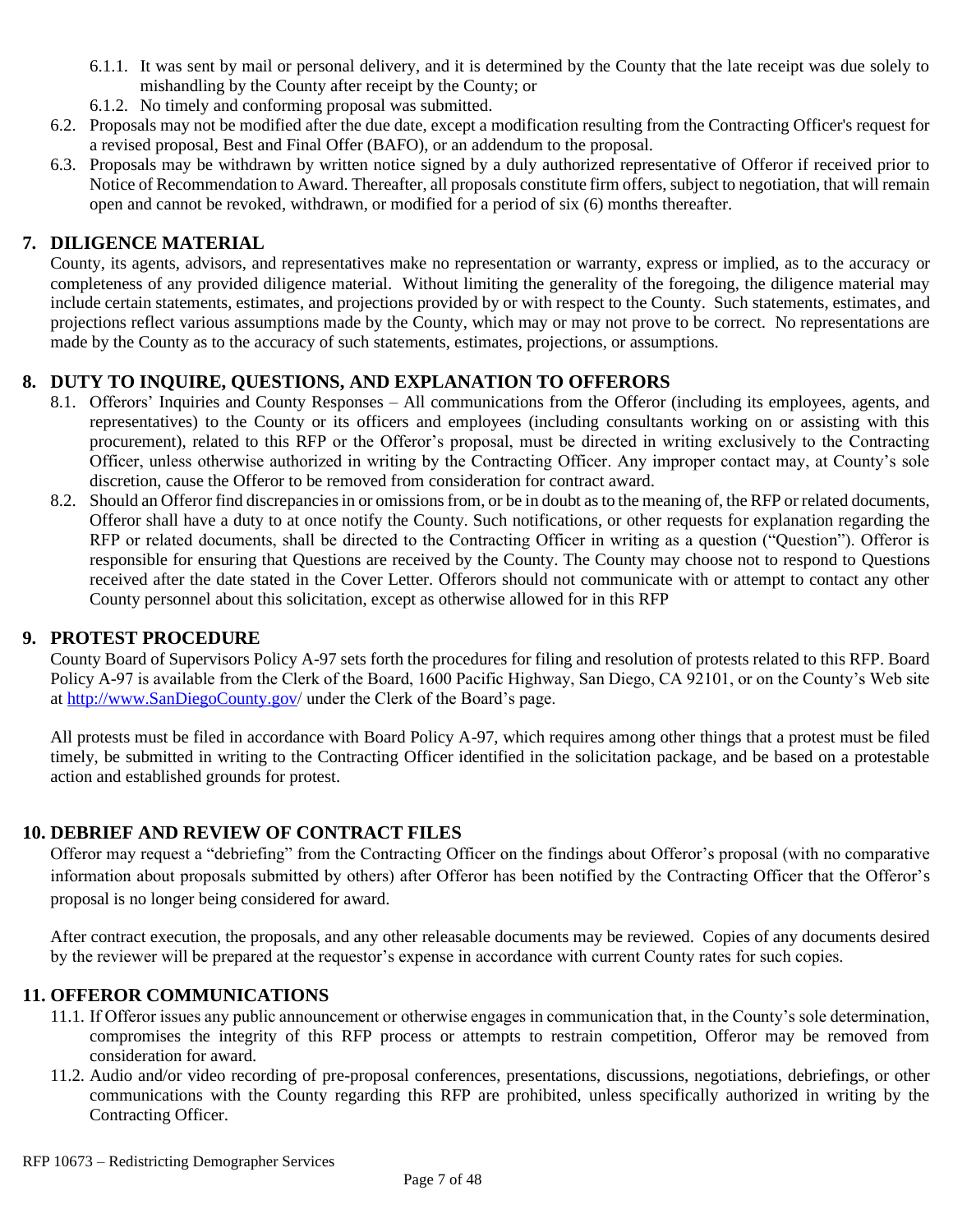#### **12. CLAIMS AGAINST THE COUNTY**

Neither Offeror nor any of its representatives shall have any claims whatsoever against the County or any of its respective officials, agents, or employees arising out of or relating to this RFP or these procedures (other than those arising under a definitive contract with Offeror in accordance with the terms thereof).

#### **13. SOLICITING EMPLOYEES**

Until contract award, Offerors shall not, directly or indirectly, solicit any employee of the County to leave the County's employ in order to accept employment with the Offeror, its affiliates, actual or prospective contractors, or any person acting in concert with the Offeror, without prior written approval of the County's Contracting Officer. This paragraph does not prevent the employment by an Offeror of a County employee who has initiated contact with the Offeror.

#### **14. CALIFORNIA REVENUE AND TAXATION CODE SECTION 18662**

In compliance with California Revenue and Taxation code section 18662, if Offeror is a non-resident of California (out-of-state invoices) that receives California source income and has not completed FTB Form 590, there may be a backup withholding on all payments. Fifteen (15) business days prior to the first payment, new suppliers or suppliers with expired forms or forms with incorrect information must submit new forms to the County (forms are available from the Franchise Tax Board website listed below).

Under certain circumstances, Offerors may be eligible for reduced or waived nonresident withholding. If Offeror has already received a waiver or a reduced withholding response from the State of California and the response is still valid, Offeror should submit the response to the County in lieu of the forms. Failure to submit the required forms will result in withholding of payments. Offerors should to the Franchise Tax Board websites (listed below) for tax forms and information on non-resident withholding, including waivers or reductions. The County will not give Offerors any tax advice. It is recommended that Offerors speak with their tax advisers and/or the State of California for guidance. Franchise Tax Board Websites:

[https://www.ftb.ca.gov](https://www.ftb.ca.gov/) <https://www.ftb.ca.gov/forms/Search/Home/FormRequest/1619> <https://www.ftb.ca.gov/forms/search/>

If selected for award, the Offeror is to submit forms to the Auditor & Controller via fax at (858) 694-2060 or mail originals to: County of San Diego, 5530 Overland Avenue, Suite 410, San Diego, CA 92123. The P.O. Number or Contract Number (if available) and "California Revenue and Taxation Code Section 18662" must appear on fax cover sheet and/or the outside of the mailing envelope.

#### **15. W-9 FORM**

If selected for award, the Offeror must complete and submit a W-9 form if a current form is not on file with the County.

(Remainder of this page left blank)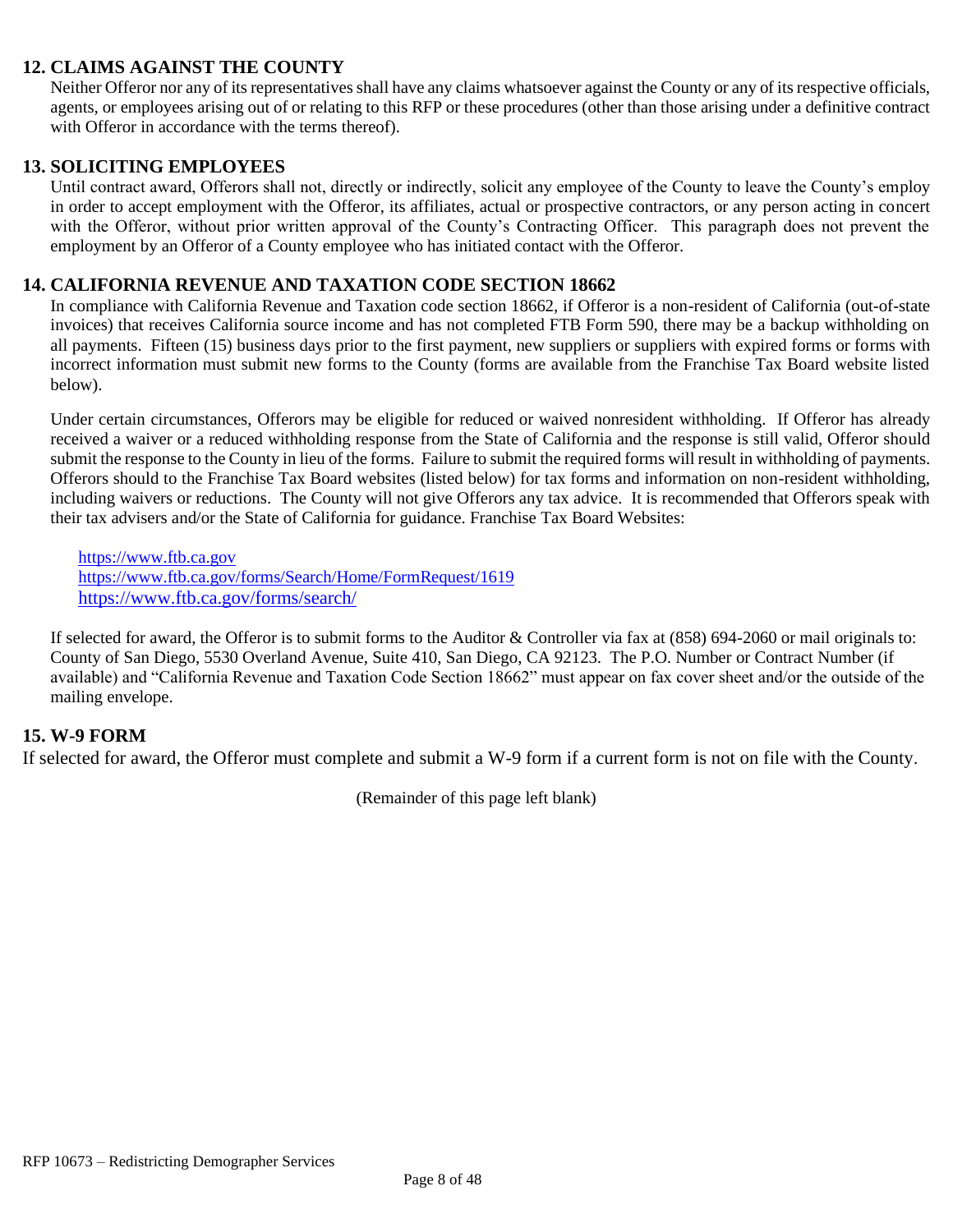### **EVALUATION CRITERIA**

The evaluation criteria listed below are in descending order of importance by paragraph and subparagraphs and will be considered in the evaluation of the Offeror's written and oral proposals accordingly. Proposals should provide clear, concise information in sufficient detail to allow an evaluation based on these criteria.

Mandatory minimum requirements for eligibility to be considered are included in the evaluation criteria. Failure to satisfy these mandatory minimum requirements will be considered disqualifying, and the proposal will not be further considered for a contract award.

#### **1. MINIMUM REQUIREMENTS (PASS/FAIL)**

- 1.1. Confirmation that the personnel of the Offeror assigned to this project and the personnel of any subcontractor assigned to this project meet the requirements of Elections Code 21551(d) and 21550(c)(4).
- 1.2. Acceptance of County of San Diego (COSD)'s terms and conditions (Draft Agreement) and insurance requirements as stated in this RFP, or acceptance with exceptions that are acceptable to the County.

#### **2. TECHNICAL APPROACH**

- 2.1. The extent to which the Offeror's proposed methodology, mapping software, and process show a thorough understanding of the IRC's requirements.
- 2.2. The extent to which the Offeror proposes a comprehensive, innovative, low risk, and effective technical approach for the provision of demographic and mapping services and public communications services as outlined in Exhibit A Statement of Work.
- 2.3. The extent to which the Offeror's proposed optional tasks/activities provides a comprehensive, innovative, low risk, and effective technical approach; and provides reasonable and well thought out options accounting for the anticipated delay in receipt of Federal and State census data as well as the effects of COVID-19 restrictions permitting only virtual public meetings and other contingencies.

#### **3. OFFEROR'S EXPERIENCE AND QUALIFICATIONS**

- 3.1. The nature and depth of the Offeror's (and subcontractors if proposed) experience in providing demographic services similar in scope to IRC's requirements in the Statement of Work with an emphasis on redistricting, demographic analysis, utilization of mapping software, interaction with public commissions, and involvement in public outreach.
- 3.2. The extent of personnel experience and qualifications relevant to providing demographic services for redistricting of a similar scope to that of IRC's requirements.
- 3.3. The extent to which Offeror's experience demonstrates knowledge of relevant redistricting regulatory requirements pertaining to California Counties and San Diego County in particular, Cities, and other political subdivisions.
- 3.4. The provision of favorable references that support stated experience relevant to providing high-quality demographic services similar in scope to the IRC's requirements.

#### **4. PRICE**

- 4.1. Price reasonableness including Offeror's pricing of submitted example project scenarios.
- 4.2. The extent to which the Offeror provides reasonable prices for optional tasks/activities; and comprehensive, stable, and predictable pricing that serves to limit the pricing risk or variance to the County.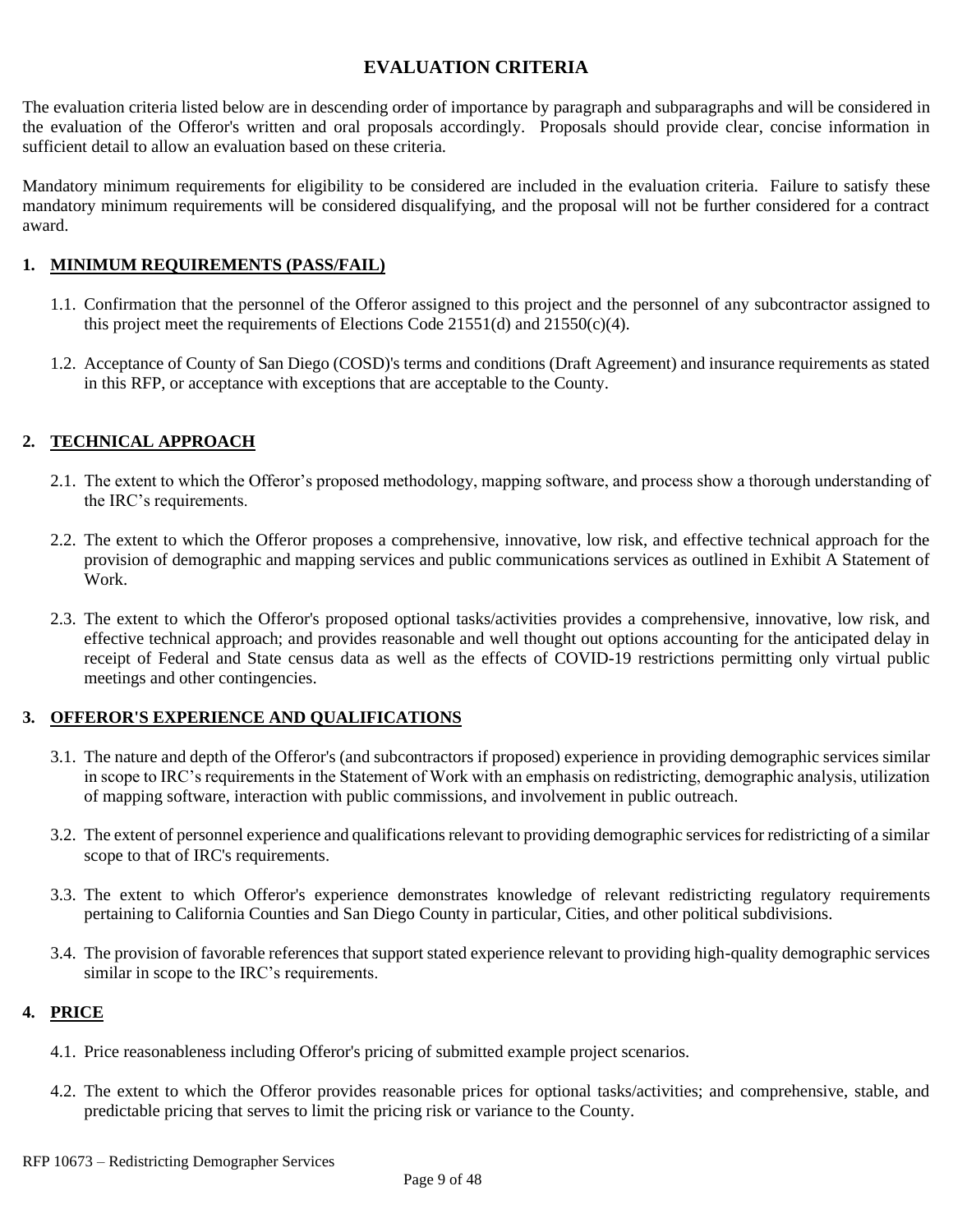#### **SUBMITTAL ITEMS**

Proposals should give clear, concise information in sufficient detail and in the order presented below to allow for a comprehensive evaluation. Any submission may be construed as non-conforming and ineligible for consideration if it does not conform to the Submittal Requirements described by these Submittal Items. The County, at its sole discretion, may waive any variances from these Submittal Items and/or seek clarification.

#### **1. MINIMUM REQUIREMENTS (PASS/FAIL)**

- 1.1. Confirm that all personnel of the Offeror assigned to this project and the personnel of any subcontractor assigned to this project meets the requirements of Elections Code section 21551(d) and 21550(c)(4). Section 21551(d) provides: "The commission shall not retain a consultant who would not be qualified as an applicant pursuant to paragraph (4) of subdivision (c) of Section 21550." Section 21550(c)(4) provides: "Within the 10 years immediately preceding the date of application to the commission, neither the applicant, nor an immediate family member of the applicant, has done any of the following:
	- 1.1.1.Been appointed to, elected to, or have been a candidate for office at the local, state, or federal level representing the County of San Diego, including as a member of the board.
	- 1.1.2.Served as an employee of, or paid consultant for, an elected representative at the local, state, or federal level representing the County of San Diego.
	- 1.1.3.Served as an employee of, or paid consultant for, a candidate for office at the local, state, or federal level representing the County of San Diego.
	- 1.1.4.Served as an officer, employee, or paid consultant of a political party or as an appointed member of a political party central committee.
	- 1.1.5.Been a registered federal, state, or local lobbyist.

 $Yes \Box No \Box$ 

- 1.2. The County's terms and conditions (Draft Agreement) have been provided as part of this document. The offeror should respond to these documents in accordance with the procedures and format set forth below.
	- 1.1.1.Confirm (YES/NO) your organization's acceptance of the Draft Agreement and insurance requirements as presented in the RFP.

 $Yes \Box No \Box$ 

1.1.2.If NO, provide a detailed paragraph-by-paragraph, contract clause-by-contract clause description of any issues or concerns that Offeror may have with the documents listed. If Offeror objects to a particular paragraph or clause, then Offeror will need to further describe, in business terms and not in proposed language, the nature of its concern and what terms Offeror is willing to accept. The Exception List shall provide the reason or rationale supporting the item of concern and/or counter-response. Simply stating that a paragraph or clause is "Not Acceptable" or proposing alternative contract terms without describing in business language the reason or rationale may be considered acceptance of that paragraph or clause. If Offeror does not identify specific concerns with a particular paragraph or clause, the County will consider the paragraph and/or clause acceptable. The Offeror shall also provide a description of the business benefit to the County for the proposed language changes. The Offeror shall provide a Redlined (track changes) copy of Terms and Conditions reflecting the proposed revisions.

Should you take exception(s) to the Draft Agreement, you understand that the County may, as part of its evaluation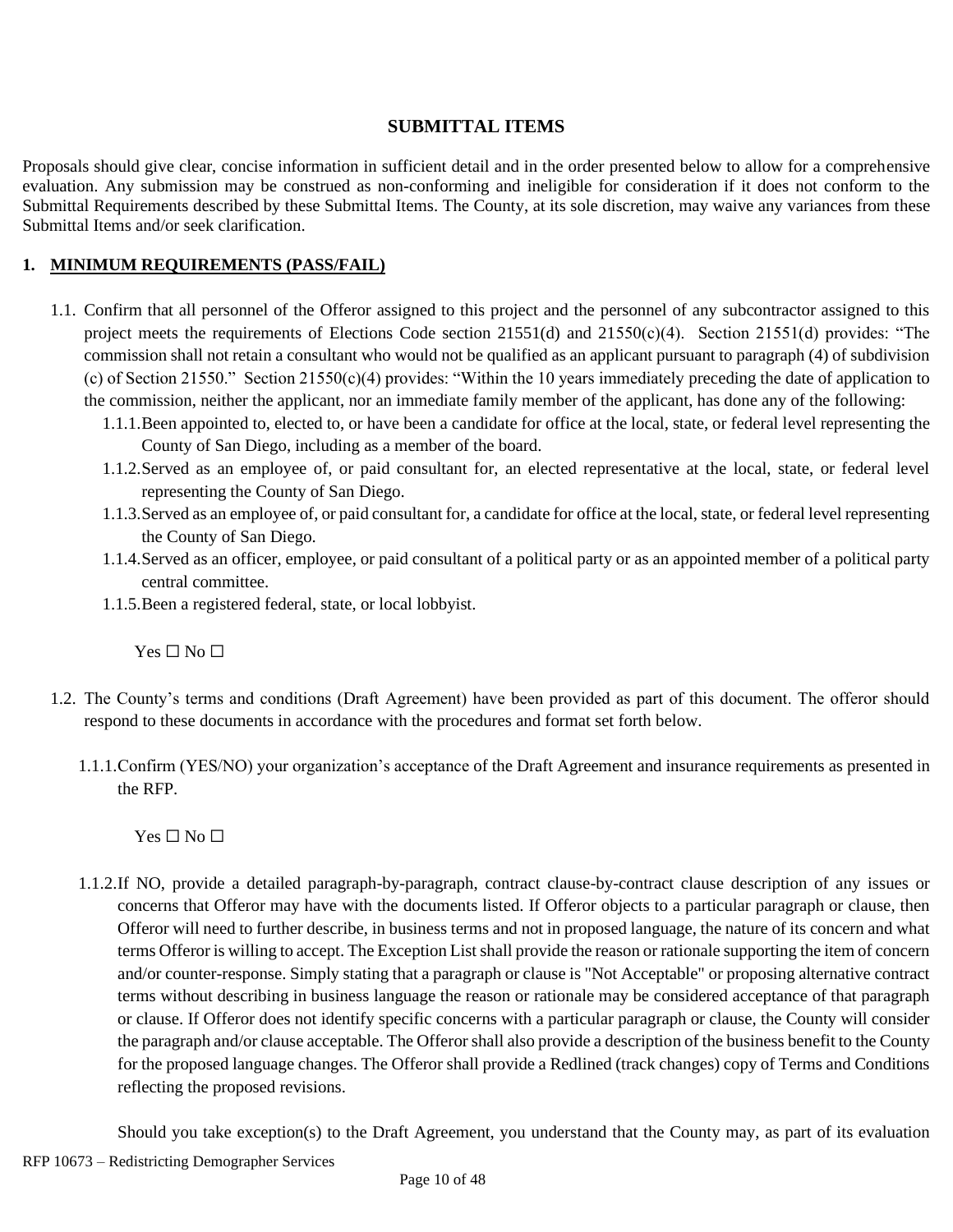process, conclude that exceptions are so numerous and/or material that the proposal does not meet minimum requirements.

No Standard Offeror Form Contracts – Do not provide a copy of the Offeror's standard contract to the County. The County will be using the enclosed Draft Agreement in negotiations with the Offeror.

The Offeror will be deemed to have accepted any terms and conditions of the Draft Agreement to which it does not take exception in its proposal, and such accepted terms and conditions will not be subject to further negotiation except at the County's sole discretion.

#### **2. TECHNICAL APPROACH**

- 2.1. The goal of this effort is to create a final approved set of supervisorial district boundaries with sufficient public contribution to this process prior to the date this information is required by the COSD Registrar of Voters for use in the initial 2022 primary elections. These final maps are currently required to be approved prior to December 15, 2021. State law requires the COSD IRC to conduct a minimum of 9 public hearings, at least seven (7) prior to finalization of the revised district maps, including one in each of the 5 supervisorial districts, and two (2) public hearings after draft maps are published.
- 2.2. There are several major uncertainties to this process that are not under the control of COSD IRC (1) the anticipated delay in receipt of 2020 census data from Federal and State authorities, and (2) release of the redistricting data in legacy format before tabulated data, and (3) the uncertainties created by the COVID 19 pandemic serving to limit the possibilities of in-person public meetings on the grounds of public safety and the provisions of Elections Code section  $21552(c)(2)(B)$ . Current requirements do not permit in-person public meetings with only virtual public meetings allowed. These requirements may be modified at any time in the life of this contract and in-person public meetings may be again allowed. Due to these uncertainties, the IRC is requesting that the Offeror propose a technical approach in two parts.

#### 2.3. Part 1 Technical Approach –Exhibit A Statement of Work

- 2.3.1.Offerors are requested to propose a technical approach that incorporates the tasks and activities as specifically outlined in Exhibit A – Statement of Work.
- 2.3.2.Compliance to "Exhibit A Statement of Work (SOW)" requirements. Confirm your agreement with the requirements as stated.

 $Yes \Box No \Box$ 

- 2.3.3. If your organization has exceptions to any requirements, provide a marked up redlined version of the Statement of Work that provides applicable alternative language along with an explanation to support any alternative standards/language being proposed. Failure to specifically reject a proposed requirement will be deemed an acceptance of such requirement.
- 2.3.4.With specific reference to Exhibit A Statement of Work, provide a detailed description of how you will provide services for this project (project plan). Include in your description:
	- 2.3.4.1. Tasks/Activities to be performed.
	- 2.3.4.2. Who will be assigned to complete each task/activity?
	- 2.3.4.3. Task duration and personnel utilization rate
	- 2.3.4.4. Methodologies and Best Practices to be deployed with accompanying commentary supporting how the methodologies and best practices proposed to support your understanding of the IRC's requirements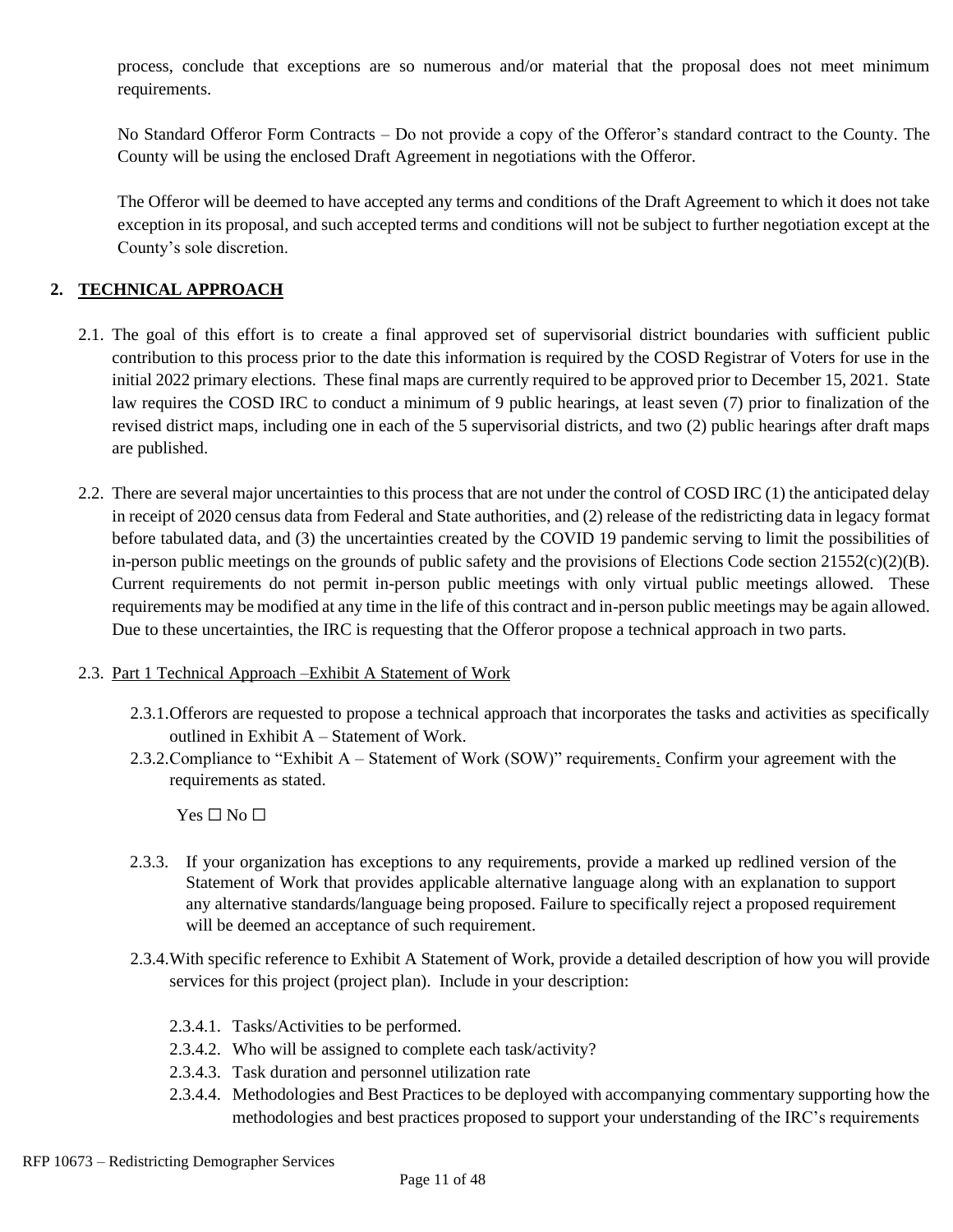- 2.3.4.5. Identify any issues/risks related to system implementation and include proposed effective risk mitigation strategies.
- 2.3.5. Provide a sample report you created for similar projects.
- 2.3.6. For tasks/activities outlined in the Statement of Work that would typically be recommended to be performed in person, describe how work will be performed in both an in-person format and a remote format.
- 2.3.7. With regards to your proposed Software product. Describe all added value characteristics and functionality, user friendly features, and compatibility to commonly utilized operating systems that will support the products' effective and efficient use by both the public and members of the IRC committee. Additionally, describe how your proposed software product supports your understanding of the IRC's requirements.
- 2.3.8. Describe your communications strategy for this effort. Responses may include examples of past work (literature, video clips, etc.) to support your effective communications.
	- 2.3.8.1. Describe your proposed approach to the facilitation of public comment and suggestions in the drawing of supervisorial district maps, including the submittal of full and partial maps that can be facilitated.
	- 2.3.8.2. Describe your proposed approach to the provision of training for both the IRC and public participants in the use of mapping software and related products. Include in your response any specialized training materials, presentations, and/or step-by-step instructions and video tutorials already established to supporting training covering mapping software features.
- 2.3.9. Describe how personnel will be efficiently located to provide services as part of this agreement. Include in the description:
	- 2.3.9.1. Detail the office location of all personnel assigned to this agreement.
	- 2.3.9.2. For each person assigned to the agreement, detail the percentage of staff time being allocated to support this project.

#### 2.4. Part 2 Technical Approach –Optional Tasks/Activities

- 2.4.1. Offerors are requested to propose optional tasks/activities which shall be supplemental to the tasks/activities proposed in the Part 1 Technical Approach. These proposed optional tasks/activities may be included in an awarded agreement as options, to be exercised at the sole discretion of the County (at the IRC's direction). These proposed options should present both standard and innovative practices to fulfill the requirements of State law and ensure the delivery of effective and efficient services under a variety of circumstances (for example, in-person public meetings permitted/not permitted, a very abbreviated timeframe for completion of work, and other relevant unanticipated but possible circumstances).
- 2.4.2. Provide a list of optional tasks/activities and for each option proposed provide a detailed description including: 2.4.2.1. A description of the services to be performed including supporting rationale for methodologies and best practices.
	- 2.4.2.2. Personnel who will perform the task/activity services and estimate hours expended.
	- 2.4.2.3. The estimated hours' personnel hours expended on each task. /activity.
- 2.4.3. Methodologies and Best Practices to be deployed with accompanying commentary supporting how the methodologies and best practices proposed to support your understanding of the IRC's requirements.

## **3. OFFEROR'S EXPERIENCE AND QUALIFICATIONS**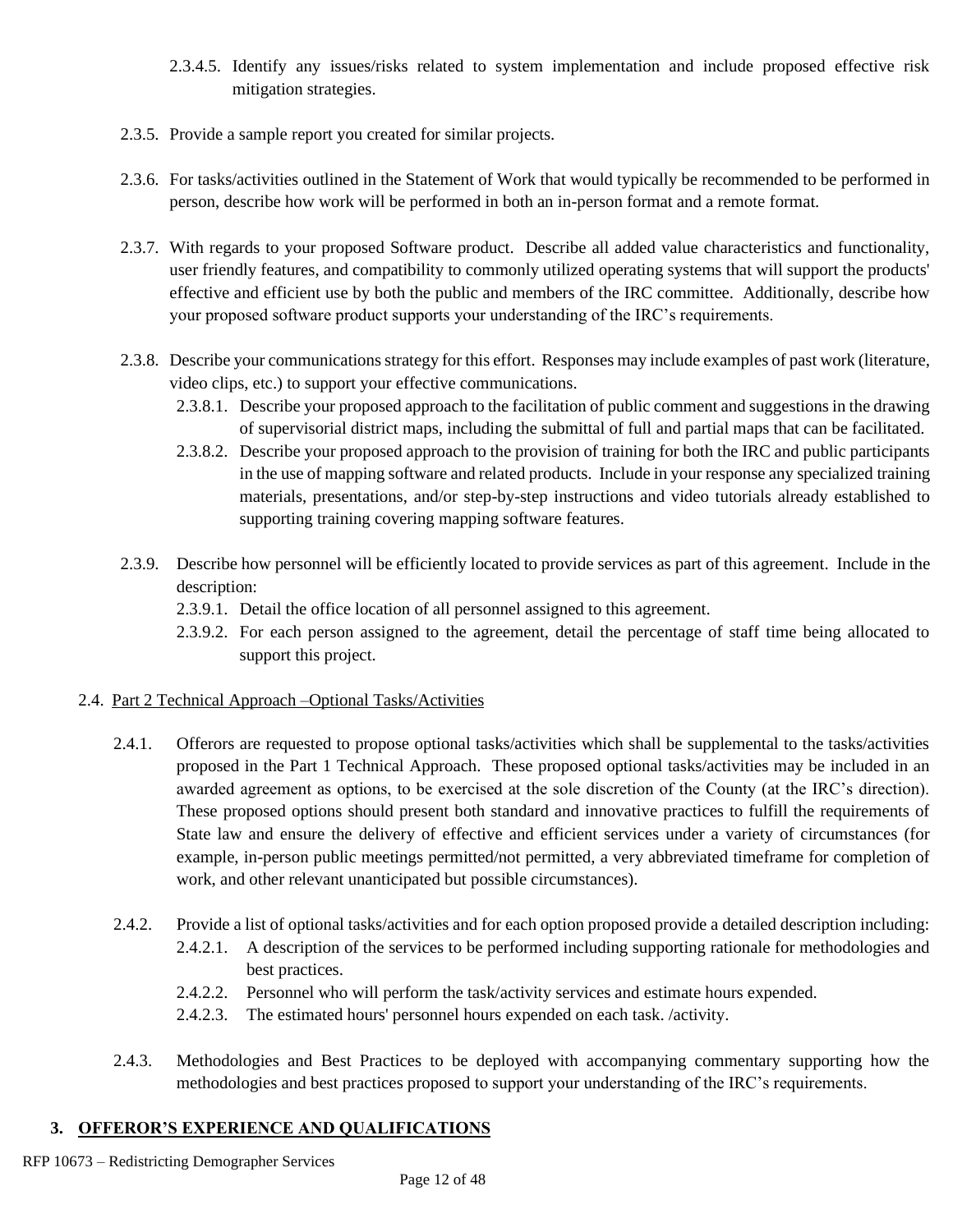- 3.1. Provide a list of up to five (5) relevant projects of similar scope to that of the IRC's requirements undertaken by your firm within the past ten (10) years. For each project example listed include:
	- 3.1.1.Client Name.
	- 3.1.2.A summary description of the work that your firm performed and similarities to the County's scope.
	- 3.1.3.A description of data sources, mapping software, and methodologies employed in the project.
	- 3.1.4.Project Start Date/ End Date.
- 3.2. Describe your experience of using, operating, and providing demographic analysis using the named software product being proposed to be utilized as part of this project. Provide examples of how you have used software to collect public input in past redistricting processes.
- 3.3. Provide an overview description of your knowledge and understanding of relevant redistricting regulatory requirements pertaining to California Counties and San Diego County in particular, Cities, and other political subdivisions.
- 3.4. Provide up to five (5) references for customers for whom your firm has provided services to of similar scope to that of the IRC's requirements. For each reference detail:
	- 3.4.1.Customer Name.
	- 3.4.2.Contact details (address, phone number, and email address).
	- 3.4.3.A summary of the services provided and a description of similarities to the County's scope.
	- 3.4.4.The County will make reasonable attempts to contact references. The County's inability to reach a reference after reasonable attempts may be treated as an unfavorable reference for evaluation purposes. An unfavorable response is a response from a listed reference stating that they would not enlist the company to perform services again in the future, or comments provided that the County deems to be substantially negative or reflective of substandard service.
- 3.5. Provide a list of all sub-contractors who are being utilized to perform services related to this agreement. For each proposed sub-contractor:
	- 3.5.1.Describe the role/tasks to be performed.
	- 3.5.2.Provide a list of up to five (5) relevant projects of similar scope to the work being performed by sub-contractors within the past five (5) years. For each project example listed include:
		- 3.5.2.1. Client Name.
		- 3.5.2.2. A summary description of the work performed by the sub-contractor and similarities to the County's scope.
		- 3.5.2.3. A description of data sources, mapping software, and methodologies employed in the project.
		- 3.5.2.4. Project Start Date/ End Date.
- 3.6. Provide resumes for all key personnel who will be assigned to this project (Offeror and any applicable subcontractor personnel). Include:
	- 3.6.1.Pertinent past project experience supporting experience relevant to the role assigned in the project.
	- 3.6.2.Education
	- 3.6.3.Certifications
	- 3.6.4.Additional applicable qualifications

# **4. PRICE**

4.1. Complete Exhibit C Pricing Schedule as instructed.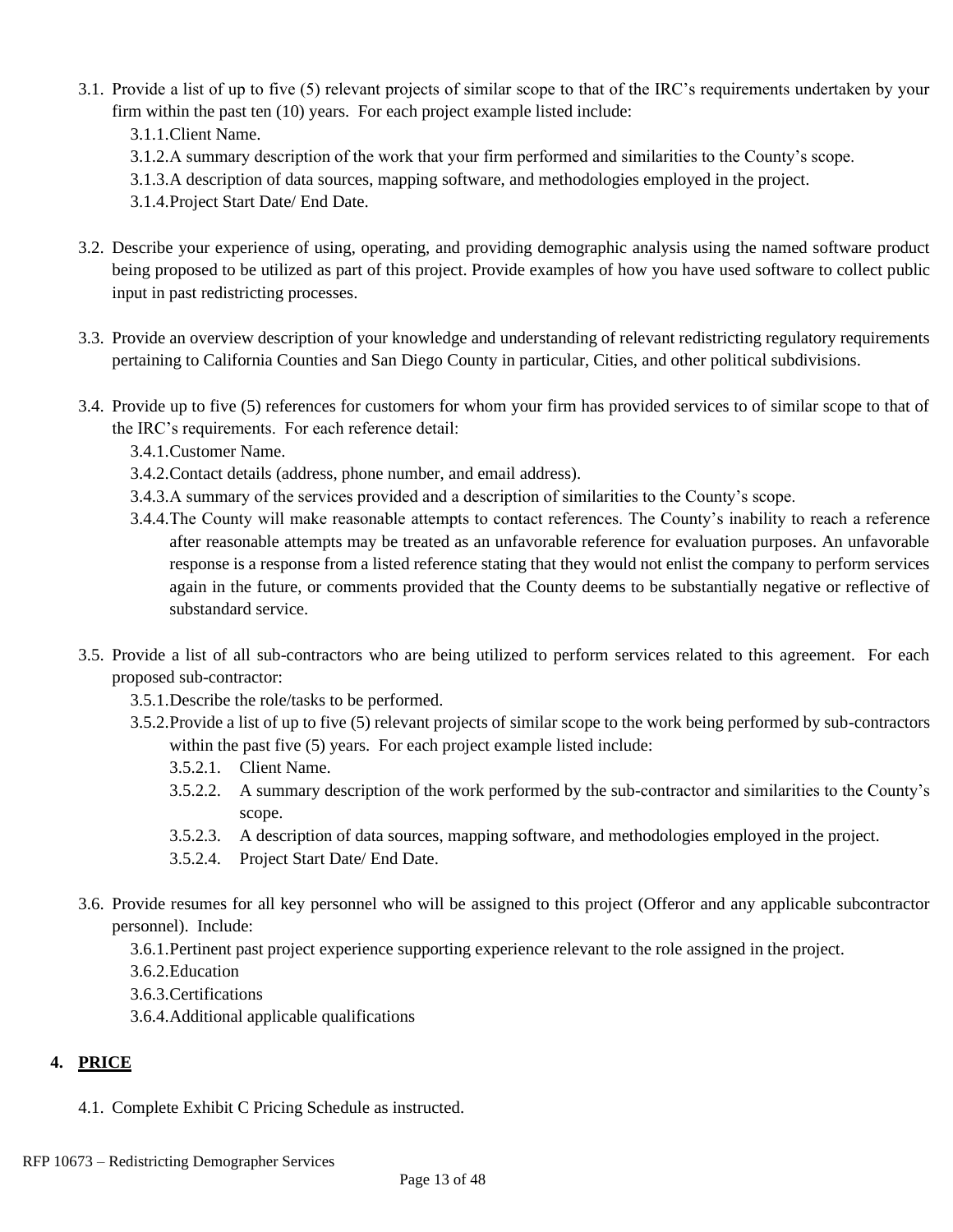#### **PROPOSAL COVER PAGE (PC-600)**

| <b>SUBMITTAL INFORMATION</b>                                                                                                                                                                                                                                                                                                                                                                                                                                                                                                               |                                                                                           |  |  |  |
|--------------------------------------------------------------------------------------------------------------------------------------------------------------------------------------------------------------------------------------------------------------------------------------------------------------------------------------------------------------------------------------------------------------------------------------------------------------------------------------------------------------------------------------------|-------------------------------------------------------------------------------------------|--|--|--|
| Submit this Completed Form as the Cover Page of Your Proposal                                                                                                                                                                                                                                                                                                                                                                                                                                                                              |                                                                                           |  |  |  |
| <b>DESCRIPTION</b>                                                                                                                                                                                                                                                                                                                                                                                                                                                                                                                         |                                                                                           |  |  |  |
| Request for Proposals (RFP) 10673                                                                                                                                                                                                                                                                                                                                                                                                                                                                                                          | County of San Diego Independent Redistricting Commission<br><b>Demographer Services</b>   |  |  |  |
|                                                                                                                                                                                                                                                                                                                                                                                                                                                                                                                                            | OFFEROR INFORMATION (TO BE COMPLETED BY OFFEROR)                                          |  |  |  |
| Please Type or Print Clearly                                                                                                                                                                                                                                                                                                                                                                                                                                                                                                               |                                                                                           |  |  |  |
| <b>BUSINESS INFORMATION</b>                                                                                                                                                                                                                                                                                                                                                                                                                                                                                                                | REPRESENTATIVE AUTHORIZED TO SIGN OFFER                                                   |  |  |  |
| Company/Organization Name                                                                                                                                                                                                                                                                                                                                                                                                                                                                                                                  | Authorized Representative Name                                                            |  |  |  |
|                                                                                                                                                                                                                                                                                                                                                                                                                                                                                                                                            | Authorized Representative Title                                                           |  |  |  |
| Address                                                                                                                                                                                                                                                                                                                                                                                                                                                                                                                                    | Authorized Representative Email Address                                                   |  |  |  |
| Telephone Number                                                                                                                                                                                                                                                                                                                                                                                                                                                                                                                           | Authorized Representative Telephone Number                                                |  |  |  |
| <b>Website Address</b>                                                                                                                                                                                                                                                                                                                                                                                                                                                                                                                     |                                                                                           |  |  |  |
| Fax Number (optional)                                                                                                                                                                                                                                                                                                                                                                                                                                                                                                                      | <b>Mailing Address</b>                                                                    |  |  |  |
|                                                                                                                                                                                                                                                                                                                                                                                                                                                                                                                                            | <b>AUTHORIZED POINT OF CONTACT (POC)</b><br>(if different from Authorized Representative) |  |  |  |
|                                                                                                                                                                                                                                                                                                                                                                                                                                                                                                                                            |                                                                                           |  |  |  |
|                                                                                                                                                                                                                                                                                                                                                                                                                                                                                                                                            | POC Name                                                                                  |  |  |  |
|                                                                                                                                                                                                                                                                                                                                                                                                                                                                                                                                            |                                                                                           |  |  |  |
|                                                                                                                                                                                                                                                                                                                                                                                                                                                                                                                                            | POC Title                                                                                 |  |  |  |
|                                                                                                                                                                                                                                                                                                                                                                                                                                                                                                                                            |                                                                                           |  |  |  |
|                                                                                                                                                                                                                                                                                                                                                                                                                                                                                                                                            | <b>POC Email Address</b>                                                                  |  |  |  |
|                                                                                                                                                                                                                                                                                                                                                                                                                                                                                                                                            |                                                                                           |  |  |  |
|                                                                                                                                                                                                                                                                                                                                                                                                                                                                                                                                            | POC Telephone Number                                                                      |  |  |  |
| County communications to Offeror regarding this RFP will be sent<br>to the POC. If no POC is provided, such communications will be<br>sent to the Authorized Representative.                                                                                                                                                                                                                                                                                                                                                               |                                                                                           |  |  |  |
|                                                                                                                                                                                                                                                                                                                                                                                                                                                                                                                                            | <b>POC Mailing Address</b>                                                                |  |  |  |
| <b>SIGNATURE</b>                                                                                                                                                                                                                                                                                                                                                                                                                                                                                                                           |                                                                                           |  |  |  |
| I certify under penalty of perjury under the laws of the State of California, that I am authorized to execute and submit this<br>proposal on behalf of the Offeror listed above; that all of the RFP instructions and rules, exhibits, addenda, explanations, and<br>any other information provided by the County, including but not limited to, the diligence material, has been reviewed,<br>understood and complied with; and that all information in this submission is true, correct, and in compliance with the terms of<br>the RFP. |                                                                                           |  |  |  |
| <b>Authorized Representative Signature</b>                                                                                                                                                                                                                                                                                                                                                                                                                                                                                                 | Date                                                                                      |  |  |  |
|                                                                                                                                                                                                                                                                                                                                                                                                                                                                                                                                            |                                                                                           |  |  |  |

PC 600 Form (PC-600p) Rev. 02-02-2021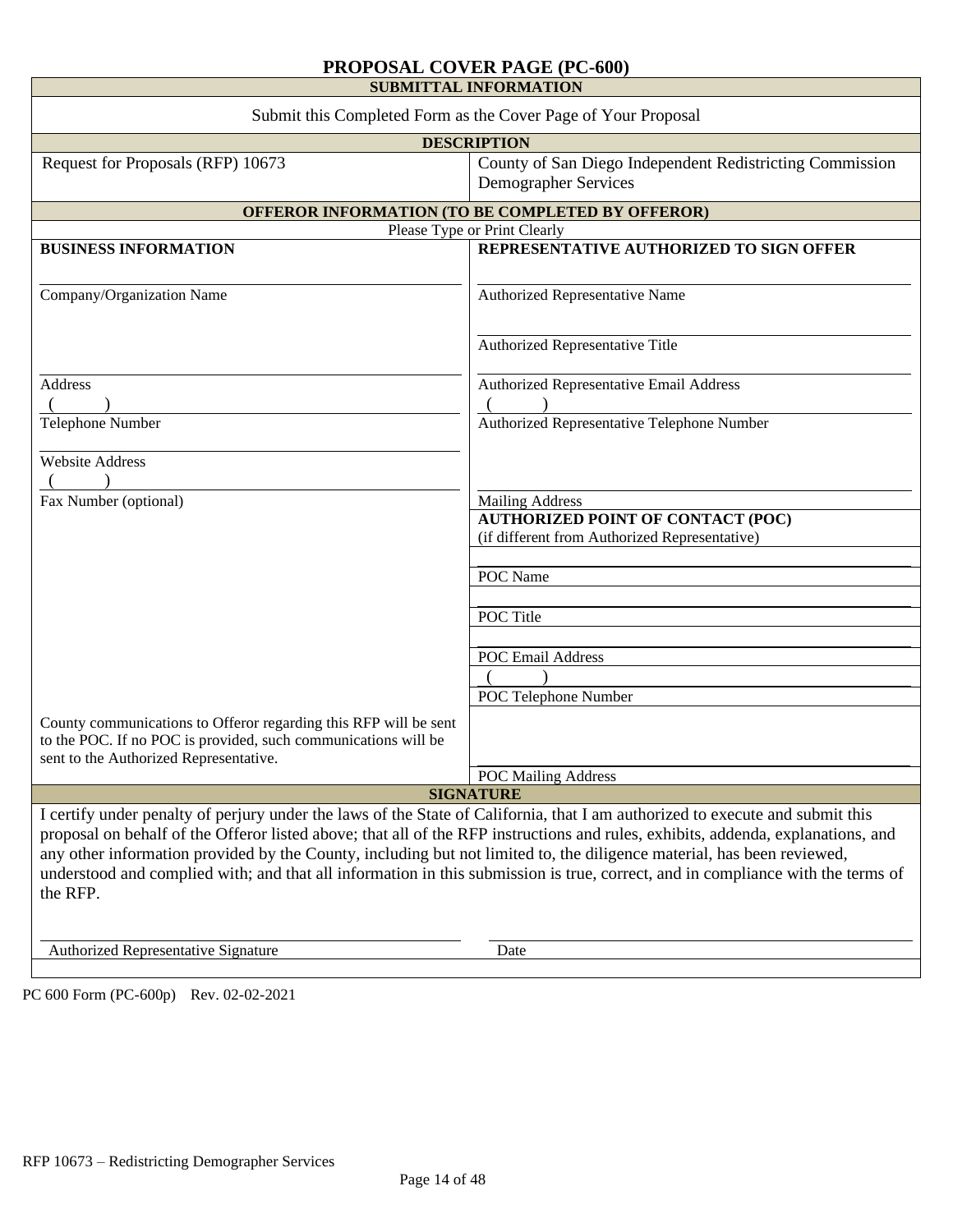#### Department of Purchasing and

**Contracting** 

#### **REPRESENTATIONS AND CERTIFICATIONS**

**The following representations and certifications are to be completed, signed and returned with the offer (the term "offer" includes bids, proposals, quotes or any other submission to provide goods and/or services).**

- **1. BUSINESS TYPE** □ For-profit □ Non-profit □ Government
- Attach proof of status for Non-profit.

#### **2. INTERLOCKING DIRECTORATE**

In accordance with Board of Supervisors Policy A-79, if Offeror is a non-profit as indicated in paragraph 1 above, Offeror is required to identify any related for-profit subcontractors in which an interlocking directorate, management or ownership relationship exists. If Offeror is a non-profit and will be subcontracting with a related for-profit entity, Offeror must list all such entity(ies) on an attached separate sheet, and authorization must be sought from Board of Supervisors. If Offeror is a non-profit and does not submit such a list, Offeror certifies it has no and will not enter into a subcontract relationship with a related for-profit entity.

#### **3. BUSINESS REPRESENTATION**

Offeror represents as a part of this offer the following information regarding the ownership, operation, and control of its business:

- **3.1.** Are you a local business with a physical address within the County of San Diego?  $\Box$  Yes  $\Box$  No
- **3.2.** Are you certified by the State of California as a: □ Disabled Veteran Business Enterprise (DVBE) Certification #: □ Small Business Enterprise (SBE) Certification #:
- **3.3.** Are you certified by the U.S. Dept Of Veterans' Affairs as: □ Veteran Owned Small Business (VOSB) Certification #

Service Disabled Veteran Owned Small Business (SDVOSB) Certification #

**3.4.** Estimated percentage of work in this offer to be performed or fulfilled locally (within the geographic

#### boundaries of the County of San Diego):  $\frac{1}{2}$  % **4. DEBARMENT, SUSPENSION AND RELATED MATTERS**

- **4.1.** Offeror hereby certifies to the best of its knowledge that neither it nor any of its officers:
	- **4.1.1.** Are presently debarred, suspended, proposed for debarment, declared ineligible, or voluntarily excluded from covered transactions by any federal department or agency.
	- **4.1.2.** Have within a three (3) year period preceding this agreement been convicted of or had a civil judgment rendered against them for commission of fraud or criminal offense in connection with obtaining, attempting to obtain, or performing a public (federal, state, or local) transaction or contract under a public transaction; violation of federal or state antitrust statutes or commission of embezzlement, theft, forgery, bribery, falsification or destruction of records, making false statements, or receiving stolen property;
- **4.2.** Except as allowed for in Section 4.2.4, Offeror hereby certifies to the best of its knowledge that neither it nor any of its officers:
	- **4.2.1** Are presently indicted for or otherwise criminally or civilly charged by a government entity (federal, state, or local) with the commission of any of the offenses enumerated in paragraph 4.1.2 of this certification;
- **4.2.2** Have within a three (3) year period preceding this agreement had one or more public transactions (federal, state or local) terminated for cause or default;
- **4.2.3** Are presently the target or subject of any investigation, accusation or charges by any federal, state or local law enforcement, licensing or certification body.
- **4.2.4** If Offeror is unable to certify any of the facts set forth in Sections 4.2.1, 4.2.2 or 4.2.3, it certifies that is has listed on a separate sheet(s) attached to this Representations and Certifications each fact that it cannot certify and the reason it cannot do so. That information must include the specific relevant facts (date(s), contract(s) and individual(s) involved, status of action(s), and any other relevant information) that prevent it from making the requested certifications. The County reserves the right to disqualify an Offeror based upon information disclosed.
- 4.3 Offeror has a continuing duty to disclose information until contract award/execution and shall report in writing to the County Department of Purchasing and Contracting within five business days of knowing or have any reason to know any change in status as certified in the preceding paragraphs 4.1 and 4.2.
- 4.4 If Offeror or any of its subcontractors, agents or consultants, have previously contracted with the County to perform related work on this project (e.g. preparing components of the statement of work or plans and specifications for this project), Offeror shall identify those previous agreement(s) and submit that list along with the proposal. Other than as may be submitted on said list, Offeror certifies to the best of its knowledge that it and its proposed subcontractors, agents and consultants have not previously contracted with the County to perform work on or related to this project.

#### **5. CURRENT COST OR PRICING**

Offeror certifies to the best of its knowledge that cost and/or pricing data submitted with this offer, or specifically identified by reference if actual submission of the data is impracticable, are accurate, complete, and current as of the date signed below.

#### **6. INDEPENDENT PRICING**

Offeror certifies that in relation to this procurement:

- **6.1.** The prices in this offer have been arrived at independently, without consultation, communication, or agreement, for the purpose of restricting competition, as to any matter relating to such prices with other offerors, with any competitors, or with any County employee(s) or consultant(s) involved in this or related procurements;
- **6.2.** Unless otherwise required by law, the prices that have been quoted in this offer have not been knowingly disclosed by the Offeror and will not knowingly be disclosed by the Offeror prior to opening, in the case of a bid, or prior to award, in the case of <sup>a</sup> proposal, directly or indirectly to any other Offeror or to any competitor; and
- **6.3.** No attempt has been made or will be made by the Offeror to induce any other person or firm to submit or not to submit an offer for the purpose of restricting competition.

**7. TAX INFORMATION**

The Offeror understands that prior to receiving a contract award from the County, the Offeror must submit a completed IRS W-9 form to provide a Federal Tax ID number, or if not available, to provide a Social Security Number (SSN).

#### **CERTIFICATION**

The information furnished in Paragraphs 1 through 7 and in the accompanying offer is certified to be factual and correct as of the date submitted and this certification is made under penalty of perjury under the laws of the State of California.

| Name:                 | Signature |  |
|-----------------------|-----------|--|
| Title:                | Date:     |  |
| Company/Organization: |           |  |

#### **SUBMIT THIS FORM AS DIRECTED IN THE REQUEST FOR SOLICITATION DOCUMENTS OR WITH THE OFFER**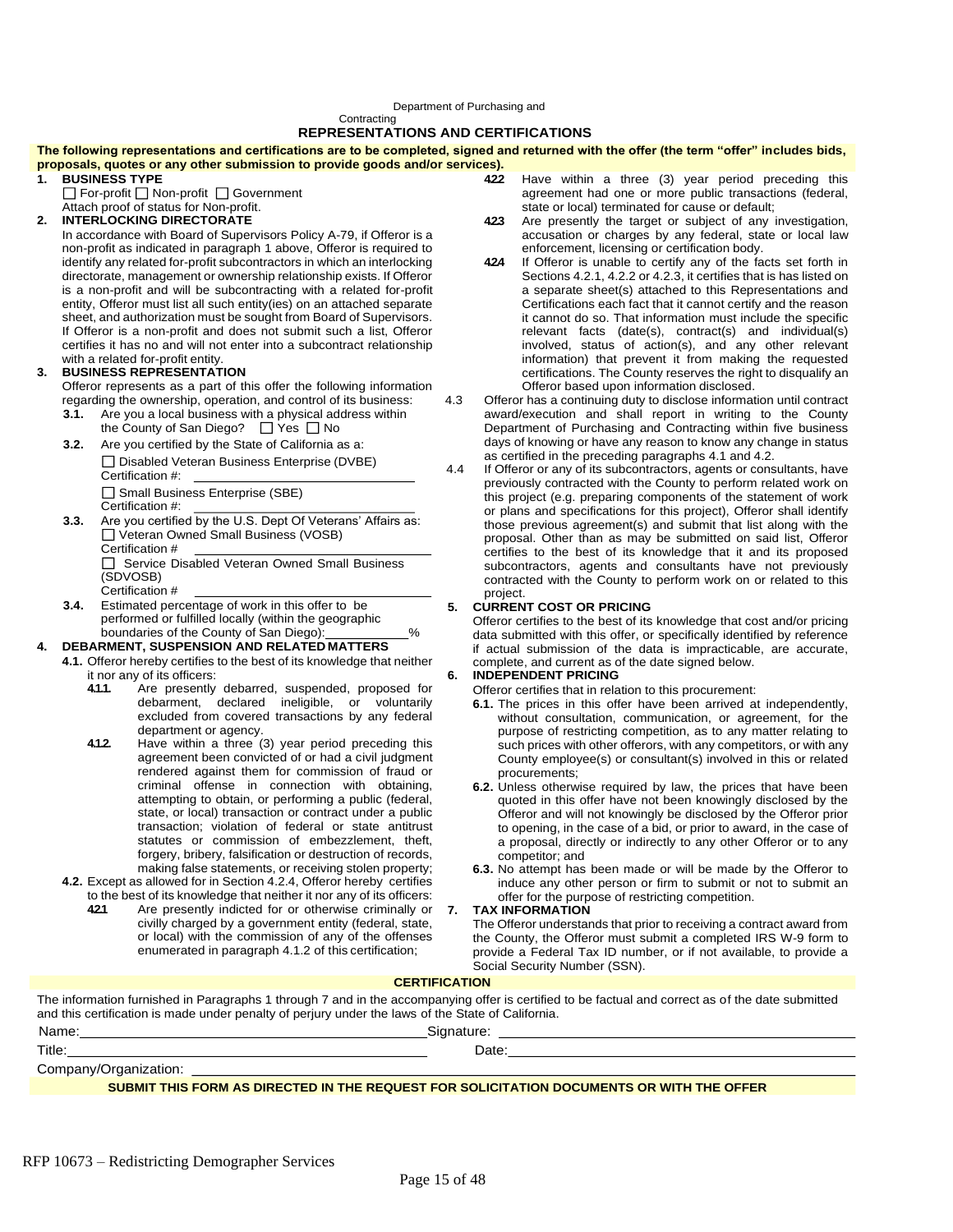#### **NONDISCLOSURE INDEMNIFICATION AGREEMENT**

#### IF OFFEROR SUBMITS EXHIBIT CONFIDENTIAL/PROPRIETARY, THE FOLLOWING NONDISCLOSURE INDEMNIFICATION AGREEMENT MUST BE COMPLETED, SIGNED AND RETURNED WITH THE OFFER

This indemnification agreement ("Agreement") is made and entered into by and between the County of San Diego

("County") and Offeror Company/Organization Name:

("Offeror") with reference to the following facts:

WHEREAS the County may receive a request for disclosure of Offeror's submission under the California Public Records Act, Government Code Section 6250, et seq.; and

WHEREAS, Offeror has included in its submission an exhibit entitled "*EXHIBIT – CONFIDENTIAL/PROPRIETARY*" containing records that Offeror has determined to constitute trade secrets or other proprietary information exempt from disclosure under the California Public Records Act; and

WHEREAS the County requires defense and indemnity from Offeror for the County's ongoing non-disclosure of Offeror's *EXHIBIT-CONFIDENTIAL/PROPRIETARY*;

NOW, THEREFORE, for good and valuable consideration and the mutual promises contained herein, the parties agree to the following:

- 1. The above recitals are incorporated herein by this reference.
- 2. Except as otherwise provided herein, the County will not release Offeror's *EXHIBIT-CONFIDENTIAL/PROPRIETARY* based on Offeror's representation that the records contained therein are proprietary and exempt from disclosure under the California Public Records Act and/or are trade secrets as that term is defined in Government Code Section 6250, et seq. Notwithstanding the foregoing, however, the County may release Offeror's *EXHIBIT-CONFIDENTIAL/PROPRIETARY* in the event of any of the following:
	- a. Offeror fails to comply with the terms and conditions of this Agreement; or
	- b. Offeror provides the County with written notice that some or all of the records may be released; or
	- c. A court of competent jurisdiction orders the County to release the records and the County has exhausted or waived its appeal rights.
- 3. To the fullest extent allowed by law, the County shall not be liable for, and Offeror shall defend and indemnify County and its Board of Supervisors, officers, directors, employees and agents of County (collectively "County Parties"), against any and all claims, demands, liability, judgments, awards, fines, mechanics' liens or other liens, labor disputes, losses, damages, expenses, charges or costs of any kind or character, including attorneys' fees (whether incurred by County attorneys or attorneys employed by County) and court costs (hereinafter collectively referred to as "Claims"), related to Offeror's *EXHIBIT-CONFIDENTIAL/PROPRIETARY.*
- 4. Offeror waives any and all claims in law or equity and hereby releases the County Parties from any and all claims, deductibles, self-insured retentions, demands, liability, judgments, awards, fines, mechanics' liens or other liens, labor disputes, losses, damages, expenses, charges or costs of any kind or character, including attorneys' fees and court costs, which arise out of or are in any way connected to Offeror's *EXHIBIT-CONFIDENTIAL/PROPRIETARY*.

| TO BE COMPLETED BY AN AUTHORIZED REPRESENTATIVE OF THE OFFEROR |       |  |
|----------------------------------------------------------------|-------|--|
| <b>Offeror Company/Organization Name:</b>                      |       |  |
| <b>Authorized Representative Name:</b>                         |       |  |
| <b>Authorized Representative Title:</b>                        |       |  |
| Signature:                                                     | Date: |  |
|                                                                |       |  |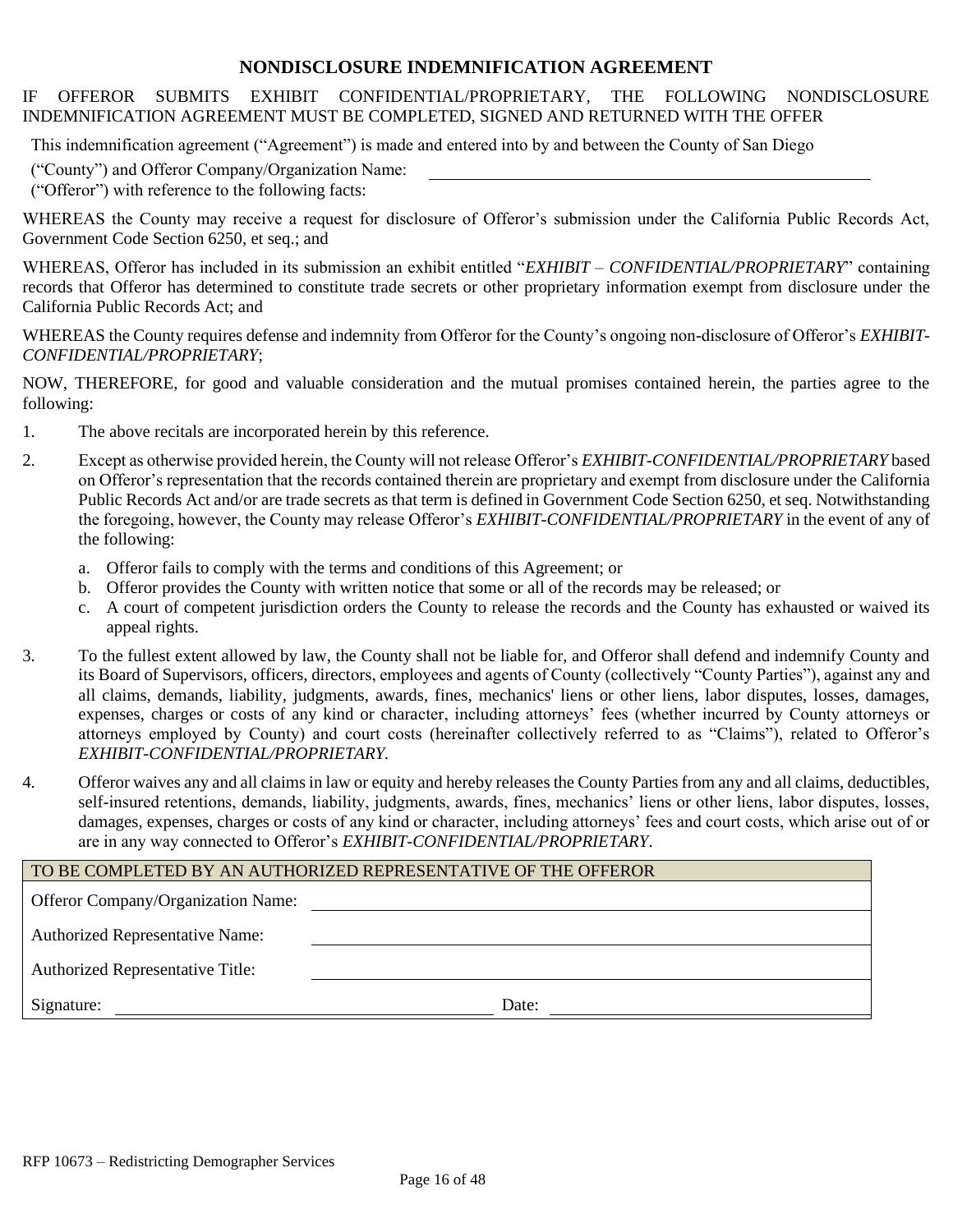#### **DVB REQUIREMENTS AND FORMS**

The County, as a matter of policy, encourages the participation of Disabled Veterans Businesses (DVB) through DVB Subcontractor Participation goals. County of San Diego, Board of Supervisors Policy B-39a Veteran Owned Business (VOB) and Disabled Veterans Business Enterprise (DVBE) Program is found at [http://www.sdcounty.ca.gov/cob/policy/index.html#.](http://www.sdcounty.ca.gov/cob/policy/index.html) The County DVB program recognizes the State of California DVBE certification, which may be found at<http://www.dgs.ca.gov/PD> and the federal SDVOSB certification, which may be found at<https://www.va.gov/osdbu/verification/> .

For this solicitation:

DVB Subcontractor Participation Requirements are not applicable. Bidder/Offeror (Offeror) does not need to submit DVB documentation with its submittal.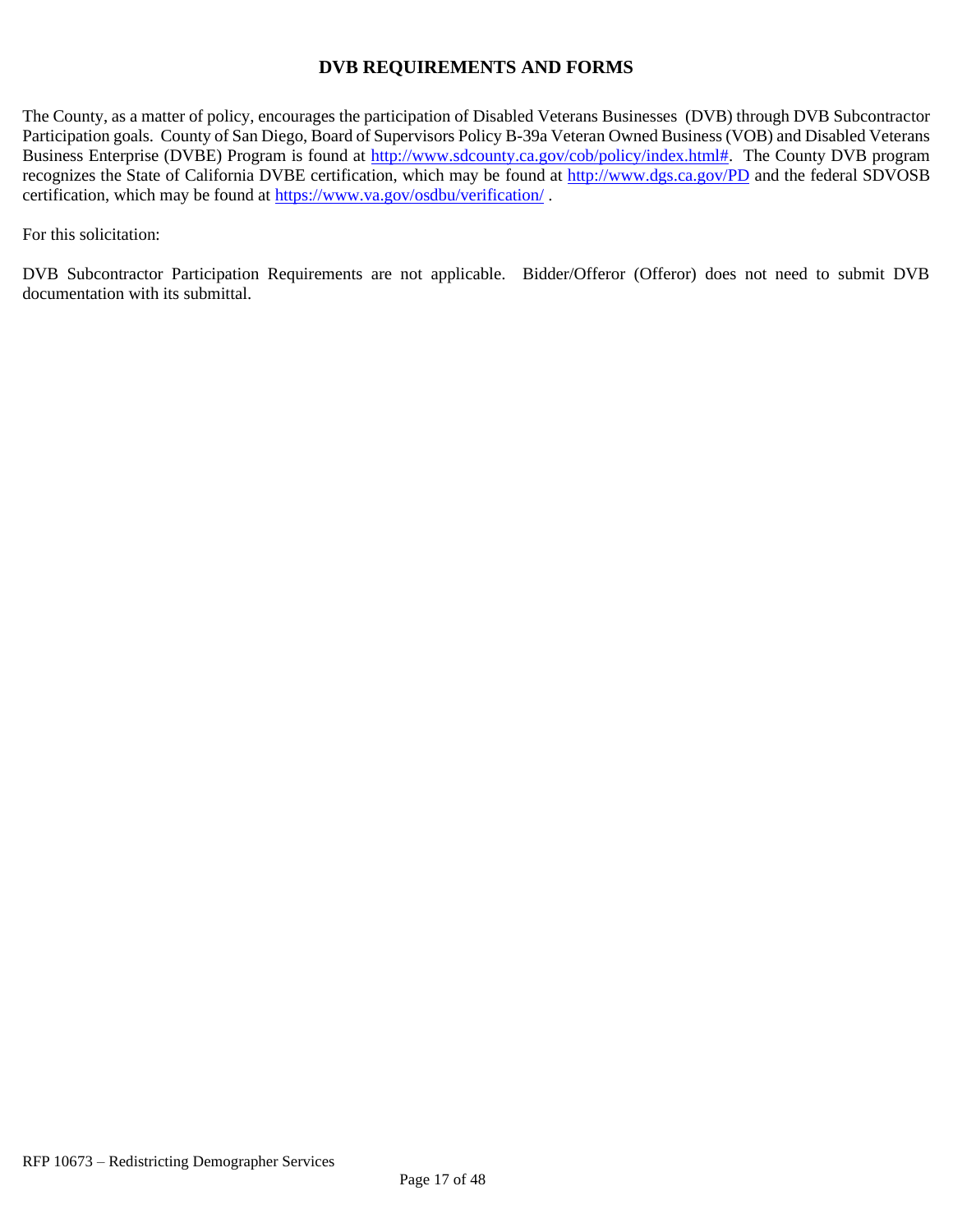# RFP 10673

# COUNTY OF SAN DIEGO INDEPENDENT REDISTRICTING COMMISSION DEMOGRAPHER SERVICES

# DRAFT AGREEMENT

# INCLUDES:

Exhibit A – Statement of Work

Exhibit B – Insurance and Bonding

Exhibit C – Pricing/Payment Schedule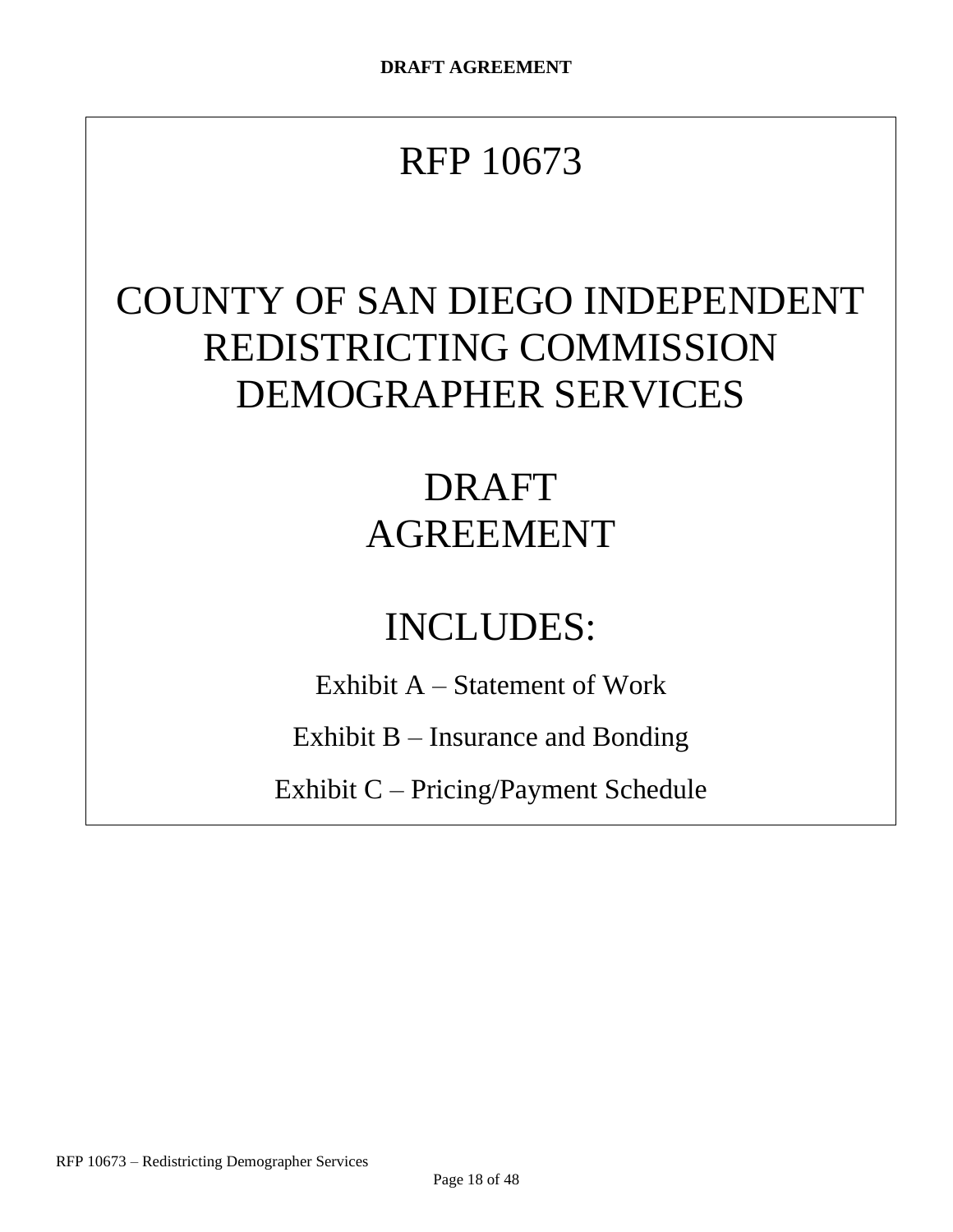#### **DRAFT AGREEMENT**

This agreement ("Agreement") is made and entered into effective as of the date of the last signature on the signature page by and between the County of San Diego, a political subdivision of the State of California ("County") and **[#** *enter full corporate title, describe company, located at (complete address)] ("*Contractor"), with reference to the following facts:

#### **RECITALS**

- A. Pursuant to Administrative Code section 401, the County's Director of the Department of Purchasing and Contracting is authorized to award a contract for Independent Redistricting Commission Demographer Services.
- B. Contractor is specially trained and possesses certain skills, experience, education and competency to perform these services.
- C. The Chief Administrative Officer made a determination that Contractor can perform the services more economically and efficiently than the County, pursuant to Section 703.10 of the County Charter*.*
- D. The Agreement shall consist of this document, Exhibit A Statement of Work, Exhibit A-1 (Contractors Proposal), Exhibit B Insurance Requirements and Exhibit C, Payment Schedule. In the event that any provision of the Agreement or its Exhibits, A, A-1, B or C, conflicts with any other term or condition, precedence shall be: First (1st) the Agreement; Second (2nd) Exhibit B; Third (3rd) Exhibit A; Fourth (4th) Exhibit C; and Fifth (5th) Exhibit A-1

NOW THEREFORE, for valuable consideration, the receipt and sufficiency of which is hereby acknowledged, the parties agree as follows:

#### **ARTICLE 1 PERFORMANCE OF WORK**

- 1.1 Standard of Performance. Contractor shall, in good and workmanlike manner and in accordance with the highest professional standards, at its own cost and expense, furnish all of the labor, technical, administrative, professional and all other personnel, all supplies and materials, equipment, printing, transportation, training, facilities, and all other means whatsoever, except as herein otherwise expressly specified to be furnished by County, necessary or proper to perform and complete the work and provide the services required of Contractor by this Agreement.
- 1.2 Contractor's Representative. The person identified on the signature page ("Contractor's Representative") shall ensure that Contractor's duties under this Agreement shall be performed on behalf of the Contractor by qualified personnel; Contractor represents and warrants that (1) Contractor has fulfilled all applicable requirements of the laws of the State of California to perform the services under this Agreement and (2) Contractor's Representative has full authority to act for Contractor hereunder. Contractor and County recognize that the services to be provided by Contractor's Representative pursuant to this Agreement are unique: accordingly, Contractor's Representative shall not be changed during the Term of the Agreement without County's written consent. County reserves the right to terminate this Agreement pursuant to Clause 7.1 "Termination for Default", if Contractor's Representative should leave Contractor's employ, or if, in County's judgment, the work hereunder is not being performed by Contractor's Representative.
- 1.3 Contractor as Independent Contractor. Contractor is, for all purposes of this Agreement, an independent contractor, and neither Contractor nor Contractor's employees or subcontractors shall be deemed to be employees of the County. Contractor shall perform its obligations under this Agreement according to the Contractor's own means and methods of work, which shall be in the exclusive charge and under the control of the Contractor, and which shall not be subject to control or supervision by County except as to the results of the work. County hereby delegates to Contractor any and all responsibility for the safety of Contractor's employees, which shall include inspection of property to identify potential hazards. Neither Contractor nor Contractor's employees or subcontractors shall be entitled to any benefits to which County employees are entitled, including without limitation, overtime, retirement benefits, workers' compensation benefits and injury leave.
- 1.4 Contractor's Agents and Employees or Subcontractors. Contractor shall obtain, at Contractor's expense, all agents, employees and subcontractors required for Contractor to perform its duties under this Agreement, and all such services shall be performed by Contractor's Representative, or under Contractor's Representatives' supervision, by persons authorized by law to perform such services. Retention by Contractor of any agent, employee or subcontractor shall be at Contractor's sole cost and expense, and County shall have no obligation to pay Contractor's agents, employees or subcontractors; to support any such person's or entity's claim against the Contractor; or to defend Contractor against any such claim.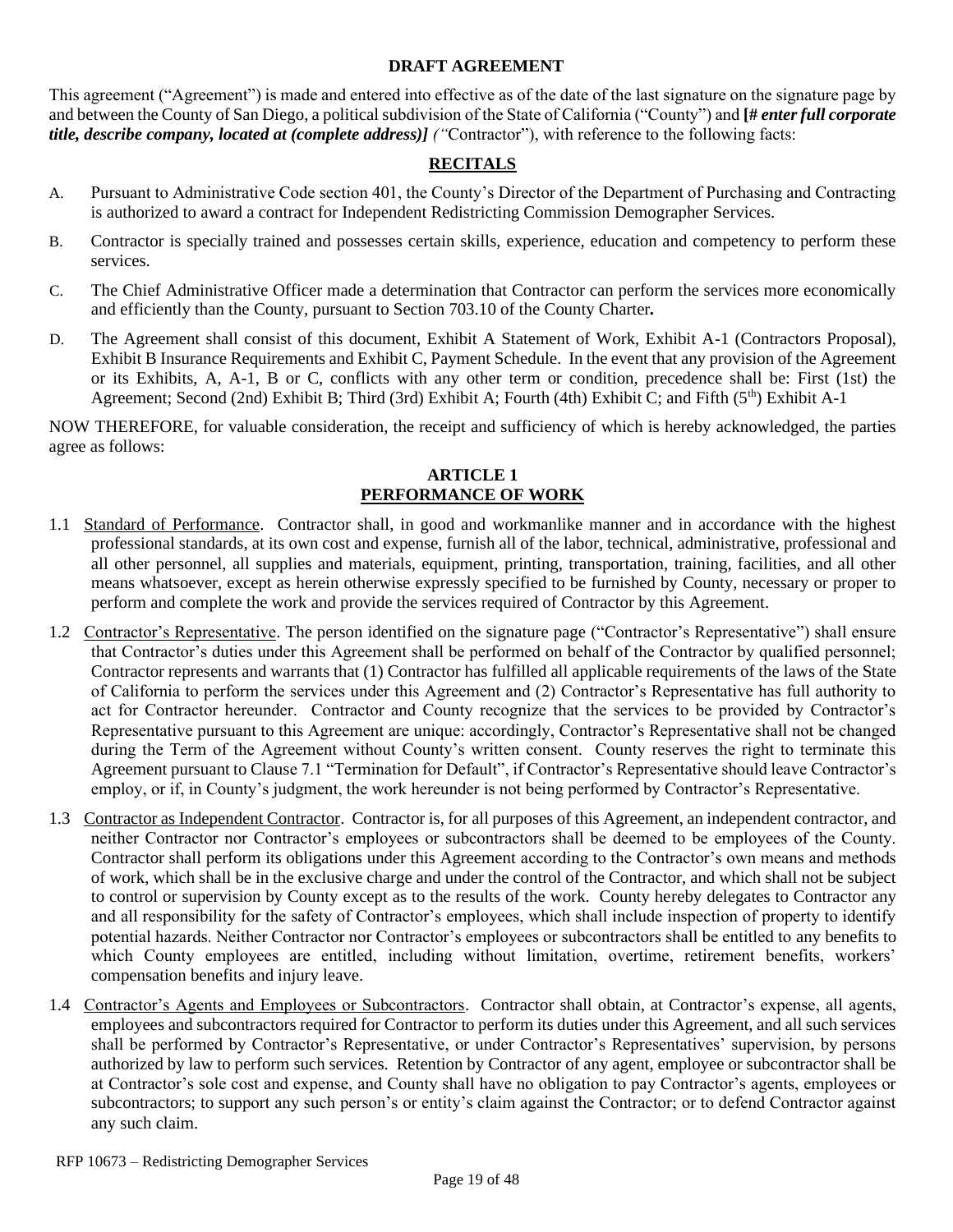Any subcontract or consultant agreement that is in excess of fifty thousand dollars (\$50,000) or twenty five percent (25%) of the value of the contract, whichever is less, or a combination of subcontracts or consultant agreements to the same individual or firm for the agreement period, or any subcontract or consultant agreement for professional medical or mental health services, regardless of value, must have prior concurrence of the Contracting Officer's Representative ("COR"). Contractor shall provide Contracting Officer Representative with copies of all other subcontracts relating to this Agreement entered into by Contractor within 30 days after the effective date of the subcontract. Such subcontractors of Contractor shall be notified of Contractor's relationship to County. "Subcontractor" means any entity, other than County, that furnishes to Contractor services or supplies relevant to this Agreement other than standard commercial supplies, office space, and printing services.

- 1.4.1 Contractor Responsibility. In the event any subcontractor is utilized by Contractor for any portion of the project, Contractor retains the prime responsibility for carrying out all the terms of this Agreement, including the responsibility for performance and insuring the availability and retention of records of subcontractors in accordance with this Agreement. No subcontract utilizing funds from this Agreement shall be entered into if it has a term extending beyond the ending date of this Agreement.
- 1.4.2 Mandated Clause. All subcontracts shall include the Standard Terms and Conditions required of Contractor Articles 3, 7, 8, 9, 10, 11, 12, 13, 14 and 16 herein.
- 1.4.3 County Approval. As identified above, all subcontracts under this Agreement shall have prior written approval of the Contracting Officer Representative.
- 1.5 Off Shore Prohibition. Except where Contractor obtains the County's prior written approval, Contractor shall perform the work of this Agreement only from or at locations within the United States. Any County approval for the performance of work outside of the United States shall be limited to the specific instance and scope of such written approval, including the types of work and locations involved. Notwithstanding the foregoing, this Section shall not restrict the country or countries of origin of any assets purchased to provide the work hereunder; provided that when such assets are used to provide the work, such assets shall be used only from or at locations within the geographic boundaries of the United States.

#### **ARTICLE 2 SCOPE OF WORK**

- 2.1 Statement of Work. Contractor shall perform the work described in the "Statement of Work" attached as Exhibit "A" to this Agreement, and by this reference incorporated herein, except for any work therein designated to be performed by County.
- 2.2 Right to Acquire Equipment and Services. Nothing in this Agreement shall prohibit the County from acquiring the same type or equivalent equipment and/or service from other sources, when deemed by the County to be in its best interest.
- 2.3 Responsibility for Equipment. For cost reimbursement agreements, County shall not be responsible nor be held liable for any damage to persons or property consequent upon the use, misuse, or failure of any equipment used by Contractor or any of Contractor's employees, even though such equipment may be furnished, rented, or loaned to Contractor by County. The acceptance or use of any such equipment by Contractor or Contractor's employees shall be construed to mean that Contractor accepts full responsibility for and agrees to exonerate, indemnify and hold harmless County from and against any and all claims for any damage whatsoever resulting from the use, misuse, or failure of such equipment, whether such damage be to the employee or property of Contractor, other Contractors, County, or other persons. Equipment includes, but is not limited to material, computer hardware and software, tools, or other things.
	- 2.3.1 Contractor shall repair or replace, at Contractor's expense, all County equipment or fixed assets that are damaged or lost as a result of Contractor negligence.
- <span id="page-19-0"></span>2.4 Non-Expendable Property Acquisition. County retains title to all non-expendable property provided to Contractor by County, or which Contractor may acquire with funds from this Agreement if payment is on a cost reimbursement basis, including property acquired by lease purchase Agreement. Contractor may not expend funds under this Agreement for the acquisition of non-expendable property having a unit cost of \$5,000 or more and a normal life expectancy of more than one year without the prior written approval of Contracting Officer Representative. Contractor shall maintain an inventory of non-expendable equipment, including dates of purchase and disposition of the property. Inventory records on non-expendable equipment shall be retained, and shall be made available to the County upon request, for at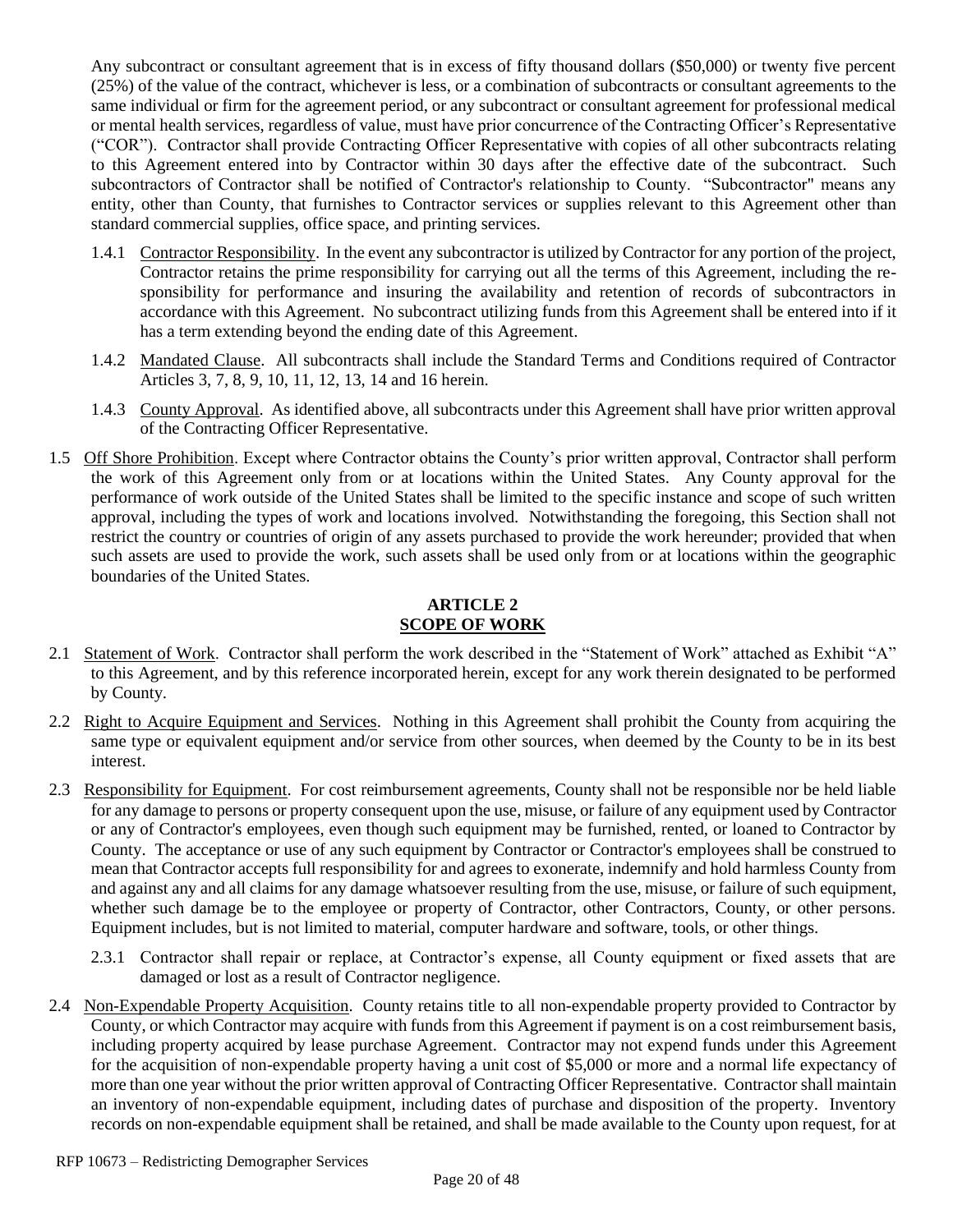least three years following date of disposition. Non-expendable property that has value at the end of the Agreement (e.g. has not been depreciated so that its value is zero), and to which the County may retain title under this paragraph, shall be disposed of at the end of the Agreement as follows: At County's option, it may: 1) have Contractor deliver to another County contractor or have another County contractor pick up the non-expendable property; 2) allow the contractor to retain the non-expendable property provided that the contractor submits to the County a written statement in the format directed by the County of how the non-expendable property will be used for the public good; or 3) direct the Contractor to return to the County the non-expendable property.

#### **ARTICLE 3 DISENTANGLEMENT**

#### 3.1 General Obligations.

At County's discretion, Contractor shall accomplish a complete transition of the services as set forth in Exhibit A to this Agreement (for purposes of this Article 3.1, these shall be referred to as the "Disentangled Services") being terminated from Contractor and the Subcontractors to County, or to any replacement provider designated by County, without any interruption of or adverse impact on the Disentangled Services or any other services provided by third parties. This process shall be referred to as the Disentanglement. Contractor shall fully cooperate with County and any new service provider and otherwise promptly take all steps, including, but not limited to providing to County or any new service provider all requested information or documentation, required to assist County in effecting a complete Disentanglement. Contractor shall provide all information or documentation regarding the Disentangled Services or as otherwise needed for Disentanglement, including, but not limited to, data conversion, client files, interface specifications, training staff assuming responsibility, and related professional services. Contractor shall provide for the prompt and orderly conclusion of all work required under the Agreement, as County may direct, including completion or partial completion of projects, documentation of work in process, and other measures to assure an orderly transition to County or the County's designee of the Disentangled Services. All Contractor work done as part of the Disentanglement shall be performed by Contractor and will be reimbursed by the County at no more than Contractor's costs, up to the total amount of this Agreement. Contractor shall not receive any additional or different compensation for the work otherwise required by the Agreement. Contractor's obligation to provide the Services shall not cease until the earlier of the following: 1) The Disentanglement is satisfactory to County, including the performance by Contractor of all asset-transfers and other obligations of Contractor provided in this Paragraph, has been completed to the County's reasonable satisfaction or 2) twelve (12) months after the Expiration Date of the Agreement.

#### 3.2 Disentanglement Process.

The Disentanglement process shall begin on any of the following dates: (i) the date County notifies Contractor that no funds or insufficient funds have been appropriated so that the Term shall be terminated pursuant to the Agreement, Article 7; (ii) the date designated by County not earlier than sixty (60) days prior to the end of any initial or extended term that County has not elected to extend pursuant to the Agreement's, Signature Page, Agreement Term; or (iii) the date any Termination Notice is delivered, if County elects to terminate any or all of the Services pursuant to the Agreement, Article 7. Subject to Exhibit A Contractor's obligation to perform Disentangled Services, and County's obligation to pay for Disentangled Services, shall expire: (A) when funds appropriated for payment under this Agreement are exhausted, as provided in this Agreement, Article 7; (B) at the end of the initial or extended term set forth in this Agreement's, Signature Page, Agreement Term; or (C) on the Termination Date, pursuant to this Agreement, Article 7 (with the applicable date on which Contractor's obligation to perform the Services expires being referred to herein as the "Expiration Date"). Contractor and County shall discuss in good faith a plan for determining the nature and extent of Contractor's Disentanglement obligations and for the transfer of the Disentangled Services in process provided, however, that Contractor's obligation under this Agreement to provide all Disentangled Services shall not be lessened in any respect.

#### 3.3 Specific Obligations.

The Disentanglement shall include the performance of the following specific obligations:

#### 3.3.1 No Interruption or Adverse Impact

Contractor shall cooperate with County and all of the County's other service providers to ensure a smooth transition at the time of Disentanglement, with no interruption of Disentangled Services or other work required under the Agreement, no adverse impact on the provision of Disentangled Services or other work required under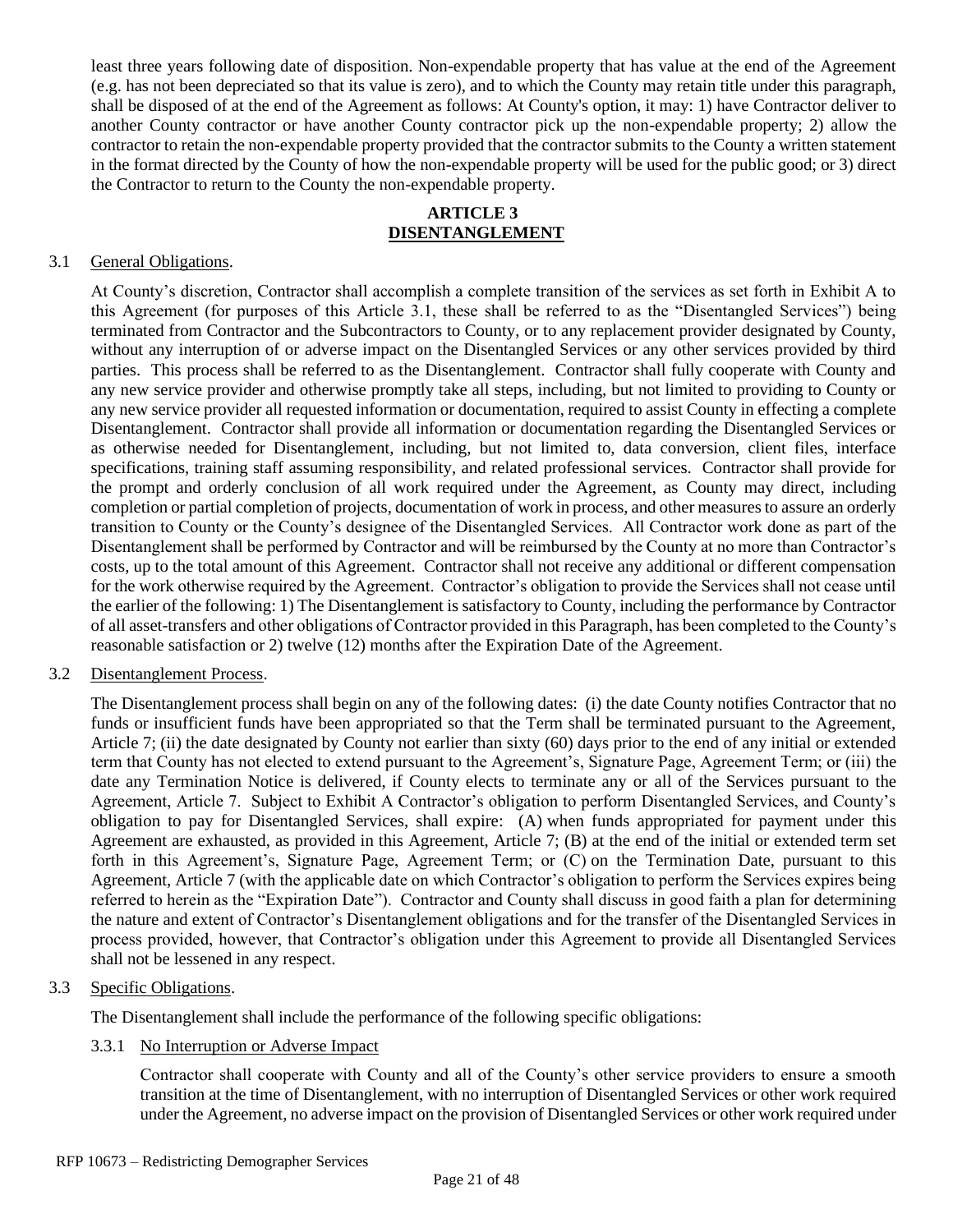the Agreement or County's activities, no interruption of any services provided by third parties, and no adverse impact on the provision of services provided by third parties.

#### 3.3.2 Third-Party Authorizations.

Without limiting the obligations of Contractor pursuant to any other clause in Exhibit A herein, Contractor shall, subject to the terms of any third-party agreements, procure at no charge to County any third-party authorizations necessary to grant County the use and benefit of any third-party agreements between Contractor and third-party contractors used to provide the Disentangled Services, pending their assignment to County. Similarly, at County's direction, Contractor shall obtain all legally necessary client consents or authorizations legally necessary to transfer client data to County or any new service provider.

#### 3.3.3 Licenses to Proprietary Software.

For any software programs developed for use under this Agreement, Contractor shall provide a nonexclusive, nontransferable, fully-paid, perpetual, irrevocable, royalty-free worldwide license to the County (or other service provider, as the case may be), at no charge to County, to use, copy, and modify, all Contractor Underlying Works and Contractor Derivatives that would be needed in order to allow County to continue to perform for itself, or obtain from other providers, the Services as the same might exist at the time of Disentanglement. Contractor shall also provide County with a copy of each such program, in such media as requested by County, together with object code, source code, and appropriate documentation. Contractor shall also offer to County the right to receive maintenance (including all enhancements and upgrades) and support with respect to such Contractor Underlying Works and Contractor Derivatives for so long as County requires, at the best rates Contractor is offering to other major customers for services of a similar nature and scope.

#### 3.3.4 Return, Transfer and Removal of Assets.

- 3.3.4.1 Contractor shall return to County all County assets in Contractor's possession, pursuant to Paragraph [2.4](#page-19-0) of the Agreement.
- 3.3.4.2 County shall be entitled to purchase at net book value those Contractor assets used for the provision of Disentangled Services to or for County, other than those assets expressly identified by the Parties as not being subject to this provision. Contractor shall promptly remove from County's premises, or the site of the work being performed by Contractor for County, any Contractor assets that County, or its designee, chooses not to purchase under this provision.

#### 3.3.5 Transfer of Leases, Licenses, and Agreements.

Contractor, at its expense, shall convey or assign to County or its designee such fully-paid leases, licenses, and other agreements used by Contractor, County, or any other Person in connection with the Disentangled Services, as County may select**,** when such leases, licenses, and other agreements have no other use by Contractor**.** Contractor's obligation described herein, shall include Contractor's performance of all obligations under such leases, licenses, and other agreements to be performed by it with respect to periods prior to the date of conveyance or assignment and Contractor shall reimburse County for any losses resulting from any claim that Contractor did not perform any such obligations.

#### 3.3.6 Delivery of Documentation.

Contractor shall deliver to County or its designee, at County's request, all documentation and data related to County, including, but not limited to, the County Data and client files, held by Contractor, and Contractor shall destroy all copies thereof not turned over to County, all at no charge to County. Notwithstanding the foregoing, Contractor may retain one (1) copy of the documentation and data, excluding County Data, for archival purposes or warranty support.

- 3.4 Findings Confidential. Any reports, information, data, etc., given to or prepared or assembled by Contractor under this Agreement that the County requests to be kept as confidential shall not be made available to any individual or organization by the Contractor without the prior written approval of the County.
- 3.5 Publication, Reproduction or Use of Materials. No material produced, in whole or in part, under this Agreement shall be subject to copyright in the United States or in any other country. The County shall have unrestricted authority to publish, disclose, distribute and otherwise use, in whole or in part, any reports, data or other materials prepared under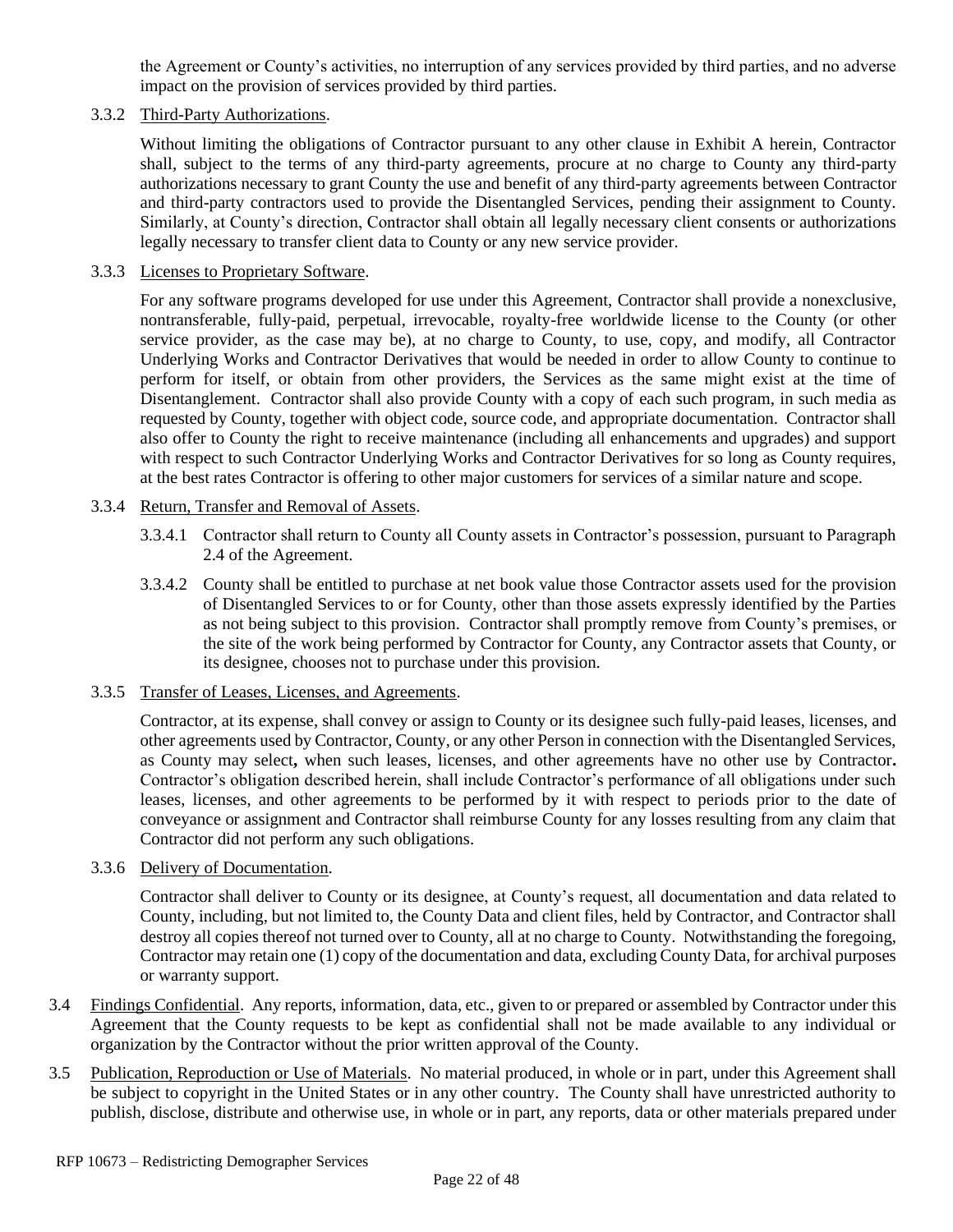this Agreement. All reports, data and other materials prepared under this Agreement shall be the property of the County upon completion of this Agreement.

#### **ARTICLE 4 COMPENSATION**

The Payment Schedule, and/or budget are in Exhibit C and the compensation is on the Signature page.County will pay Contractor the agreed upon price(s), pursuant to Exhibit C for the work specified in Exhibit A, Statement of Work. The County is precluded from making payments prior to receipt of services (advance payments). Contractor shall provide and maintain an accounting and financial support system to monitor and control costs to assure the Agreements completion. Invoices are subject to the requirements below.

#### 4.1 Fiscal for Fixed Pricing. (Rev. 7/1/17)

- 4.1.1 General Principles. Contractor shall, comply with generally accepted accounting principles and good business practices, including all applicable cost principles published by the [Federal Office of Management](http://www.whitehouse.gov/omb/)  [and Budget \(OMB\),](http://www.whitehouse.gov/omb/) including 2 CFR 200 - UNIFORM ADMINISTRATIVE REQUIREMENTS, COST PRINCIPLES, AND AUDIT REQUIREMENTS FOR FEDERAL AWARDS "The Uniform Guidance", which can be viewed at [https://www.ecfr.gov/cgi-bin/text-idx?tpl=/ecfrbrowse/Title02/2cfr200\\_main\\_02.tpl.](https://www.ecfr.gov/cgi-bin/text-idx?tpl=/ecfrbrowse/Title02/2cfr200_main_02.tpl) Contractor shall comply with all federal, State and other funding source requirements. Contractor shall, at its own expense, furnish all cost items associated with this Agreement except as herein otherwise specified in the budget or elsewhere to be furnished by County. Contractor shall submit annually to the County a cost allocation plan in accordance with The Uniform Guidance.
- 4.1.2 Invoices. Payment for the services performed under this Agreement shall be in accordance with Exhibit C, unless other payment methodologies are negotiated and agreed to by both Contractor and County. Contractor shall submit approved invoices monthly to the Contracting Officer's Representative ("COR") for work performed in the monthly period, accordingly. Contractor's monthly invoices shall be completed and submitted in accordance with written COR instructions and shall include a statement certifying whether it is in compliance with Paragraph 8.16 of this Agreement
- 4.1.3 Payments. County agrees to pay Contractor in arrears only after receipt and approval by COR of properly submitted, detailed and itemized original invoice referencing the Agreement number. Payment shall be NET 30 days from receipt and approval of invoice unless otherwise stated.
- 4.1.4 Full Compensation. Pending any adjustments by the COR, each invoice approved and paid shall constitute full and complete compensation to the Contractor for all work completed during the billing period pursuant to Exhibit A and Exhibit C. Contractor shall be entitled only to compensation, benefits, reimbursements or ancillary services specified in this Agreement. Payment shall be NET 30 days from receipt and approval of invoice unless otherwise stated.
- <span id="page-22-0"></span>4.1.5 Prompt Payment for Vendors and Subcontractors
	- 4.1.5.1 Prompt payment for vendors and subcontractors.
		- 4.1.5.1.1. Unless otherwise set forth in this paragraph, Contractor shall promptly pay its vendors and subcontractor(s) for satisfactory performance under its subcontract(s) to this Agreement. Such prompt payment shall be no later than thirty (30) days after Contractor receives payment for such services from County and shall be paid out of such amounts as are paid to Contractor under this Agreement.
		- 4.1.5.1.2 Contractor shall include a payment clause conforming to the standards set forth in Paragraph [4.1.5.2.3](#page-23-0) of this Agreement in each of its subcontracts, and shall require each of its subcontractors to include such a clause in their subcontracts with each lower-tier subcontractor or supplier.
	- 4.1.5.2 If Contractor, after submitting a claim for payment to County but before making a payment to a vendor or subcontractor for the goods or performance covered by the claim, discovers that all or a portion of the payment otherwise due such vendor or subcontractor is subject to withholding from the vendor or subcontractor in accordance with the vendor or subcontract agreement, then the Contractor shall:
		- 4.1.5.2.1 Furnish to the vendor or subcontractor and the COR within three (3) business days of withholding funds from its vendor or subcontractor a notice stating the amount to be withheld, the specific causes for the withholding under the terms of the subcontract or vendor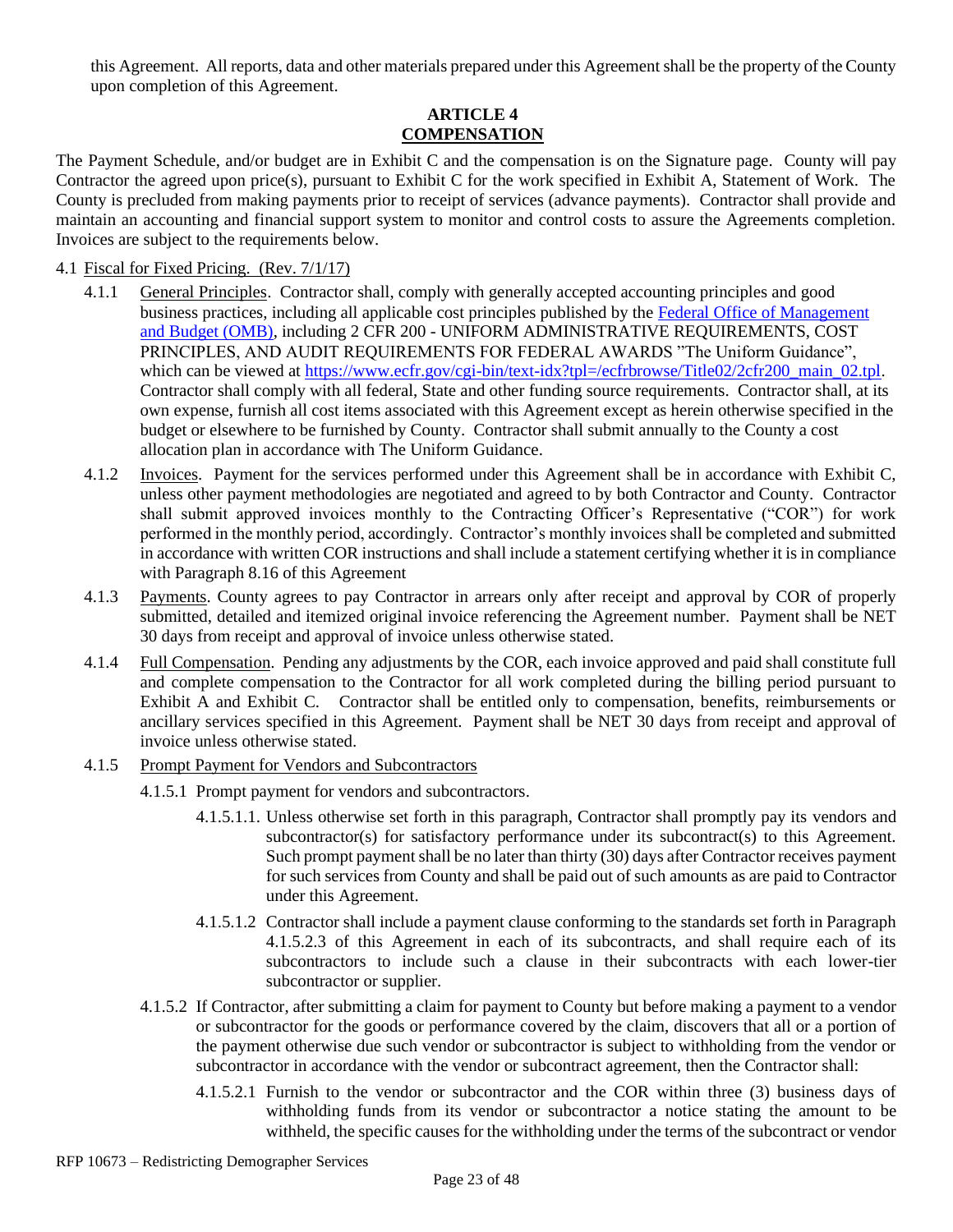agreement; and the remedial actions to be taken by the vendor or subcontractor in order to receive payment of the amounts withheld.

- 4.1.5.2.2 Contractor shall reduce the subcontractor's progress payment by an amount not to exceed the amount specified in the notice of withholding furnished under paragraph [4.1.5.2.1](#page-22-0) of this Agreement and Contractor may not claim from the County this amount until its subcontractor has cured the cause of Contractor withholding funds;
- 4.1.5.2.3 Upon the vendor's or subcontractor's cure of the cause of withholding funds, Contractor shall pay the vendor or subcontractor as soon as practicable, and in no circumstances later than ten (10) days after the Contractor claims and receives such funds from County.
- <span id="page-23-0"></span>4.1.5.3 Contractor shall not claim from County all of or that portion of a payment otherwise due to a vendor or subcontractor that Contractor is withholding from the vendor or subcontractor in accordance with the subcontract agreement where Contractor withholds the money before submitting a claim to County. Contractor shall provide its vendor or subcontractor and the COR with the notice set forth in Paragraph [4.1.5.2.1](#page-22-0) of this Agreement and shall follow Paragraph [4.1.5.2.3](#page-23-0) of this Agreement when vendor or subcontractor cures the cause of Contractor withholding its vendors or subcontractor's funds.
- 4.1.5.4 Overpayments. If Contractor becomes aware of a duplicate contract financing or invoice payment or that County has otherwise overpaid on a contract financing or invoice payment, Contractor shall immediately notify the COR and request instructions for disposition of the overpayment.
- 4.1.6 Conditions Prerequisite To Payments. County may elect not to make a particular payment if any of the following exists:
	- 4.1.6.1 Misrepresentation. Contractor, with or without knowledge, made any misrepresentation of substantial and material nature with respect to any information furnished to County.
	- 4.1.6.2 Unauthorized Actions by Contractor. Contractor took any action pertaining to this Agreement, which required County approval, without having first received said County approval.
	- 4.1.6.3 Default. Contractor was in default under any terms and conditions of this Agreement.
- 4.1.7 Withholding Of Payment. County may withhold payment until reports, data, audits or other information required for Agreement administration or to meet County or State reporting or auditing requirements are received and approved by COR or designee. The County may also withhold payment if, in the County's opinion, Contractor is in non-compliance with this Agreement.
- 4.1.8 Availability of Funding. The County's obligation for payment of any Agreement beyond the current fiscal year is contingent upon the availability of funding from which payment can be made. No legal liability on the part of the County shall arise for payment beyond June 30 of the calendar year unless funds are designated by the County and are made available for such performance.

County shall, in its sole discretion, have the right to terminate or suspend Agreement or reduce compensation and service levels proportionately upon thirty (30) days' written notice to Contractor in the event that Federal, State or County funding for this Agreement ceases or is reduced prior to the ordinary expiration of the term of this Agreement. In the event of reduction of funding for the Agreement, County and Contractor shall meet within ten (10) days of written notice to renegotiate this Agreement based upon the modified level of funding. In this case if no agreement is reached between County and Contractor within 10 days of the first meeting, either party shall have the right to terminate this Agreement within ten (10) days written notice of termination.

In the event of termination of this Agreement in accordance with the terms of this Section, Contractor shall be entitled to retain all sums paid as of the effective date of such termination, subject to any payment offset to which County may be entitled, for damages or otherwise, under the terms of this Agreement. In the event of termination of this Agreement pursuant to this Section, in no event shall Contractor be entitled to any loss of profits on the portion of this Agreement so terminated, or to other compensation, benefits, reimbursements or ancillary services other than as herein expressly provided.

4.1.9 Disallowance. In the event the Contractor receives payment for services under this Agreement which is later disallowed by the County, Contractor shall promptly refund the disallowed amount to County on request, or at its option, County may offset the amount disallowed from any payment due or to become due to Contractor under any Agreement with the County.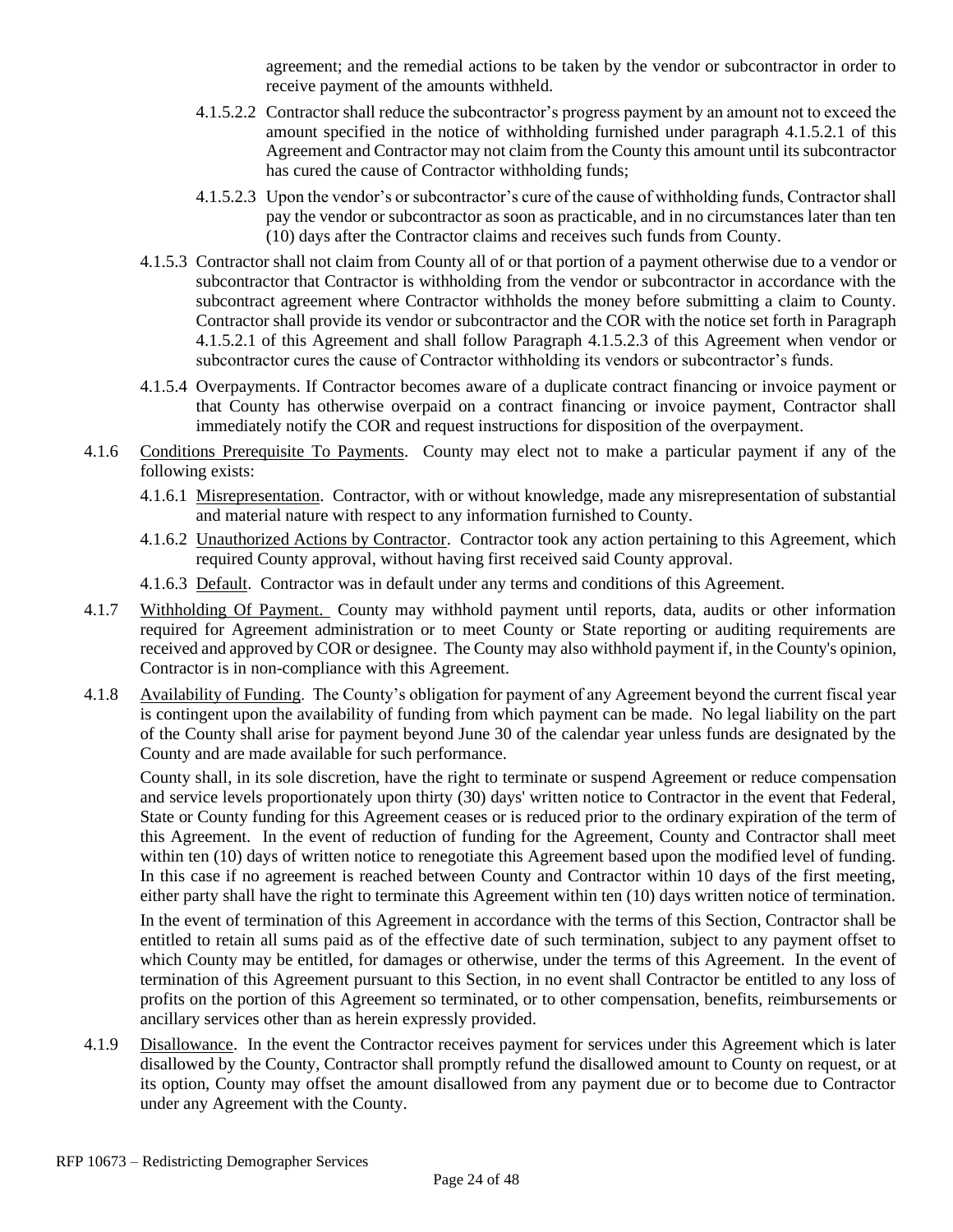4.1.10 Maximum Price. During the performance period of this Agreement, the maximum price for the same or similar items and/or services shall not exceed the lowest price at which Contractor then offers the items and/or services to its most favored customer.

#### **ARTICLE 5 AGREEMENT ADMINISTRATION**

- 5.1 County's Agreement Administrator. The Director of Purchasing and Contracting is designated as the Contracting officer ("Contracting Officer") and is the only County official authorized to make any Changes to this Agreement. The County has designated the individual identified on the signature page as the Contracting Officer's Representative ("COR")
	- 5.1.1 County's COR will chair Contractor progress meetings and will coordinate County's Agreement administrative functions. The COR is designated to receive and approve Contractor invoices for payment, audit and inspect records, inspect Contractor services, and provide other technical guidance as required. The COR is not authorized to change any terms and conditions of this Agreement. Only the Contracting Officer, by issuing a properly executed amendment to this Agreement, may make changes to the scope of work or total price.
	- 5.1.2 Notwithstanding any provision of this Agreement to the contrary, County's COR may make Administrative Adjustments ("AA") to the Agreement, such as line item budget changes or adjustments to the service requirements that do not change the purpose or intent of the Statement of Work, the Terms and Conditions, the Agreement Term or the total Agreement price. Each AA shall be in writing and signed by COR and Contractor. All inquiries about such AA will be referred directly to the COR.
- 5.2 Agreement Progress Meeting. The COR and other County personnel, as appropriate, will meet periodically with the Contractor to review the Agreement performance. At these meetings the COR will apprise the Contractor of how the County views the Contractor's performance and the Contractor will apprise the County of problems, if any, being experienced. The Contractor shall also notify the Contracting Officer (in writing) of any work being performed, if any, that the Contractor considers being over and above the requirements of the Agreement. Appropriate action shall be taken to resolve outstanding issues. The minutes of these meetings will be reduced to writing and signed by the COR and the Contractor. Should the Contractor not concur with the minutes, the Contractor shall set out in writing any area of disagreement. Appropriate action will be taken to resolve any areas of disagreement.

# **ARTICLE 6 CHANGES**

- 6.1 Contracting Officer. The Contracting Officer may at any time, by a written order, make changes ("Changes"), within the general scope of this Agreement, in the definition of services to be performed, and the time (i.e.) hours of the day, days of the week, etc. and place of performance thereof. If any such Change causes an increase or decrease in the cost of, or the time required for, the performance of any part of the work under this Agreement, whether changed or not changed by such an order, an equitable adjustment shall be made in the Agreement price or delivery schedule, or both, and the Agreement shall be modified in writing accordingly. Such changes may require Board of Supervisors approval.
- 6.2 Claims. Contractor must assert any claim for adjustment under this clause within thirty (30) days from the date of receipt by the Contractor of the notification of Change; provided, however, that the Contracting Officer, if he decides that the facts justify such action, may receive and act upon any such claim asserted at any time prior to final payment under this Agreement. Where the cost of property made obsolete or excess as a result of a change is included in the Contractor's claim for adjustment, the Contracting Officer shall have the right to prescribe the manner of disposition of such property. Failure to agree to any adjustment shall be a dispute concerning a question of fact within the meaning of the clause of this Agreement entitled "Disputes" (Article 15). However, nothing in this clause shall excuse the Contractor from proceeding with this Agreement as changed.

#### **ARTICLE 7 SUSPENSION, DELAY AND TERMINATION**

7.1 Termination for Default. Upon Contractor's breach of this Agreement, County shall have the right to terminate this Agreement, in whole or part. Prior to termination for default, County will send Contractor written notice specifying the cause. The notice will give Contractor ten (10) days from the date the notice is issued to cure the default or make progress satisfactory to County in curing the default, unless a different time is given in the notice. If County determines that the default contributes to the curtailment of an essential service or poses an immediate threat to life, health or property, County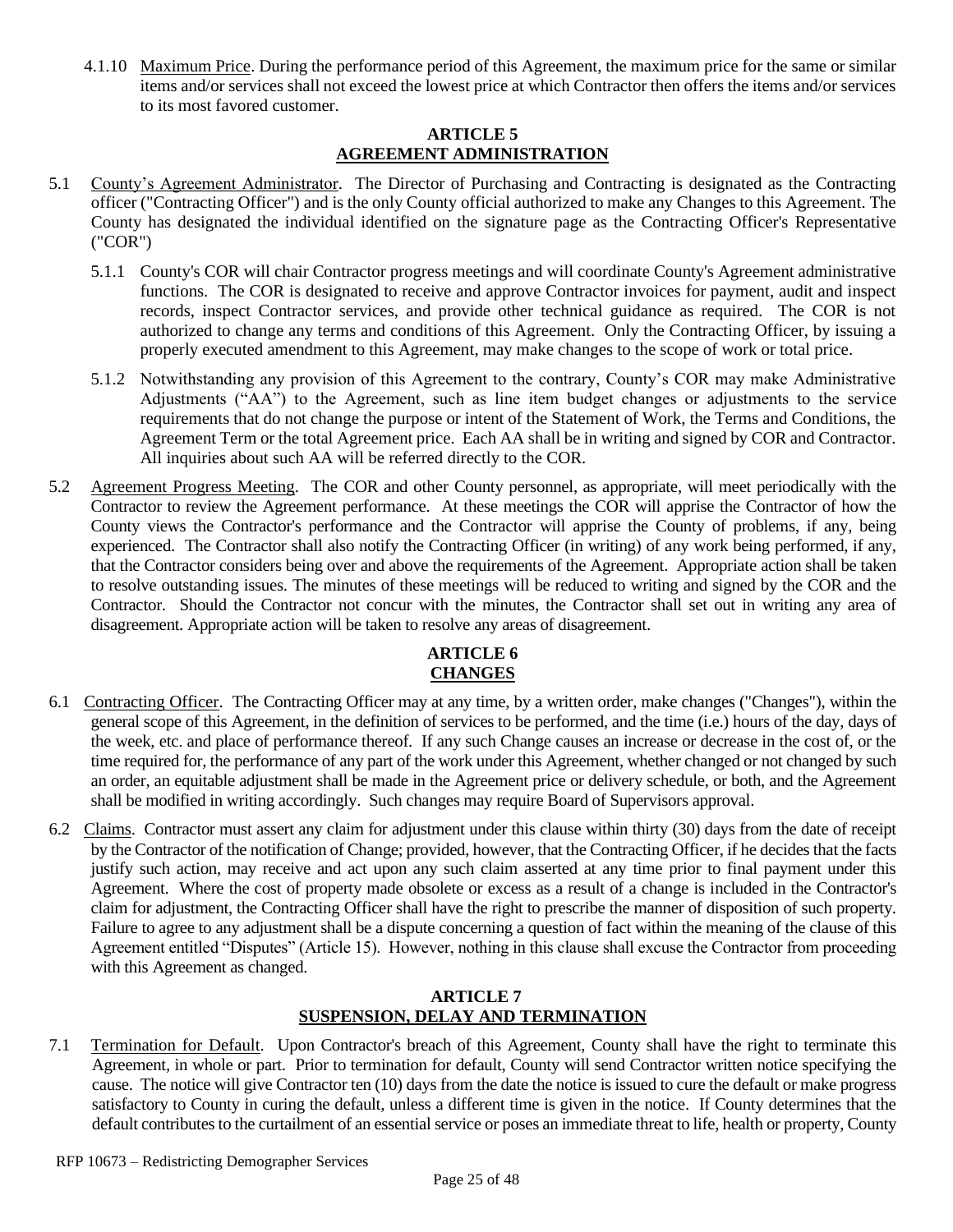may terminate this Agreement immediately upon issuing oral or written notice to the Contractor without any prior notice or opportunity to cure. In the event of termination under this Article, all finished or unfinished documents, and other materials, prepared by Contractor under this Agreement shall become the sole and exclusive property of County.

In the event of such termination, the County may purchase or obtain the supplies or services elsewhere, and Contractor shall be liable for the difference between the prices set forth in the terminated order and the actual cost thereof to the County. The prevailing market price shall be considered the fair repurchase price. Notwithstanding the above, Contractor shall not be relieved of liability to County for damages sustained by County by virtue of any breach of this Agreement by Contractor, and County may withhold any reimbursement to Contractor for the purpose of off-setting until such time as the exact amount of damages due County from Contractor is determined.

If, after notice of termination of this Agreement under the provisions of this clause, it is determined for any reason that the Contractor was not in default under the provisions of this clause, the rights and obligations of the parties shall, if this Agreement contains a clause providing for termination for convenience of the County, be the same as if the notice of termination had been issued pursuant to such clause.

- 7.2 Damages for Delay. If Contractor refuses or fails to prosecute the work, or any separable part thereof, with such diligence as shall ensure its completion within the time specified in this Agreement, or any extension thereof, or fails to complete said work within such time, County will be entitled to the resulting damages caused by the delay. Damages will be the cost to County incurred as a result of continuing the current level and type of service over that cost that would be incurred had the Agreement segments been completed by the time frame stipulated and any other damages suffered by County.
- 7.3 County Exemption from Liability. In the event there is a reduction of funds made available by County to Contractor under this or subsequent agreements, the County of San Diego and its Departments, officers and employees shall incur no liability to Contractor and shall be held harmless from any and all claims, demands, losses, damages, injuries, or liabilities arising directly or from such action.
- 7.4 Full Cost Recovery Of Investigation And Audit Costs. Contractor shall reimburse County of San Diego for all direct and indirect expenditures incurred in conducting an audit/investigation when Contractor is found in violation (material breach) of the terms of the Agreement.

At the sole discretion of the County, and subject to funding source restrictions and federal and State law, County may (1) withhold reimbursement for such costs from any amounts due to Contractor pursuant to the payment terms of the Agreement, (2) withhold reimbursement for such costs from any other amounts due to Contractor from County, and/or (3) require Contractor to remit a check for the total amount due (or a lesser amount specified by the County) to County within thirty (30) days of request by County. Alternatively, at the County's sole discretion, County and Contractor may enter into a written repayment plan for the reimbursement of the audit/investigation costs.

- 7.5 Termination for Convenience. The County may, by written notice stating the extent and effective date terminate this Agreement for convenience in whole or in part, at any time. The County shall pay the Contractor as full compensation for work performed in accordance with the terms of this Agreement until such termination:
	- 7.5.1 The unit or pro rata price for any delivered and accepted portion of the work.
	- 7.5.2 A reasonable amount, as costs of termination, not otherwise recoverable from other sources by the Contractor as approved by the County, with respect to the undelivered or unaccepted portion of the order, provided compensation hereunder shall in no event exceed the total price.
	- 7.5.3 In no event shall the County be liable for any loss of profits on the resulting order or portion thereof so terminated.
	- 7.5.4 County's termination of this Agreement for convenience shall not preclude County from taking any action in law or equity against Contractor for:
		- 7.5.4.1 Fraud, waste or abuse of Agreement funds, or
		- 7.5.4.2 Improperly submitted claims, or
		- 7.5.4.3 Any failure to perform the work in accordance with the Statement of Work, or
		- 7.5.4.4 Any breach of any term or condition of the Agreement, or
		- 7.5.4.5 Any actions under any warranty, express or implied, or
- RFP 10673 Redistricting Demographer Services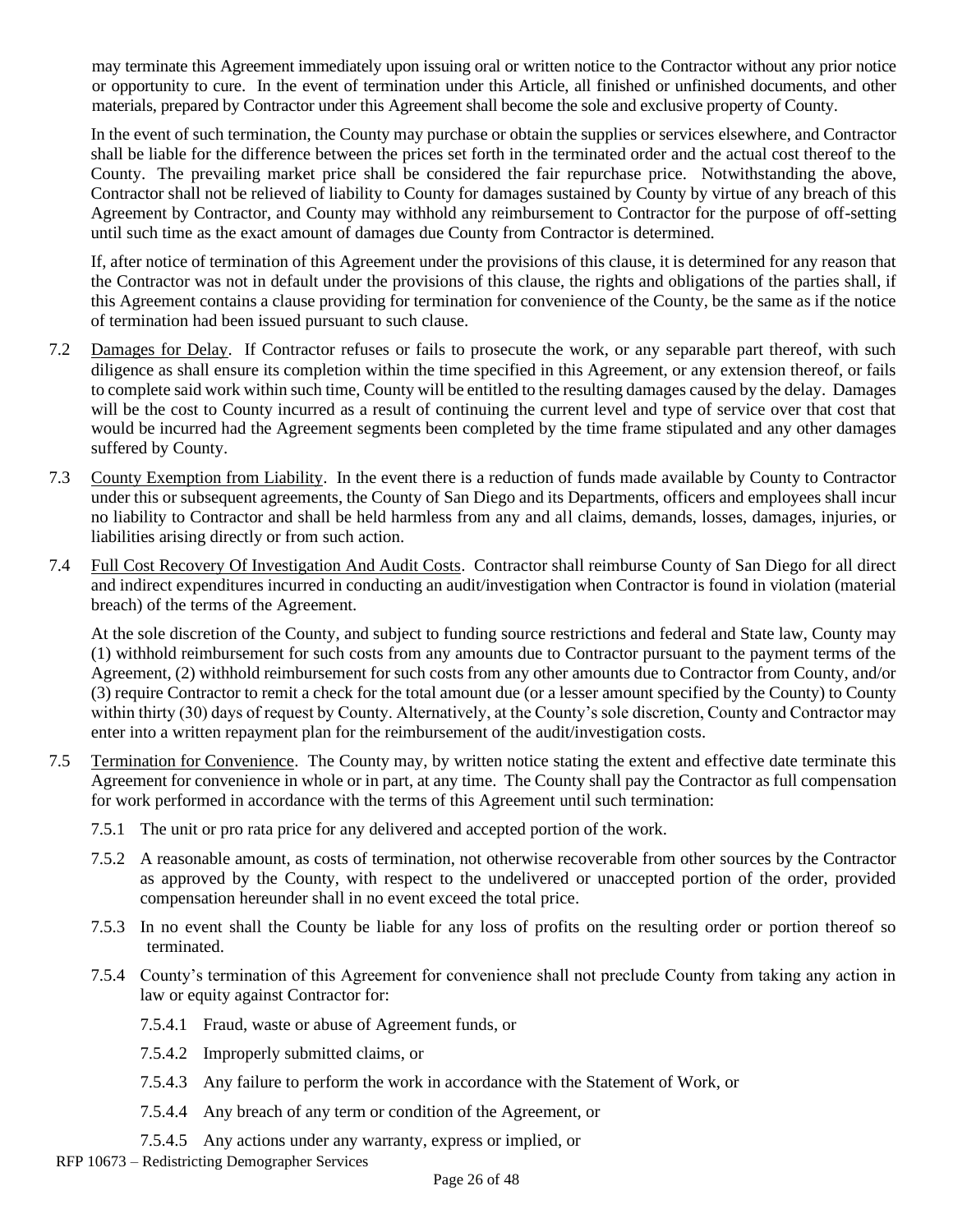- 7.5.4.6 Any claim of professional negligence, or
- 7.5.4.7 Any other matter arising from or related to this Agreement, whether known, knowable or unknown before, during or after the date of termination.
- 7.6 Suspension of Work. The Contracting Officer may order the Contractor, in writing, to suspend, delay, or interrupt all or any part of the work of this Agreement for the period of time that the Contracting Officer determines appropriate for the convenience of the Government. County reserves the right to prohibit, without prior notice, contractor or contractor's employees, directors, officers, agents, subcontractors, vendors, consultants or volunteers from 1) accessing County data systems and County owned software applications, including websites, domain names, platforms, physical files, 2) treating County's patients, clients, or facility residents, or 3) providing any other services under this Agreement.
- 7.7 Remedies Not Exclusive. The rights and remedies of County provided in this article shall not be exclusive and are in addition to any other rights and remedies provided by law, equity, or under resulting order.

#### **ARTICLE 8 COMPLIANCE WITH LAWS AND REGULATIONS**

- 8.1 Compliance with Laws and Regulations. Contractor shall at all times perform its obligations hereunder in compliance with all applicable federal, State, County, and local laws, rules, and regulations, current and hereinafter enacted, including facility and professional licensing and/or certification laws and keep in effect any and all licenses, permits, notices and certificates as are required. Contractor shall further comply with all laws applicable to wages and hours of employment, occupational safety, and to fire safety, health and sanitation.
- 8.2 Contractor Permits and License. Contractor certifies that it possesses and shall continue to maintain or shall cause to be obtained and maintained, at no cost to the County, all approvals, permissions, permits, licenses, and other forms of documentation required for it and its employees to comply with all existing foreign or domestic statutes, ordinances, and regulations, or other laws, that may be applicable to performance of services hereunder. The County reserves the right to reasonably request and review all such applications, permits, and licenses prior to the commencement of any services hereunder.
- 8.3 Equal Opportunity. Contractor shall comply with the provisions of Title VII of the Civil Rights Act of 1964 in that it will not discriminate against any individual with respect to his or her compensation, terms, conditions, or privileges of employment nor shall Contractor discriminate in any way that would deprive or intend to deprive any individual of employment opportunities or otherwise adversely affect his or her status as an employee because of such individual's race, color, religion, sex, national origin, age, handicap, medical condition, sexual orientation or marital status.
- 8.4 Affirmative Action. Each Contractor of services and supplies employing fifteen (15) or more full-time permanent employees, shall comply with the Affirmative Action Program for Vendors as set forth in Article IIIk (commencing at Section 84) of the San Diego County Administrative Code, which program is incorporated herein by reference. A copy of this Affirmative Action Program will be furnished upon request by COR or from the County of San Diego Internet web-site [\(www.co.san-diego.ca.us\)](http://www.co.san-diego.ca.us/).
- 8.5 Non Discrimination. Contractor shall ensure that services and facilities are provided without regard to ethnic group identification, race, color, nation origin, creed, religion, age, sex, physical or mental disability, political affiliation or marital status in accordance with applicable laws, including, but not limited to, Title VI of the Civil Rights Act of 1964 (42 U.S.C 200-d), Section 162 (a) of the Federal-Aid Highway Act of 1973 (23 U.S.C 324), Section 504 of the Rehabilitation Act of 1973, The Civil Rights Restoration Act of 1987 (P.L. 100-209), Executive Order 12898 (February 11, 1994), Executive Order 13166 (August 16, 2000), Title VII of the Civil Rights Act of 1964 (42 U.S.C. 2000-d), the Age Discrimination of 1975 (42 U.S.C. 6101), Article 9.5, Chapter 1, Part 1, Division 2, Title 2 (Section 11135, et seq) of the California Government Code, Title 9, Chapter 4, Subchapter 6 (Section 10800, et seq) of the CCR and California Dept of Social Services Manual of Policies and Procedures (CDSS MPP) Division 21.
- 8.6 AIDS Discrimination. Contractor shall not deny any person the full and equal enjoyment of, or impose less advantageous terms, or restrict the availability of, the use of any County facility or participation in any County funded or supported service or program on the grounds that such person has Human Immunodeficiency Virus (HIV) or Acquired Immune Deficiency Syndrome (AIDS) as those terms are defined in Title 3, Division 2, Chapter 8, Section 32.803, of the San Diego County Code of Regulatory Ordinances.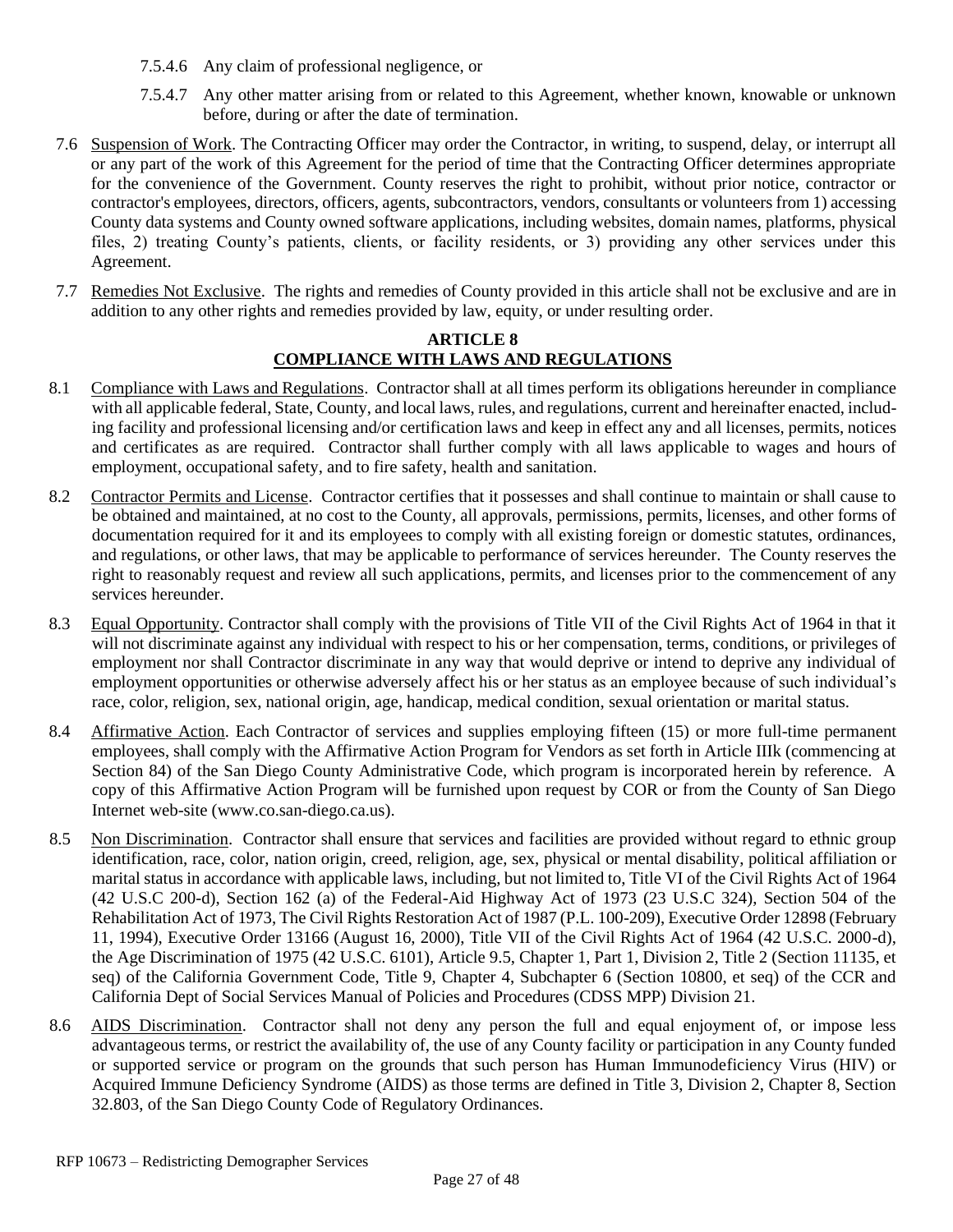- 8.7 American with Disabilities Act (ADA) 1990. Contractor shall not discriminate against qualified people with disabilities in employment, public services, transportation, public accommodations and telecommunications services in compliance with the Americans with Disabilities Act (ADA) and California Administrative Code Title 24.
- 8.8 Political Activities Prohibited. None of the funds, provided directly or indirectly, under this Agreement shall be used for any political activities or to further the election or defeat of any candidate for public office. Contractor shall not utilize or allow its name to be utilized in any endorsement of any candidate for elected office. Neither this Agreement nor any funds provided hereunder shall be utilized in support of any partisan political activities, or activities for or against the election of a candidate for an elected office.
- 8.9 Lobbying. Contractor agrees to comply with the lobbying ordinances of the County and to assure that its officers and employees comply before any appearance before the County Board of Supervisors. Except as required by this Agreement, none of the funds provided under this Agreement shall be used for publicity or propaganda purposes designed to support or defeat any legislation pending before State and federal Legislatures, the Board of Supervisors of the County, or before any other local governmental entity. This provision shall not preclude Contractor from seeking necessary permits, licenses and the like necessary for it to comply with the terms of this Agreement.
	- 8.9.1 *Reserved.*
- 8.10 Religious Activity Prohibited. There shall be no religious worship, instructions or proselytization as part of or in connection with the performance of this Agreement.
- 8.11 Drug and Alcohol-Free Workplace. The County of San Diego, in recognition of individual rights to work in a safe, healthful and productive work place, has adopted a requirement for a drug and alcohol free work place, County of San Diego Drug and Alcohol Use Policy C-25, available on the County of San Diego website. This policy provides that all County-employed Contractors and Contractor employees shall assist in meeting this requirement.
	- 8.11.1 As a material condition of this Agreement, the Contractor agrees that the Contractor and the Contractor employees, while performing service for the County, on County property, or while using County equipment:
		- 8.11.1.1 Shall not be in any way impaired because of being under the influence of alcohol or a drug.
		- 8.11.1.2 Shall not possess an open container of alcohol or consume alcohol or possess or be under the influence of an illegal drug.
		- 8.11.1.3 Shall not sell, offer, or provide alcohol or an illegal drug to another person; provided, however, that the foregoing restriction shall not be applicable to a Contractor or Contractor employee who as part of the performance of normal job duties and responsibilities prescribes or administers medically prescribed drugs.
	- 8.11.2 Contractor shall inform all employees who are performing service for the County on County property or using County equipment of the County objective of a safe, healthful and productive work place and the prohibition of drug or alcohol use or impairment from same while performing such service for the County.
	- 8.11.3 The County may terminate for default or breach this Agreement, and any other agreement the Contractor has with the County, if the Contractor, or Contractor employees are determined by the Contracting Officer not to be in compliance with the conditions listed herein.
- 8.12 Board of Supervisors' Policies.Contractor represents that it is familiar, and shall use its best efforts to comply, with the following policies of the Board of Supervisors, available on the County of San Diego website:
	- 8.12.1 Board Policy B-67, which encourages the County's Contractors to offer products made with recycled materials, reusable products, and products designed to be recycled to the County in response to the County's requirements; and
	- 8.12.2 Board Policies B-53 and B-39a, which encourage the participation of small and disabled veterans' business enterprises in County procurements; and
	- 8.12.3 Zero Tolerance for Fraudulent Conduct in County Services. Contractor shall comply with County of San Diego Board of Supervisors Policy A-120 "Zero Tolerance for Fraudulent Conduct in County Services." There shall be "Zero Tolerance" for fraud committed by contractors in the administration of County programs and the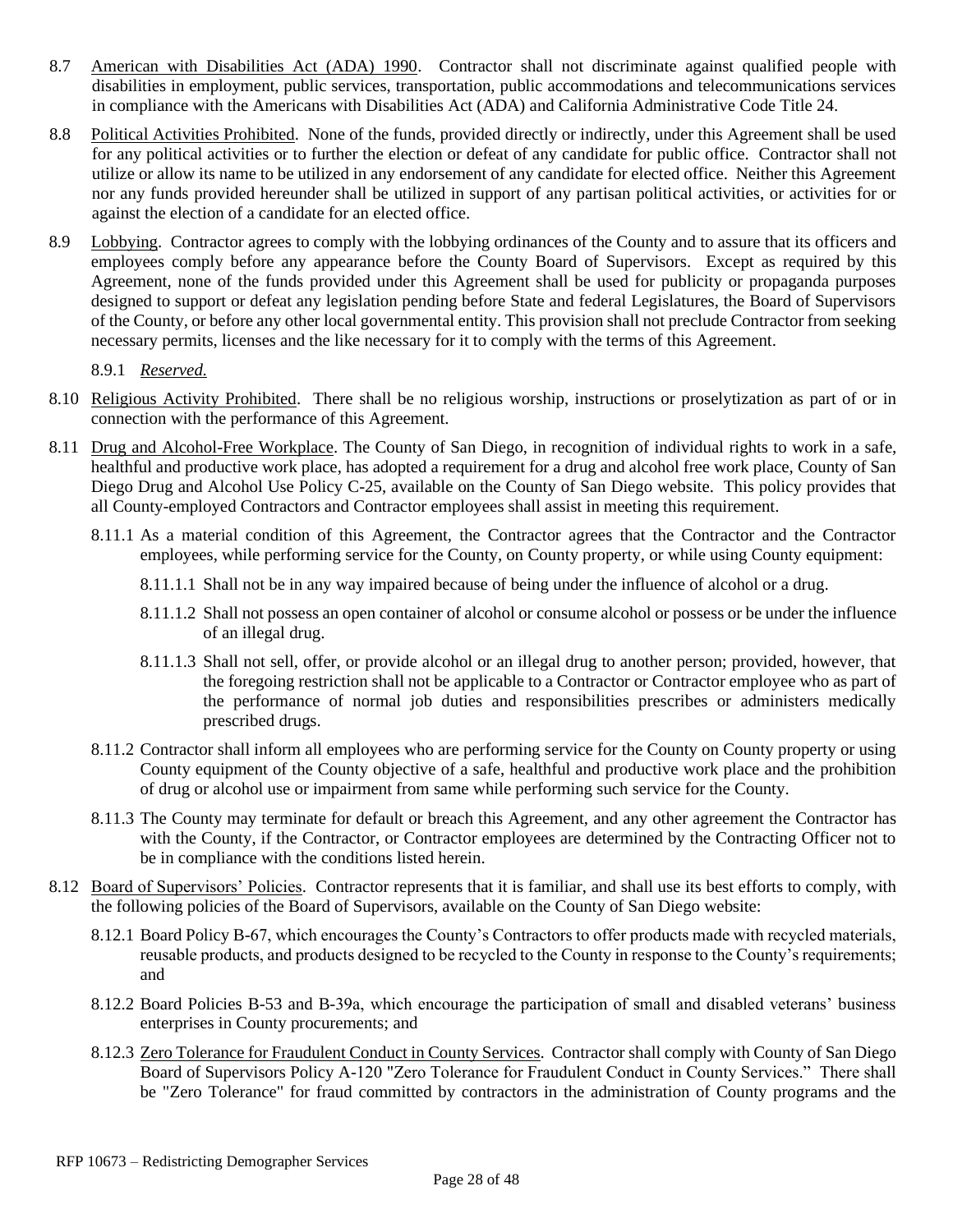provision of County services. Upon proven instances of fraud committed by independent contractors in connection with their performance under the Agreement, said contractor shall be subject to corrective action up to and including termination of the Agreement; and

- 8.12.4 Interlocking Directorate. In recognition of Board Policy A-79, available on the County of San Diego Website, not-for-profit Contractors shall not subcontract with related for-profit subcontractors for which an interlocking relationship exist unless specifically authorized in writing by the Board of Supervisors; and
- 8.12.5 Zero Tolerance in Coaching Medi-Cal or Welfare Clients (Including Undocumented Immigrants). The County of San Diego in recognition of its unique geographical location and the utilization of the Welfare and Medi-Cal systems by foreign nationals who are not legal residents of this county or country, has adopted a Zero Tolerance policy and shall aggressively prosecute employees and Contractors who coach Medi-Cal or Welfare clients (including undocumented immigrants), to obtain services for which they are not otherwise entitled.

As a material condition of this Agreement, Contractor agrees that the Contractor and Contractor's employees, while performing service for the County, on County property or while using County equipment shall not:

- (a) in any way coach, instruct, advise, or guide any Medi-Cal or Welfare clients or prospective clients who are undocumented immigrants on ways to obtain or qualify for Medi-Cal assistance, for which they are not otherwise entitled.
- (b) support or provide funds to any organization engaged directly or indirectly in advising undocumented immigrants on ways to obtain or qualify for Medi-Cal assistance, for which they are not otherwise entitled.

Contractor shall inform all employees that are performing service for the County on County property or using County equipment of County's Zero Tolerance Policy as referenced herein.

County may terminate for default or breach this Agreement and any other agreement Contractor has with County, if Contractor or Contractor employees are determined not to be in compliance with the conditions stated herein.

- 8.13 Cartwright Act. Following receipt of final payment under the Agreement, Contractor assigns to the County all rights, title and interest in and to all causes of action it may have under Section 4 of the Clayton Act (15 U.S.C. Sec. 15) or under the Cartwright act (Chapter 2) (commencing with Section 16700) of Part 2 of Division 7 of the Business and Professions Code), arising from purchases of goods, materials, or services by the Contractor for sale to the County under this Agreement.
- 8.14 Hazardous Materials. Contractor shall comply with all Environmental Laws and all other laws, rules, regulations, and requirements regarding Hazardous Materials, health and safety, notices, and training. Contractor agrees that it will not store any Hazardous Materials at any County facility for periods in excess of ninety (90) days or in violation of the applicable site storage limitations imposed by Environmental Law. Contractor agrees to take, at its expense, all actions necessary to protect third parties, including, without limitation, employees and agents of the County, from any exposure to Hazardous Materials generated or utilized in its performance under this Agreement. Contractor agrees to report to the appropriate governmental agencies all discharges, releases, and spills of Hazardous Materials that are required to be reported by any Environmental Law and to immediately notify the County of it. Contractor shall not be liable to the County for the County's failure to comply with, or violation of, any Environmental Law. As used in this section, the term "Environmental Laws" means any and all federal, state or local laws or ordinances, rules, decrees, orders, regulations or court decisions (including the so-called "common law"), including, but not limited to, the Resource Conservation and Recovery Act, relating to hazardous substances, hazardous materials, hazardous waste, toxic substances, environmental conditions or other similar substances or conditions. As used in this section the term "Hazardous Materials" means any chemical, compound, material, substance or other matter that: (a) is a flammable, explosive, asbestos, radioactive nuclear medicine, vaccine, bacteria, virus, hazardous waste, toxic, overtly injurious or potentially injurious material, whether injurious or potentially injurious by itself or in combination with other materials; (b) is controlled, referred to, designated in or governed by any Environmental Laws; (c) gives rise to any reporting, notice or publication requirements under any Environmental Laws, or (d) is any other material or substance giving rise to any liability, responsibility or duty upon the County or Lessee with respect to any third person under any Environmental Laws.
- 8.15 Clean Air Act and Federal Water Pollution Control Act.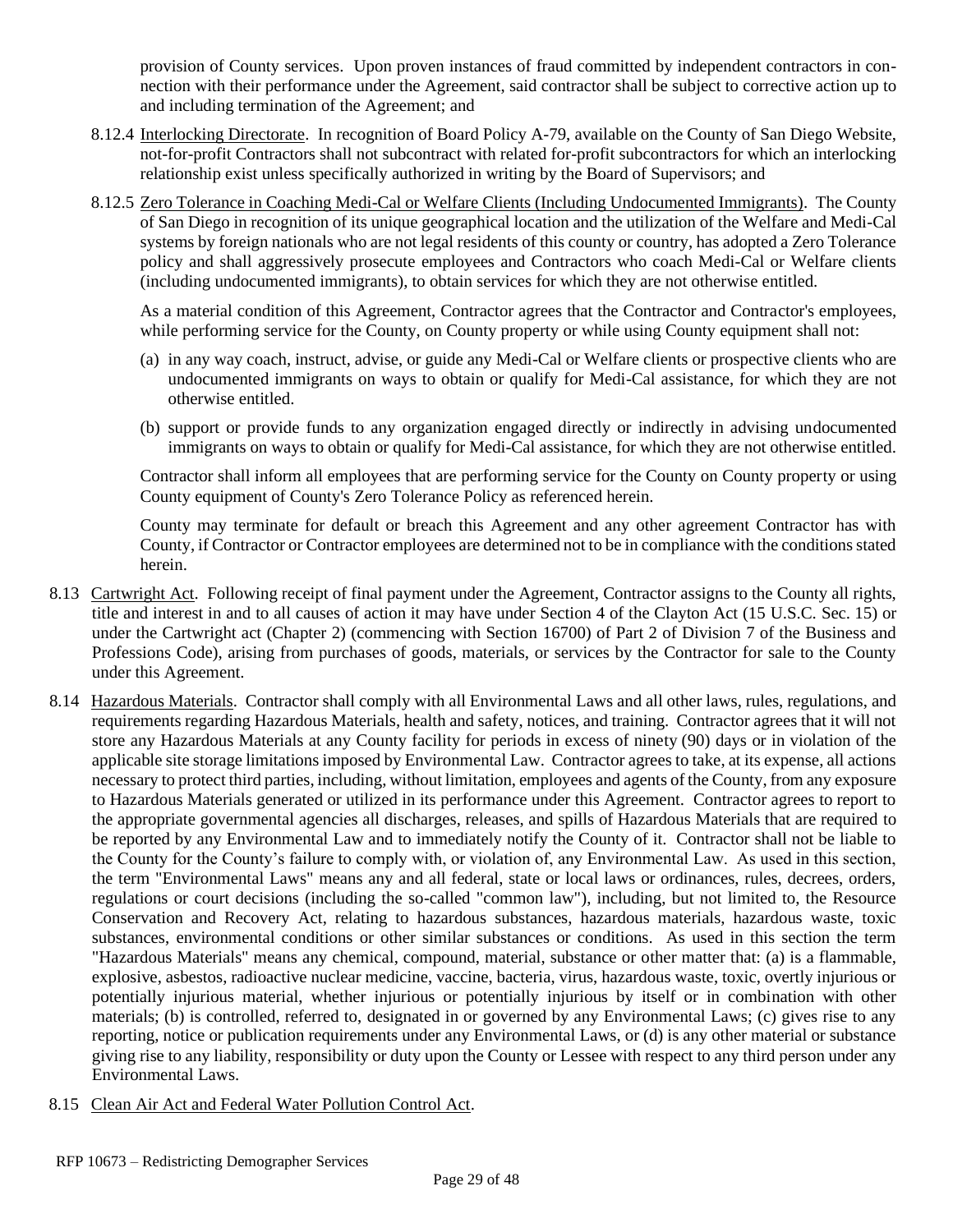- 8.15.1 Contractor agrees to comply with all applicable standards, orders or regulations issued pursuant to the Clean Air Act, as amended, 42 U.S.C. §§ 7401 et seq. Contractor agrees to report each violation to the USDA and the appropriate EPA Regional Office.
- 8.15.2 Contractor agrees to comply with all applicable standards, orders or regulations issued pursuant to the Federal Water Pollution Control Act as amended (33 U.S.C. §§ 1251 et seq.). Contractor agrees to report each violation to the USDA and the appropriate EPA Regional Office.
- 8.16 Debarment, Exclusion, Suspension, and Ineligibility.
	- 8.16.1 Contractor certifies that, except as disclosed to County and acknowledged in writing by County prior to the execution of this Agreement, Contractor, its employees, directors, officers, agents, subcontractors, vendors, consultants, and volunteers:
		- 8.16.1.1 Are not presently debarred, excluded, suspended, declared ineligible, voluntarily excluded, or proposed for debarment, exclusion, suspension or ineligibility by any federal, state, or local department or agency; and
		- 8.16.1.2 Have not within a 3-year period preceding this Agreement been convicted of, or had a civil or administrative judgment rendered against them for, the commission of fraud or a criminal offense or civil action in connection with obtaining, attempting to obtain, or performing a public (federal, State, or local) transaction; violation of federal or State anti-trust statutes or commission of embezzlement, theft, forgery, bribery, falsification or destruction of records, making false statements, receiving stolen property; physical, financial or sexual abuse or misconduct with a patient or client, or medical negligence or malpractice;
		- 8.16.1.3 Are not presently indicted or otherwise criminally, civilly or administratively charged by a government entity (federal, State, or local) with commission of any of the offenses enumerated in the paragraph above; and
		- 8.16.1.4 Have not within a 3-year period preceding this Agreement had one or more public transaction (federal, State, or local) terminated for cause or default.
	- 8.16.2 Contractor shall have an ongoing duty during the term of this Agreement to disclose to the County any occurrence that would prevent Contractor from making the certifications contained in this Section 8.16 on an ongoing basis. Such disclosure shall be made in writing to the COR and the County Office of Ethics and Compliance within five (5) business days of when Contractor discovers or reasonably believes there is a likelihood of such occurrence.
	- 8.16.3 Contractor invoices shall include the following language:

I certify that the above deliverables and/or services were delivered and/or performed specifically for this Agreement in accordance with the terms and conditions set forth herein.

- 8.17 Display of Fraud Hotline Poster(s). As a material term and condition of this Agreement, Contractor shall:
	- 8.17.1 Prominently display in common work areas within all business segments performing work under this Agreement County of San Diego Office of Ethics and Compliance Ethics Hotline posters;
	- 8.17.2 Posters may be downloaded from the County Office of Ethics and Compliance website at: [http://www.sandiegocounty.gov/content/sdc/cao/oec.html.](http://www.sandiegocounty.gov/content/sdc/cao/oec.html) Additionally, if Contractor maintains a company website as a method of providing information to employees, the Contractor shall display an electronic version of the poster(s) at the website;
	- 8.17.3 If Contractor has implemented a business ethics and conduct awareness program, including a reporting mechanism, the Contractor need not display the County poster;
	- 8.17.4 In the event Contractor subcontracts any of the work performed under this Agreement, Contractor include this clause in the subcontract(s) and shall take appropriate steps to ensure compliance by the subcontractor(s).
- 8.18 False Claims Act Training. Contractor shall, not less than annually, provide training on the Federal False Claims Act (31 USC 3729-3730) and State False Claims Act (California Government Code 12650-12653) to all employees,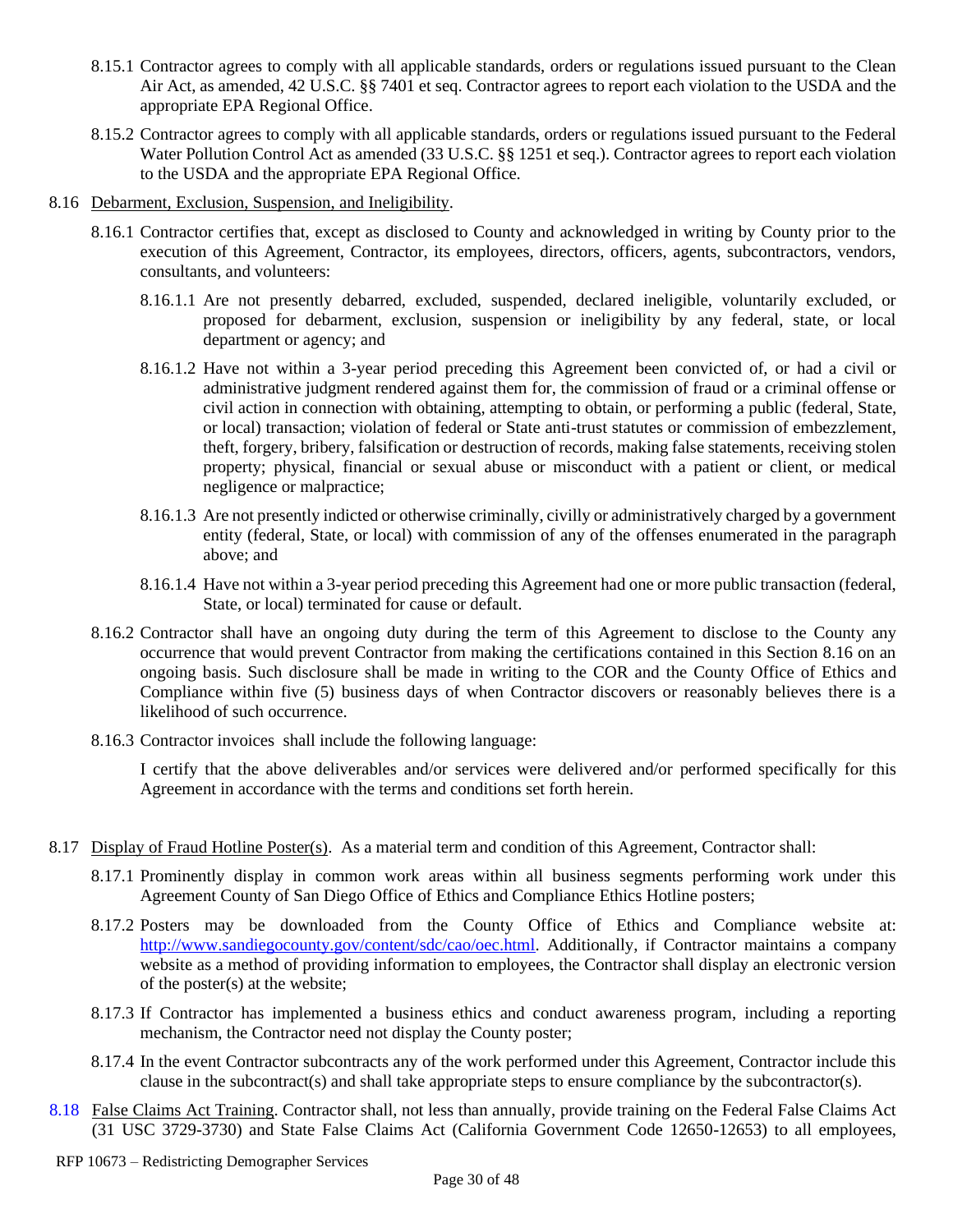directors, officers, agents, subcontractors, consultants or volunteers providing services under this Agreement. Contractor shall maintain verification of this training. Contractor shall retain these forms, or an electronic version, in accordance with the Agreement requirement for retention of records. For the purposes of this section, "Subcontractor" shall include any entity, other than County, that furnishes to Contractor services or supplies relevant to this Agreement other than standard commercial supplies, office space, and printing services.

- 8.19 Code of Ethics. As a material term and condition of this Agreement, Contractor shall develop and implement a Code of Ethics or similar document and maintain it during the term of this Agreement. Additionally, Contractor shall train all employees and volunteers on the Code of Ethics, and all employees, volunteers, directors, officers, and agents shall certify that they have received training and have been provided an opportunity to ask questions of their employer regarding the Code of Ethics. Contractor shall retain these certifications in accordance with the Agreement's provision regarding retention of records. Contractor shall pass this requirement down to its subcontractors in its entirety. For purposes of this section, "Subcontractor" shall mean any entity, other than County, that furnishes to Contractor services or supplies relevant to this Agreement other than standard commercial supplies, office space, and printing services.
- 8.20 Compliance Program. Contractors with an agreement that exceeds more than \$250,000 in value annually shall establish, and maintain for the duration of this Agreement, a compliance program that meets the standards of Federal Sentencing Guidelines section 8B2.1 and 42 CFR 438.608 (b)(1) – (b) (7) regardless of funding source or services.
- 8.21 Investigations. Unless prohibited by an investigating government authority, Contractor shall cooperate and participate fully in any investigation initiated by County relative to this Agreement. Upon County's request, Contractor shall promptly provide to County any and all documents, including any and all communications or information stored digitally, and make available for interviews any employee(s) of Contractor identified by County. Contractor further agrees to immediately notify County if any employee, director, officer, agent, subcontractor, vendor, consultant or volunteer of Contractor comes under investigation by any federal, State or local government entity with law enforcement or oversight authority over the Agreement or its funding for conduct arising out of, or related to, performance under this Agreement.

Contractor shall promptly make available to County all internal investigative results, findings, conclusions, recommendations and corrective action plans pertaining to the investigation in its possession as requested by the County, unless otherwise protected by applicable law or privilege.

- 8.22 *Reserved.*
- 8.23 *Reserved.*
- *8.24 Reserved.*

#### **ARTICLE 9 CONFLICTS OF INTEREST; CONTRACTOR'S CONDUCT**

- 9.1 Conflicts of Interest. Contractor presently has no interest, including but not limited to other projects or independent agreements, and shall not acquire any such interest, direct or indirect, which would conflict in any manner or degree with the performance of services required to be performed under this Agreement. The Contractor shall not employ any person having any such interest in the performance of this Agreement. Contractor shall not hire County's employees to perform any portion of the work or services provided for herein including secretarial, clerical and similar incidental services except upon the written approval of County. Without such written approval, performance of services under this Agreement by associates or employees of County shall not relieve Contractor from any responsibility under this Agreement.
	- 9.1.1 California Political Reform Act and Government Code Section 1090 Et Seq. Contractor acknowledges that the California Political Reform Act ("Act"), Government Code section 81000 et seq., provides that Contractors hired by a public agency, such as County, may be deemed to be a "public official" subject to the Act if the Contractor advises the agency on decisions or actions to be taken by the agency. The Act requires such public officials to disqualify themselves from participating in any way in such decisions if they have any one of several specified "conflicts of interest" relating to the decision. To the extent the Act applies to Contractor, Contractor shall abide by the Act. In addition, Contractor acknowledges and shall abide by the conflict of interest restrictions imposed on public officials by Government Code section 1090 et seq.
	- 9.1.2 California Elections Code Section 21551(d). Contractor's personnel assigned to this project and all subcontractors' personnel assigned to this project shall satisfy the requirements of Elections Code section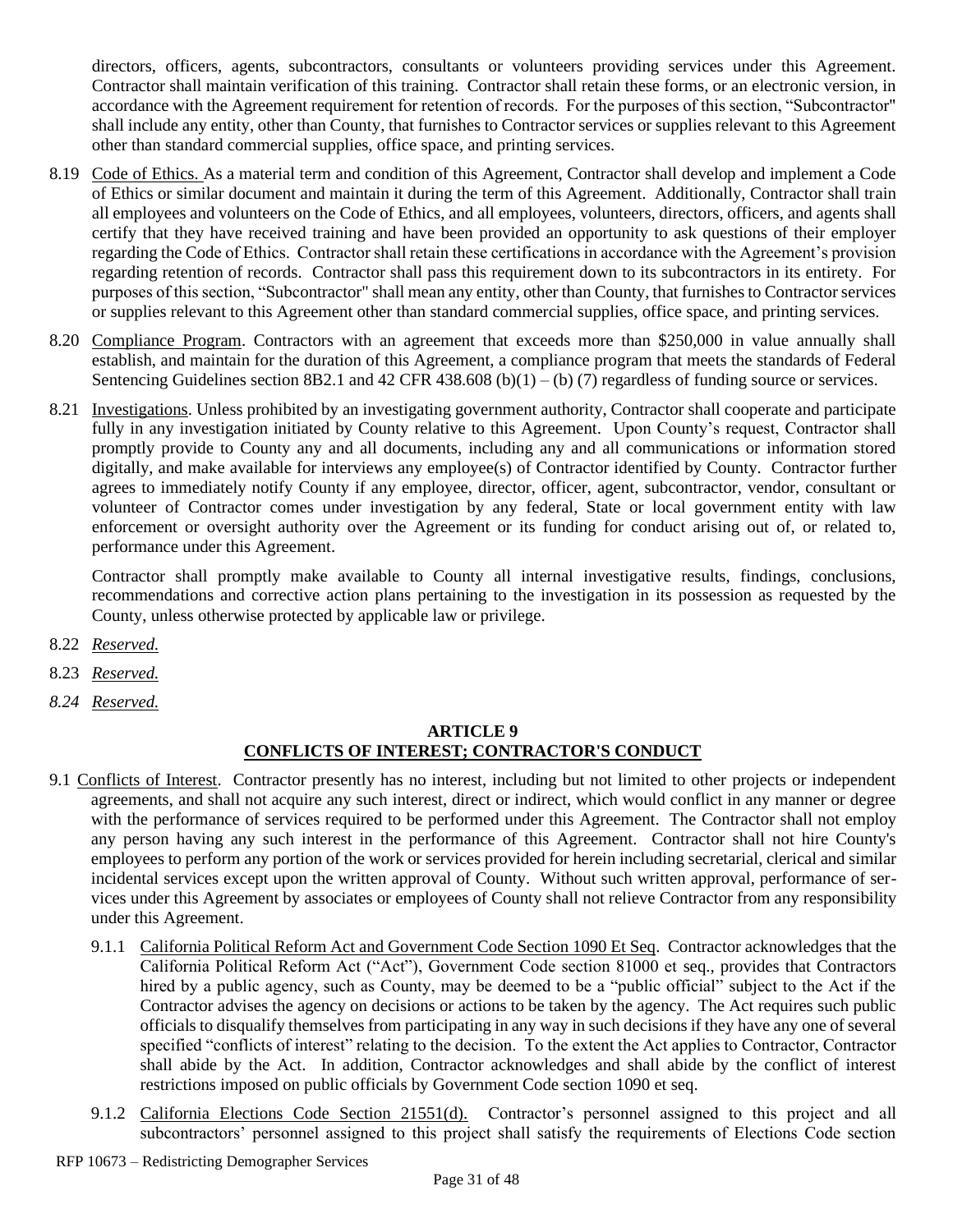21551(d), which provides: "The commission shall not retain a consultant who would not be qualified as an applicant pursuant to paragraph (4) of subdivision (c) of Section 21550." Section 21550(c)(4) provides: "Within the 10 years immediately preceding the date of application to the commission, neither the applicant, nor an immediate family member of the applicant, has done any of the following:

- 9.1.2.1 Been appointed to, elected to, or have been a candidate for office at the local, state, or federal level representing the County of San Diego, including as a member of the board.
- 9.1.2.2 Served as an employee of, or paid consultant for, an elected representative at the local, state, or federal level representing the County of San Diego.
- 9.1.2.3 Served as an employee of, or paid consultant for, a candidate for office at the local, state, or federal level representing the County of San Diego.
- 9.1.2.4 Served as an officer, employee, or paid consultant of a political party or as an appointed member of a political party central committee.

#### 9.2 Conduct of Contractor.

- 9.2.1 Contractor shall inform the County of all Contractor's interests, if any, that are, or that Contractor believes to be, incompatible with any interests of the County.
- 9.2.2 Contractor shall not, under circumstances that might reasonably be interpreted as an attempt to influence the recipient in the conduct of his duties, accept any gratuity or special favor from individuals or organizations with whom the Contractor is doing business or proposing to do business, in accomplishing the work under this Agreement.
- 9.2.3 Contractor shall not use for personal gain or make other improper use of confidential information, which is acquired in connection with his employment. In this connection, the term "confidential information" includes, but is not limited to, unpublished information relating to technological and scientific development; medical, personnel, or security records of the individuals; anticipated materials requirements or pricing actions; and knowledge of selections of Contractors or subcontractors in advance of official announcement.
- 9.2.4 Contractor, its employees, directors, officers, agents, subcontractors, vendors, consultants, and volunteers shall not offer, directly or indirectly, any unlawful gift, gratuity, favor, entertainment, or other item(s) of monetary value to an employee or official of the County.
- 9.2.5 Referrals. Contractor further covenants that no referrals of clients through Contractor's intake or referral process shall be made to the private practice of any person(s) employed by the Contractor.
- <span id="page-31-1"></span><span id="page-31-0"></span>9.3 Prohibited Agreements. As required by Section 67 of the San Diego County Administrative Code, Contractor certifies that it is not in violation of the provisions of Section 67, and that Contractor is not, and will not subcontract with, any of the following:
	- 9.3.1. Persons employed by County or of public agencies for which the Board of Supervisors is the governing body;
	- 9.3.2. Profit-making firms or businesses in which employees described in sub-section [9.3.1,](#page-31-0) above, serve as officers, principals, partners, or major shareholders;
	- 9.3.3. Persons who, within the immediately preceding twelve (12) months came within the provisions of the above sub-sections and who (1) were employed in positions of substantial responsibility in the area of service to be performed by the Agreement, or (2) participated in any way in developing the Agreement or its service specifications; and
	- 9.3.4. Profit-making firms or businesses, in which the former employees described in sub-section [9.3.3](#page-31-1) above, serve as officers, principals, partners, or major shareholders.
- 9.4 Limitation of Future Agreements or Grants. It is agreed by the parties to the Agreement that Contractor shall be restricted in its future contracting with the County to the manner described below. Except as specifically provided in this clause, Contractor shall be free to compete for business on an equal basis with other companies.
	- 9.4.1 If Contractor, under the terms of the Agreement, or through the performance of tasks pursuant to this Agreement, is required to develop specifications or statements of work and such specifications or statements of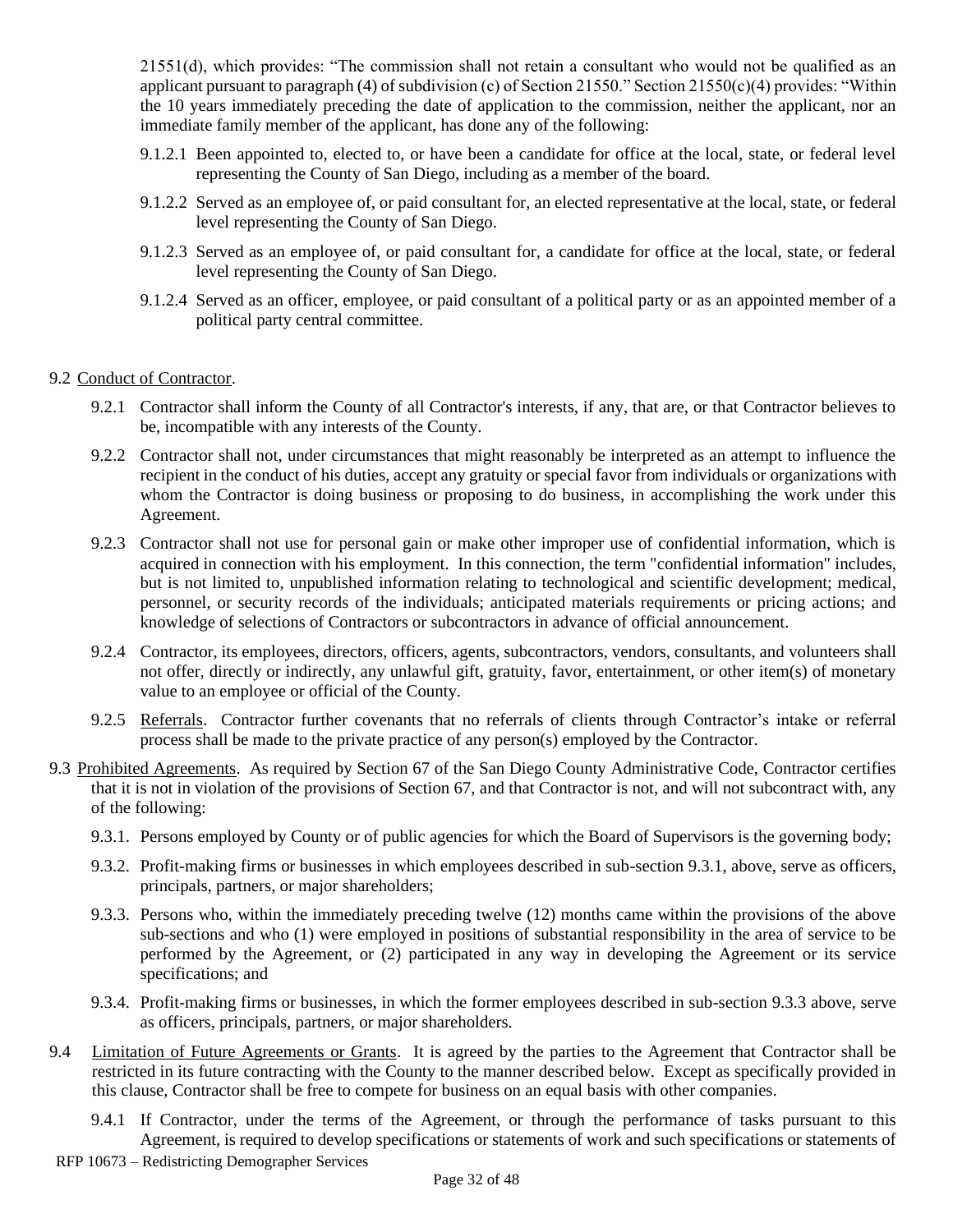work are to be incorporated into a solicitation, Contractor shall be ineligible to perform the work described within that solicitation as a prime or subcontractor under an ensuing County agreement. It is further agreed, however, that County will not, as additional work, unilaterally require Contractor to prepare such specifications or statements of work under this Agreement.

9.4.2 Contractor may not apply for nor accept additional payments for the same services contained in the Statement of Work.

#### **ARTICLE 10 INDEMNITY AND INSURANCE**

- 10.1 Indemnity. County shall not be liable for, and Contractor shall defend and indemnify County and the employees and agents of County (collectively "County Parties"), against any and all claims, demands, liability, judgments, awards, fines, mechanics' liens or other liens, labor disputes, losses, damages, expenses, charges or costs of any kind or character, including attorneys' fees and court costs (hereinafter collectively referred to as "Claims"), related to this Agreement or the work covered by this Agreement and arising either directly or indirectly from any act, error, omission or negligence of Contractor or its Contractors, licensees, agents, servants or employees, including, without limitation, Claims caused by the sole passive negligent act or the concurrent negligent act, error or omission, whether active or passive, of County Parties. Contractor shall have no obligation, however, to defend or indemnify County Parties from a Claim if it is determined by a court of competent jurisdiction that such Claim was caused by the sole negligence or willful misconduct of County Parties.
- 10.2 Insurance. Prior to execution of this Agreement, Contractor must obtain at its own cost and expense, and keep in force and effect during the term of this Agreement, including all extensions, the insurance specified in Exhibit "B," "Insurance Requirements," attached hereto.

#### **ARTICLE 11 AUDIT AND INSPECTION OF RECORDS**

The County shall have the audit and inspection rights described in this section.

11.1 Audit and Inspection. Contractor agrees to maintain and/or make available within San Diego County accurate books and accounting records relative to all its activities under this Agreement. Authorized federal, State or County representatives shall have the right to monitor, assess, or evaluate Contractor's performance pursuant to this Agreement, said monitoring, assessments, or evaluations to include but not limited to audits, inspection of premises, reports, and interviews of project staff and participants. Contractor assertions of confidentiality shall not be a bar to full access to the records.

At any time during normal business hours and as often as County may deem necessary, Contractor shall make available to County, State or federal officials for examination all of its records with respect to all matters covered by this Agreement and will permit County, State or federal officials to audit, examine and make excerpts or transcripts from such records, and to make audits of all invoices, materials, payrolls, records of personnel, information regarding clients receiving services, and other data relating to all matters covered by this Agreement. If an audit is conducted, it will be done in accordance with generally accepted government auditing standards as described in "Government Auditing Standards," published for the United States General Accountability Office or the institute of Internal Auditors International Standards for the Professional Practice of Internal Auditing.

If any services performed hereunder are not in conformity with the specifications and requirements of this Agreement, County shall have the right to require the Contractor to perform the services in conformity with said specifications and requirements at no additional increase in total Agreement amount. When the services to be performed are of such nature that the difference cannot be corrected, County shall have the right to (1) require Contractor immediately to take all necessary steps to ensure future performance of the services in conformity with requirements of the Agreement, and (2) reduce the Agreement price to reflect the reduced value of the services performed. In the event Contractor fails to perform the services promptly or to take necessary steps to ensure future performance of the service in conformity with the specifications and requirements of the Agreement, County shall have the right to either (1) by agreement or to otherwise have the services performed in conformity with the Agreement specifications and charge to Contractor any cost occasioned to County that is directly related to the performance of such services, or (2) terminate this Agreement for default as provided in the Termination clause.

11.2 External Audits. Contractors will provide the following to the COR: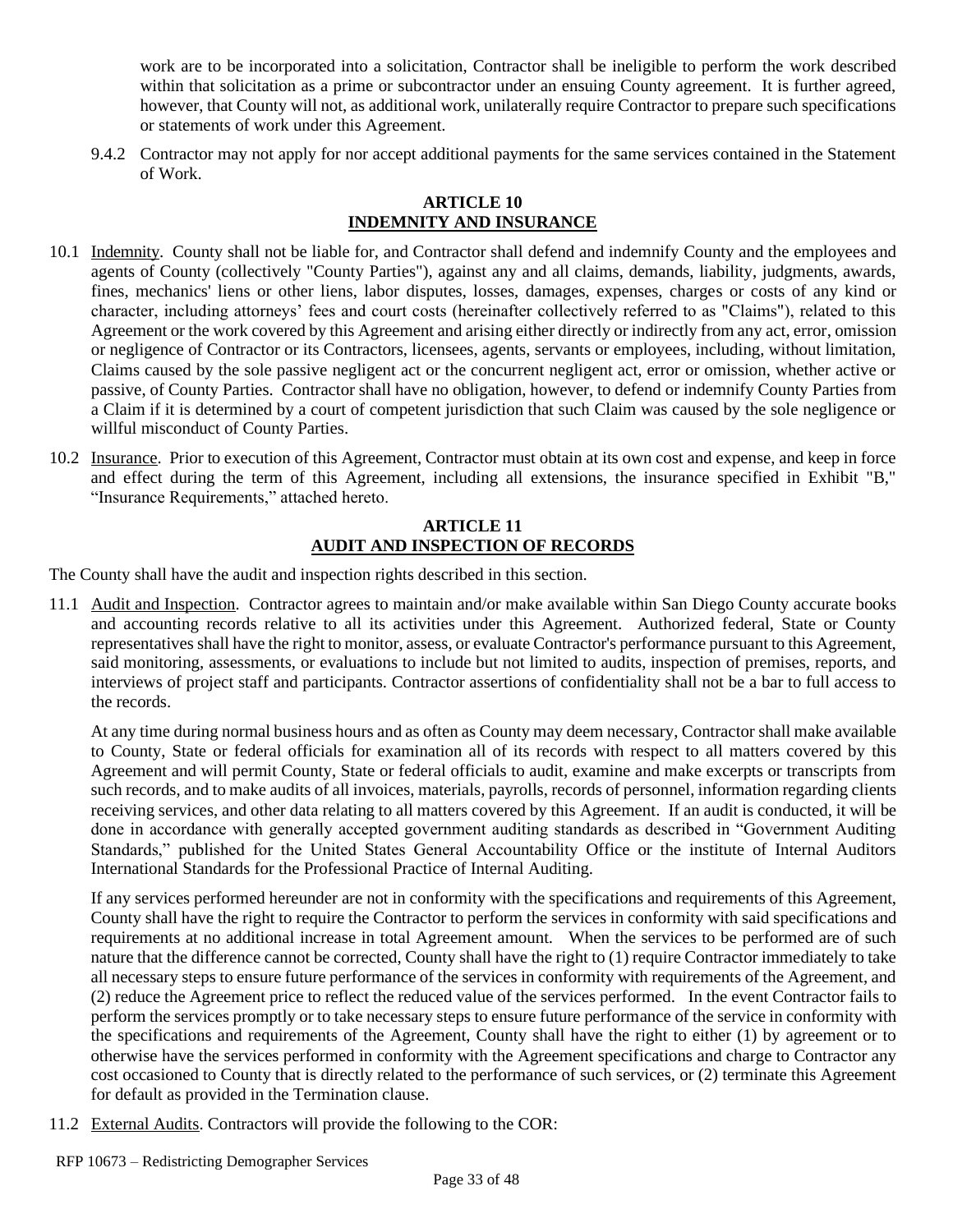- 11.2.1 Contractor shall provide COR a copy of all notifications of audits or pending audits by federal or State representatives regarding contracted services identified in this Agreement no later than three (3) business days of Contractor receiving notice of the audit.
- 11.2.2 Contractor shall provide COR with a copy of the draft and final State or federal audit reports within twenty four (24) hours of receiving them (Health and Human Services Agency (HHSA) Contractors shall also provide electronic copies to Agency Contract Support (ACS) at ACS.HHSA@sdcounty.ca.gov).
- 11.2.3 Contractor shall provide COR a copy of the contractor's response to the draft and final State or federal audit reports at the same time as response provided to the State or federal representatives.
- 11.2.4 Unless prohibited by the government agency conducting the audit, Contractor shall provide COR a copy of all responses made by the federal or State audit representative to the contractors' audit response no later than three (3) business days of receiving it. This will continue until the federal or State auditors have accepted and closed the audit.
- 11.3 Cost or Pricing Data. If the Contractor submitted cost or pricing data in connection with the pricing of this Agreement or any change or modification thereto, unless such pricing was based on adequate price competition, established catalog or market prices of commercial items sold in substantial quantities of the general public, or prices set by law or regulation, the Contracting Officer or his representatives who are employees of the County or its agent shall have the right to examine all books, records, documents and other data of the Contractor related to the negotiation pricing or performance of such Agreement, change or modification, for the purpose of evaluating the accuracy, completeness and currency of the cost or pricing data submitted.
- 11.4 Availability. The materials described above shall be made available at the office of the Contractor, at all reasonable times, for inspection, audit or reproduction, until the expiration of three (3) years from the date of final payment under this Agreement, or by section 11.4.1 and 11.4.2, below:
	- 11.4.1 If this Agreement is completely or partially terminated, the records relating to the work terminated shall be made available for a period of three (3) years from the date of any resulting final settlement.
	- 11.4.2 Record that relate to appeals under the "Disputes" clause of this Agreement, or litigation or the settlement of claims arising out of the performance of this Agreement, shall be made available until such appeals, litigation, or claims have been disposed of, or three years after Agreement completion, whichever is longer. County shall keep the materials described above confidential unless otherwise required by law.
- 11.5 Subcontract. The Contractor shall insert a clause containing all the provisions of this Article 11 in all subcontracts hereunder except altered as necessary for proper identification of the contracting parties and the contracting officer.

#### **ARTICLE 12 INSPECTION OF SERVICE**

- 12.1 Subject to Inspection. All performance (including services, materials, supplies and equipment furnished or utilized in the performance of this Agreement, and workmanship in the performance of services) shall be subject to inspection and test by the County at all times during the term of this Agreement. Contractor shall cooperate with any inspector assigned by the County to permit the inspector to determine whether Contractor's performance conforms to the requirements of this Agreement. County shall perform such inspection in a manner as not to unduly interfere with Contractor's performance.
- 12.2 Specification and Requirements. If any services performed by Contractor do not conform to the specifications and requirements of this Agreement, County may require Contractor to re-perform the services until they conform to said specifications and requirements, at no additional cost, and County may withhold payment for such services until Contractor correctly performs them. When the services to be performed are of such a nature that Contractor's cannot correct its performance, the County shall have the right to (1) require the Contractor to immediately take all necessary steps to ensure future performance of services conforms to the requirements of this Agreement, and (2) reduce the Agreement price to reflect the reduced value of the services received by County. In the event Contractor fails to promptly re-perform the services or to take necessary steps to ensure that future performance of the service conforms to the specifications and requirements of this Agreement, the County shall have the right to either (1) without terminating this Agreement, have the services performed, by agreement or otherwise, in conformance with the specifications of this Agreement, and charge Contractor, and/or withhold from payments due to Contractor, any costs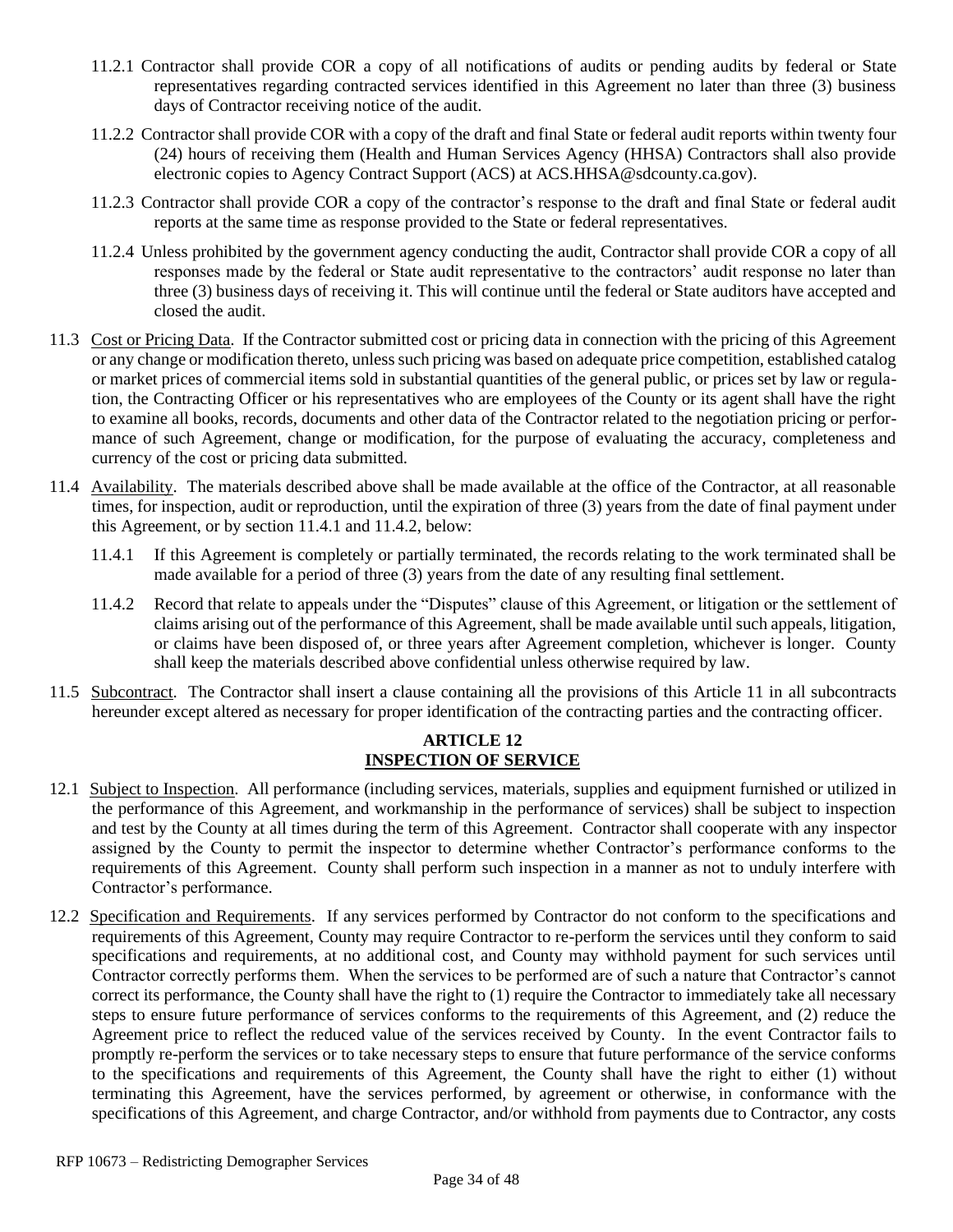incurred by County that are directly related to the performance of such services, or (2) terminate this Agreement for default.

#### **ARTICLE 13 USE OF DOCUMENTS AND REPORTS**

- 13.1 Findings Confidential. Any reports, information, data, etc., given to or prepared or assembled by Contractor under this Agreement that the County requests to be kept as confidential shall not be made available to any individual or organization by the Contractor without the prior written approval of the County.
- 13.2 Ownership, Publication, Reproduction and Use of Material. All reports, studies, information, data, statistics, forms, designs, plans, procedures, systems, and any other material or properties produced under this Agreement shall be the sole and exclusive property of County. No such materials or properties produced in whole or in part under this Agreement shall be subject to private use, copyright or patent right by Contractor in the United States or in any other country without the express written consent of County. County shall have unrestricted authority to publish, disclose, distribute and otherwise use, copyright or patent, in whole or in part, any such reports, studies, data, statistics, forms or other materials or properties produced under this Agreement.
- 13.3 Confidentiality. Contractor agrees to maintain the confidentiality of and take industry appropriate and legally required measures to prevent the unlawful disclosure of any information that is legally required to be kept confidential. Except as otherwise allowed by local, State or federal law or regulation and pursuant to this Section 13.3, Contractor agrees to only disclose confidential records where the holder of the privilege, whether the County, or a third party, provides written permission authorizing the disclosure.
- 13.4 Public Records Act. The California Public Records Act ("CPRA") requires County to disclose "public records" in its actual or constructive possession unless a statutory exemption applies. This generally includes contracts and related documents. If County receives a CPRA request for records relating to the Agreement, County may, at its sole discretion, either determine its response to the request without notifying Contractor or notify Contractor of the request. If County determines its response to the request without notifying Contractor, Contractor shall hold County harmless for such determination. If County notifies Contractor of the request, Contractor may request that County withhold or redact records responsive to the request by submitting to County a written request within five (5) business days after receipt of the County's notice. Contractor's request must identify specific records to be withheld or redacted and applicable exemptions. Upon timely receipt of Contractor's request, County will review the request and at its sole discretion withhold and/or redact the records identified by Contractor. Contractor shall hold County harmless for County's decision whether to withhold and/or redact pursuant to Contractor's written request. Contractor further agrees that its defense and indemnification obligations set forth in Section 10.1 of this Agreement extend to any Claim (as defined in Section 10.1) against the County Parties (as defined in Section 10.1) arising out of County's withholding and/or redacting of records pursuant to Contractor's request. Nothing in this section shall preclude Contractor from bringing a "reverse CPRA action" to prevent disclosure of records. Nothing in this section shall prevent the County or its agents or any other governmental entity from accessing any records for the purpose of audits or program reviews if that access is legally permissible under the applicable local, State or federal laws or regulations. Similarly, County or its agent or designee may take possession of the record(s) where legally authorized to do so.
- 13.5 Maintenance of Records. Contractor shall maintain all records relating to its performance under this Agreement, including all records of costs charged to this Agreement, and shall make them available within San Diego County for a minimum of five (5) years from the ending date of this Agreement, or longer where required by funding source or while under dispute under the terms of this Agreement, unless County agrees in writing to an earlier disposition. Contractor shall provide any requested records to County within two (2) business days of request.
- 13.6 Custody of Records. County, at its option, may take custody of Contractor's client records upon Agreement, termination, expiration, or at such other time as County may deem necessary. County agrees that such custody will conform to applicable confidentiality provisions of State and federal law. Said records shall be kept by County in an accessible location within San Diego County and shall be available to Contractor for examination and inspection.

#### 13.7 Audit Requirement.

(a) Contractor shall annually engage a Licensed Certified Public Accountant licensed to perform audits and attests in the State of California to conduct an annual audit of its operations. Contractors that expend \$750,000 or more of federal grant funds per year shall also have an audit conducted in compliance with Government Auditing Standards, which includes Single Audit Act Amendments and the Compliance Supplement (2 CFR part 200 App. XI). Contractors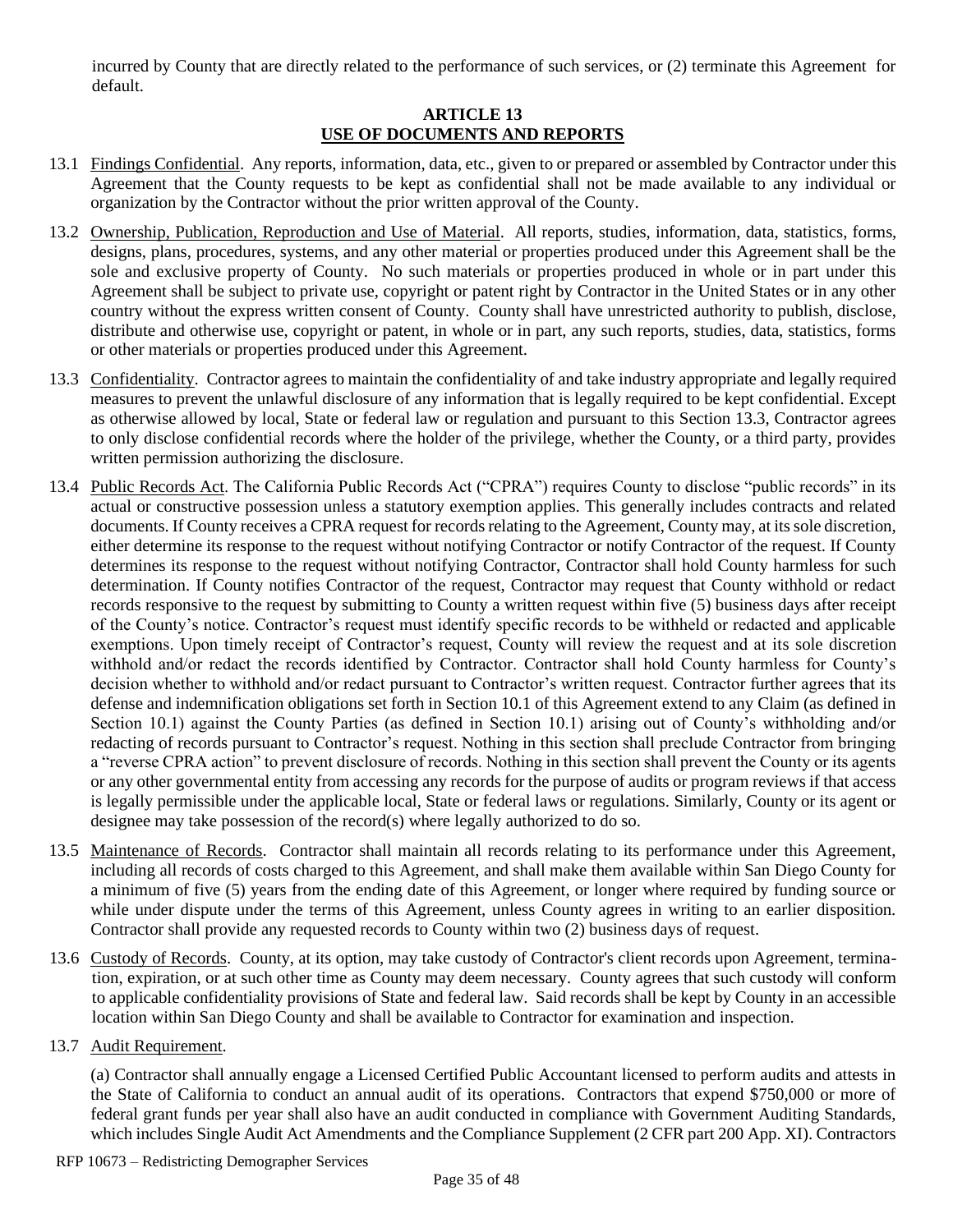that are commercial organizations (for-profit) are required to have a non-federal audit if, during its fiscal year, it expended a total of \$750,000 or more under one or more HHS awards. 45 CFR part 74.26(d) incorporates the threshold and deadlines of the Compliance Supplement but provides for-profit organizations two options regarding the type of audit that will satisfy the audit requirements. Contractor shall include a clause in any agreement entered into with an audit firm, or notify the audit firm in writing prior to the audit firm commencing its work for Contractor, that the audit firm shall, pursuant to 31 U.S.C. 7503, and to the extent otherwise required by law, provide access by the federal government or other legally required entity to the independent auditor's working papers that were part of the independent auditor's audit of Contractor. Contractor shall submit two (2) copies of the annual audit report, the audit performed in accordance with the Compliance Supplement, and the management letter to the County fifteen (15) days after receipt from the independent Certified Public Accountant but no later than nine (9) months after the Contractor's fiscal year end.

(b) Contractor shall immediately notify County upon learning that Contractor's independent Certified Public Accountant may or will issue a disclaimer of opinion due to substantial doubt of Contractor's ability to continue as a going concern.

- 13.8 Reports. Contractor shall submit reports required in Exhibit A and additional reports as may be requested by the COR and agreed to by the Contractor. Format for the content of such reports may be developed by County. The timely submission of these reports is a necessary and material term and condition of this Agreement and Contractor agrees that failure to meet specified deadlines will be sufficient cause to withhold payment. Contractor shall submit to County within thirty (30) days of the termination of this Agreement a report detailing all work done pursuant to this Agreement by Contractor.
- 13.9 Evaluation Studies. Contractor shall participate as requested by the County in research and/or evaluative studies designed to show the effectiveness and/or efficiency of Contractor services or to provide information about Contractor's project.

#### **ARTICLE 14 (RESERVED)**

#### **ARTICLE 15 DISPUTES**

Notwithstanding any provision of this Agreement to the contrary, the Contracting Officer shall decide any dispute concerning a question of fact arising out of this Agreement that is not otherwise disposed of by the parties within a reasonable period of time. The decision of the Contracting Officer shall be final and conclusive unless determined by a court of competent jurisdiction to have been fraudulent, capricious, arbitrary or so grossly erroneous as necessarily to imply bad faith. Contractor shall proceed diligently with its performance hereunder pending resolution by the Contracting Officer of any such dispute. Nothing herein shall be construed as granting the Contracting Officer or any other administrative official, representative or board authority to decide questions of law, or issues regarding the medical necessity of treatment or to pre-empt any medical practitioners' judgment regarding the medical necessity of treatment of patients in their care. The foregoing does not change the County's ability to refuse to pay for services rendered if County disputes the medical necessity of care.

#### **ARTICLE 16 GENERAL PROVISIONS**

- 16.1 Assignment and Subcontracting. Contractor shall not assign any interest in this Agreement, and shall not transfer any interest in the same (whether by assignment or novation), without the prior written consent of the County; County's consent shall not be unreasonably withheld. The Contractor shall make no agreement with any party for furnishing any of the work or services herein contained without the prior written consent of the COR, pursuant to Paragraph 1.4.
- 16.2 Contingency. This Agreement shall bind the County only following its approval by the Board of Supervisors or when signed by the Purchasing and Contracting Director.
- 16.3 Entire Agreement. This Agreement, together with all Exhibits attached hereto and other agreements expressly referred to herein, constitute the entire agreement between the parties with respect to the subject matter contained herein. All prior or contemporaneous agreements, understandings, representations, warranties and statements, oral or written, including any proposals from Contractor and requests for proposals from County, are superseded.
- RFP 10673 Redistricting Demographer Services 16.4 Sections and Exhibits. All sections and exhibits referred to herein are attached hereto and incorporated by reference.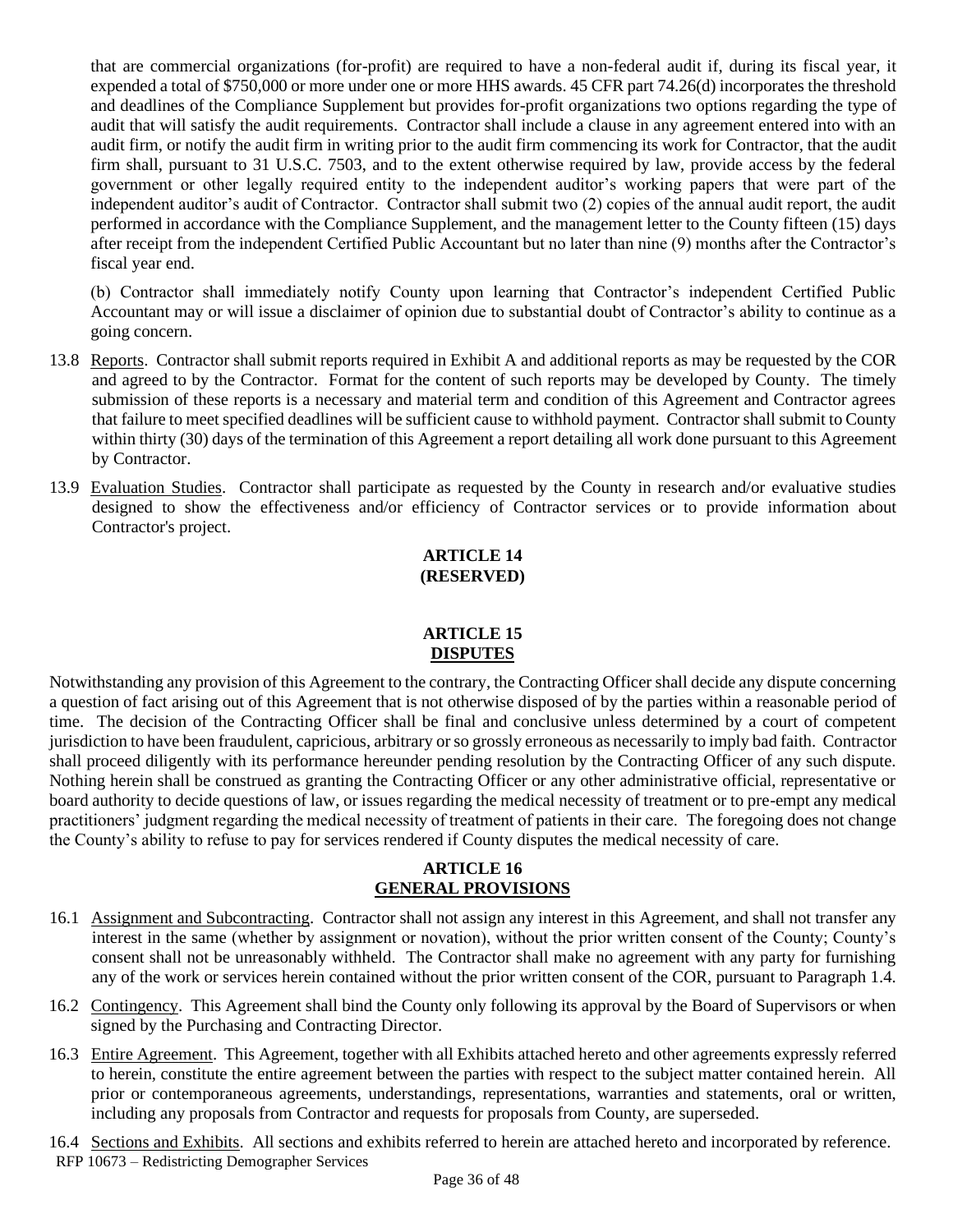- 16.5 Further Assurances. Parties agree to perform such further acts and to execute and deliver such additional documents and instruments as may be reasonably required in order to carry out the provisions of this Agreement and the intentions of the parties.
- 16.6 Governing Law. This Agreement shall be governed, interpreted, construed and enforced in accordance with the laws of the State of California.
- 16.7 Headings. The Article captions, Clause and Section headings used in this Agreement are inserted for convenience of reference only and are not intended to define, limit or affect the construction or interpretation of any term or provision hereof.
- 16.8 Modification Waiver. Except as otherwise provided in Article 6, "Changes," above, no modification, waiver, amendment or discharge of this Agreement shall be valid unless the same is in writing and signed by both parties.
- 16.9 Neither Party Considered Drafter. Despite the possibility that one party may have prepared the initial draft of this Agreement or played the greater role in the physical preparation of subsequent drafts, neither party shall be deemed the drafter of this Agreement and that, in construing this Agreement in case of any claim that any provision hereof may be ambiguous, no such provision shall be construed in favor of one party on the ground that such provision was drafted by the other.
- 16.10 No Other Inducement. The making, execution and delivery of this Agreement by the parties hereto has been induced by no representations, statements, warranties or agreements other than those expressed herein.
- 16.11 Notices. Notice to either party shall be in writing and personally delivered; sent by certified mail, postage prepaid, return receipt requested; or emailed to the County's or Contractor's designated representative (or such party's authorized representative). Any such notice shall be deemed received by the party (or such party's authorized representative) on the earliest of the date of personal delivery, three (3) business days after deposit in the U.S. Mail, or upon sending of an email from which an acknowledgement of receipt has been received other than an out of office, unavailable, or undeliverable reply.
- 16.12 Severability. If any term, provision, covenant or condition of this Agreement is held to be invalid, void or otherwise unenforceable, to any extent, by any court of competent jurisdiction, the remainder of this Agreement shall not be affected thereby, and each term, provision, covenant or condition of this Agreement shall be valid and enforceable to the fullest extent permitted by law.
- 16.13 Successors. Subject to the limitations on assignment set forth in Clause 16.1 above, all terms of this Agreement shall be binding upon, inure to the benefit of, and be enforceable by the parties hereto and their respective heirs, legal representatives, successors, and assigns.
- 16.14 Time. Time is of the essence for each provision of this Agreement.
- 16.15 Time Period Computation. All periods of time referred to in this Agreement shall be calendar days, unless the period of time specifies business days. Calendar days shall include all days of the week, including holidays. Business days shall be Monday through Friday, excluding County observed holidays.
- 16.16 Waiver. The waiver by one party of the performance of any term, provision, covenant or condition shall not invalidate this Agreement, nor shall it be considered as a waiver by such party of any other term, provision, covenant or condition. Delay by any party in pursuing any remedy or in insisting upon full performance for any breach or failure of any term, provision, covenant or condition shall not prevent such party from later pursuing remedies or insisting upon full performance for the same or any similar breach or failure.
- 16.17 Third Party Beneficiaries Excluded. This Agreement is intended solely for the benefit of the County and its Contractor. Any benefit to any third party is incidental and does not confer on any third party to this Agreement any rights whatsoever regarding the performance of this Agreement. Any attempt to enforce provisions of this Agreement by third parties is specifically prohibited.
- 16.18 Publicity Announcements and Materials. All public announcements, including those issued on Contractor letterhead, and materials distributed to the community shall identify the County of San Diego as the funding source for contracted programs identified in this Agreement. Copies of publicity materials related to contracted programs identified in this Agreement shall be filed with the COR. County shall be advised at least twenty four (24) hours in advance of all locally generated press releases and media events regarding contracted services identified in this Agreement. Alcohol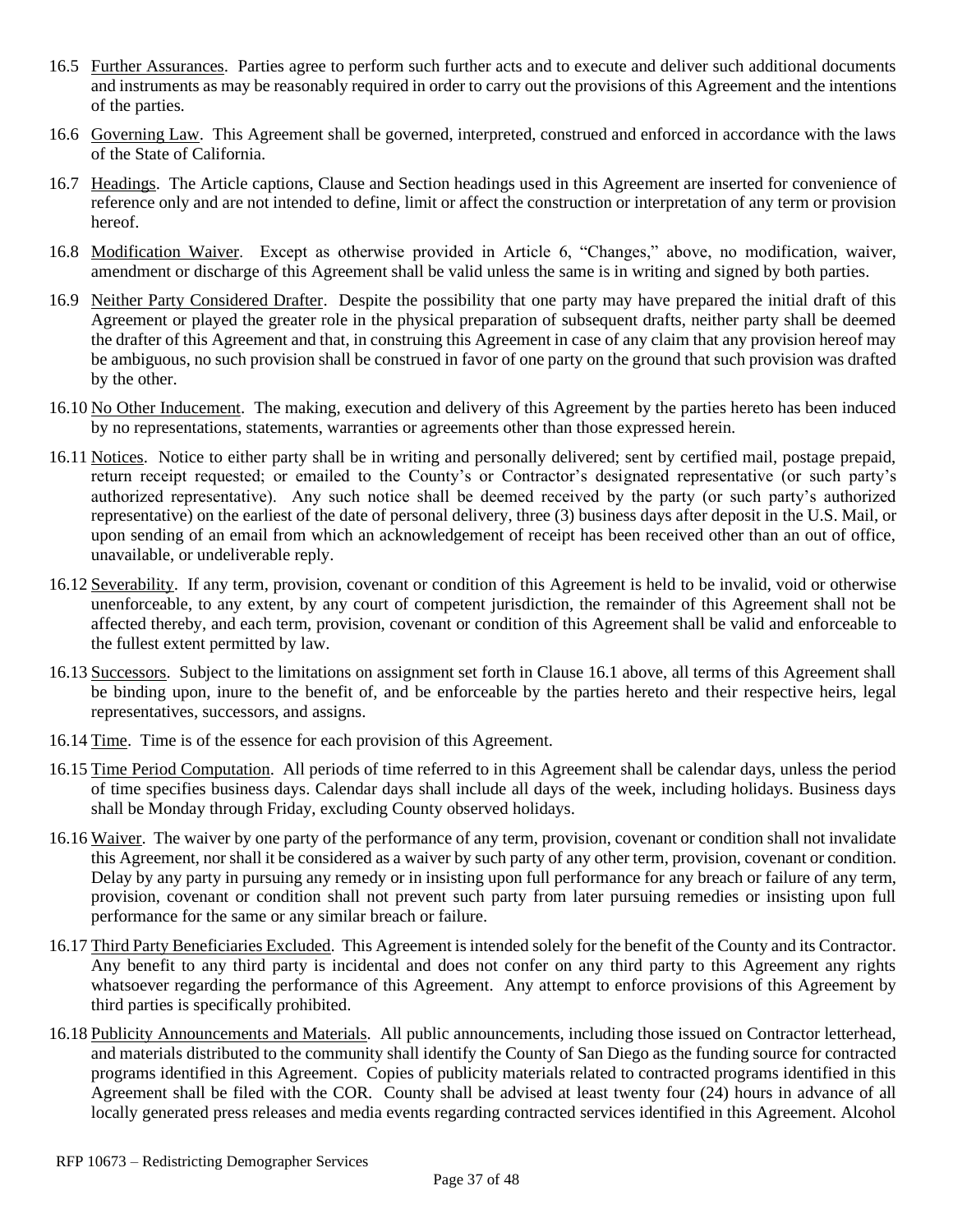and Drug Prevention Services Contractors shall notify COR or designee at least five (5) business days in advance of all Contractor generated media releases and media events regarding contracted services identified in this Agreement.

- 16.19 Critical Incidents. Contractor shall have written plans or protocols and provide employee training for handling critical incidents involving: external or internal instances of violence or threat of violence directed toward staff or clients; loss, theft or unlawful accessing of confidential client, patient or facility resident Personal Information (PI), Personally Identifiable Information (PII) and/or Personal Health Information (PHI); fraud, waste and/or abuse of Agreement funds; unethical conduct; or violation of any portion of San Diego County Board of Supervisors Policy C-25 "Drug & Alcohol Use" while performing under this Agreement. Contractor shall report all such incidents to the COR within one business day of their occurrence. However, if this Agreement includes Article 14, Contractor must adhere to the timelines and processes contained in Article 14.
- 16.20 Responsiveness to Community Concerns. Unless prohibited by applicable State or federal law, Contractor shall notify County within one business day of receipt of any material complaints including but not limited to complaints referring to issues of abuse or quality of care*,*submitted to Contractor orally or in writing, regarding the operation of Contractor's program or facility under this Agreement. Contractor shall take appropriate steps to acknowledge receipt of said complaint(s) from individuals or organizations. Contractor shall take appropriate steps to utilize appropriate forums to address or resolve any such complaints received. Nothing in this provision shall be interpreted to preclude Contractor from engaging in any legally authorized use of its facility, property or business as approved, permitted or licensed by the applicable authority.
- 16.21 Criminal Background Check Requirements. Contractor shall ensure that criminal background checks are required and completed prior to employment or placement of any employee, director, officer, agent, subcontractor, consultant or volunteer in compliance with any licensing, certification, funding, or Agreement requirements, including the Statement of Work, which may be higher than the minimum standards described herein. At a minimum, background checks shall be in compliance with Board of Supervisors Policy C-28, available on the County of San Diego website, and are required for any individuals identified above who will be providing services under this Agreement or who will be assigned to sensitive positions funded by this Agreement. Sensitive positions are those that: (1) physically supervise minors or vulnerable adults; (2) have unsupervised physical contact with minors or vulnerable adults; and/or (3) have a fiduciary responsibility to any County client, or direct access to, or control over, bank accounts or accounts with financial institutions of any client. If this Agreement includes Article 14, Contractor must also adhere to requirements contained in Article 14.

Contractor shall have a documented process for reviewing the information and determine if criminal history demonstrates behavior that could create an increased risk of harm to clients. Contractor shall document review of criminal background findings and consideration of criminal history in the selection of such persons listed above in this section

- 16.21.1 Contractor shall utilize a subsequent arrest notification service during the term of this Agreement for any individual required to undergo the Criminal Background Check process described in 16.21.
- 16.21.2 Contractor shall keep the documentation of their review and consideration of the individual's criminal history on file in accordance with paragraph 13.4 "Maintenance of Records."
- 16.21.3 Definitions
	- A. Activities of Daily Living: The basic tasks of everyday life, such as eating, bathing, dressing, toileting, and transferring.
	- B. Minor: Individuals under the age of eighteen (18) years old.
	- C. Sensitive Position: A job with responsibilities that can be criminally abused at great harm to the Agreement or the clients served. All positions that (1) physically supervise minors or vulnerable adults, (2) have unsupervised physical contact with minors or vulnerable adults, or (3) have fiduciary responsibility to a County client or direct access to, or control over client bank accounts, or serve in a financial capacity to the County client.
	- D. Vulnerable Adult: (1) Individuals age eighteen (18) years or older, who require assistance with activities of daily living and who may be put at risk of abuse during service provision; (2) Individuals age eighteen (18) years or older who have a permanent or temporary limited physical and/or mental capacity that may put them at risk of abuse during service provision because it renders them: unable to make decisions for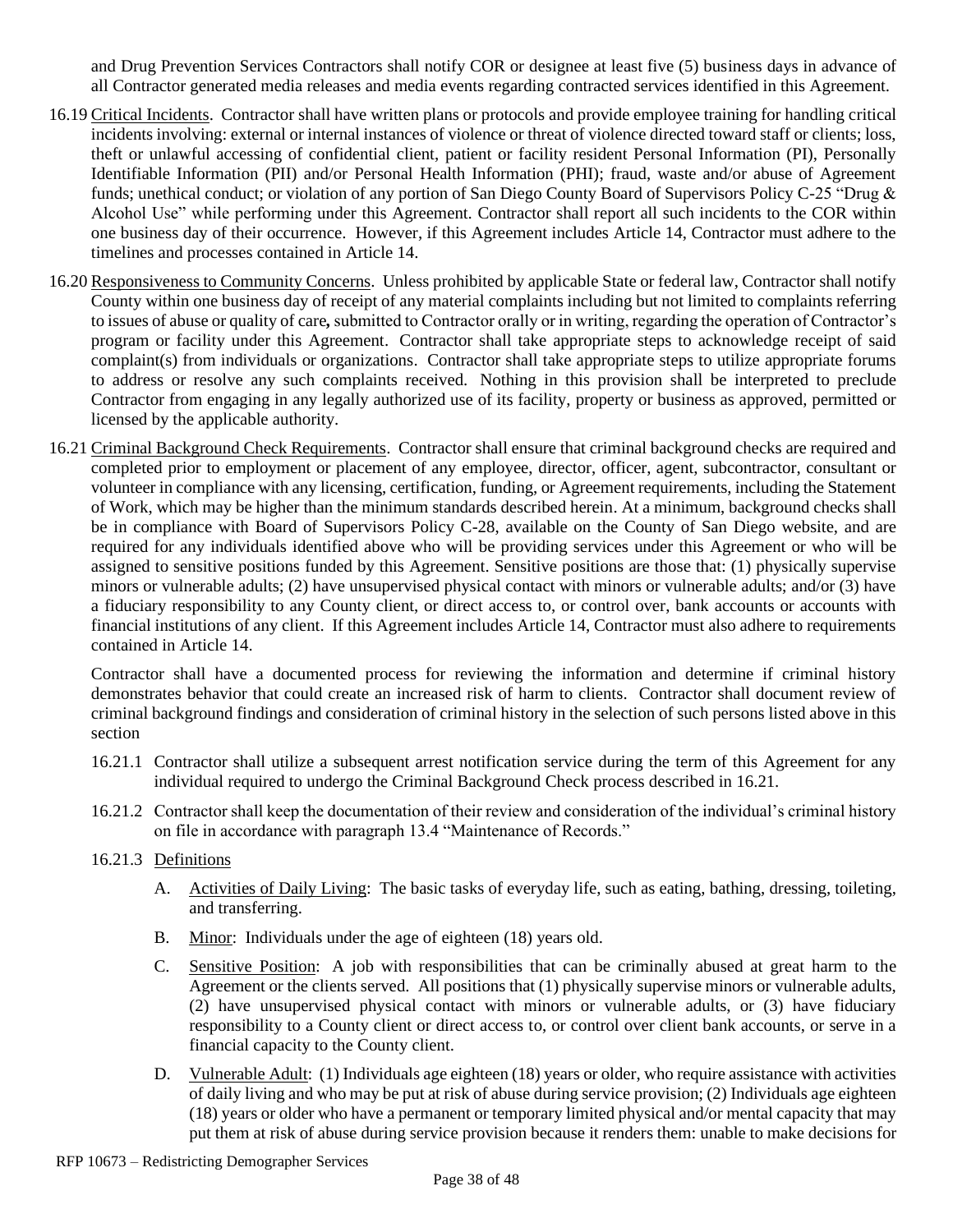themselves, unable to physically defend themselves, or unaware of physical abuse or other harm that could be perpetrated against them.

E. Volunteer: A person who performs a service willingly and without pay.

#### 16.22 *Reserved.*

16.23 Survival. The following sections or articles of this Agreement shall survive the expiration or earlier termination of this Agreement: Sections 8.1, 8.13, 8.14, 8.15, 8.21, 10.1, 11.1, 11.2, and 11.4, and Articles 7 and 13.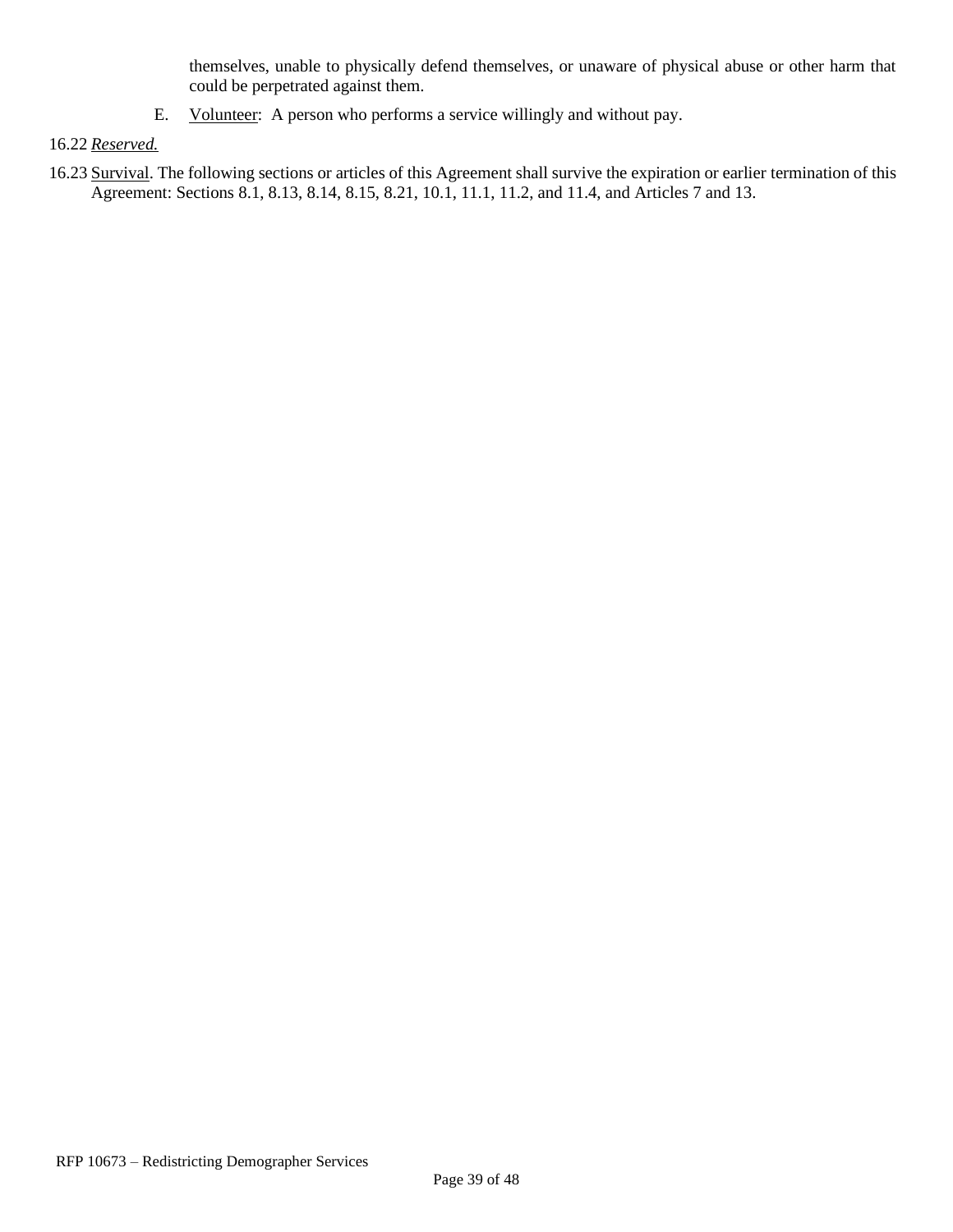#### **SIGNATURE PAGE**

#### **AGREEMENT TERM.**

The initial term of this Agreement shall begin on the date of the last signature below and end on March 31, 2022

**OPTION TO EXTEND.** The County shall have the option to extend the term of this Agreement for \_\_\_\_\_ increments of \_\_\_ year(s) each for a total of \_\_\_ years beyond the expiration of the Initial Term, not to exceed \_\_\_\_\_\_\_\_, 20\_\_, pursuant to Exhibit C Payment Schedule or other applicable pricing provisions of this Agreement.Unless County notifies Contractor in writing not less than thirty (30) days prior to the expiration date that the County does not intend to extend the Agreement, the Agreement will be automatically extended for the next option period.

Options to Extend For One To Six Additional Months at End of Agreement. County shall also have the option to extend the term of this Agreement, in one or more increments, for a total of no less than one (1) and no more than six (6) calendar months ("Incremental Options"). The County may exercise each Incremental Option by providing written notice to Contractor no fewer than fifteen (15) calendar days prior to expiration of this Agreement. The rates in effect at the time an Incremental Option is exercised shall apply during the term of the Incremental Option.

**COMPENSATION**: Pursuant to Exhibit C or other applicable pricing provisions of this Agreement, County agrees to pay Contractor a maximum Agreement amount of  $(\frac{\# \# \# \# \# \#}{\#})$ , in accordance with the method of payment stipulated in Article 4.

**COR.** The County has designated the following individual as the Contracting Officer's Representative ("COR")

#Name and Title #Address #Address #Phone, FAX and email

**CONTRACTOR'S REPRESENTATIVE.** The Contractor has designated the following individual as the Contractor's Representative. #Name and Title

#Address

#Address

#Phone, FAX and email

IN WITNESS WHEREOF, County and Contractor have executed this Agreement effective as of the date of the last signature below.

#### **COUNTY OF SAN DIEGO** *[#CONTRACTOR NAME]*

By: \_\_\_\_\_\_\_\_\_\_\_\_\_\_\_\_\_\_\_\_\_\_\_\_\_\_\_\_\_\_\_\_\_\_\_ By:\_\_\_\_\_\_\_\_\_\_\_\_\_\_\_\_\_\_\_\_\_\_\_\_\_\_\_\_\_\_\_\_\_

JOHN M. PELLEGRINO, Director [#*Name and Title]* Department of Purchasing and Contracting

Date: \_\_\_\_\_\_\_\_\_\_\_\_\_\_\_\_\_\_\_\_\_\_\_\_\_\_\_\_\_\_\_\_\_ Date:\_\_\_\_\_\_\_\_\_\_\_\_\_\_\_\_\_\_\_\_\_\_\_\_\_\_\_\_\_\_\_\_

By:  $\_\_$ 

APPROVED FOR FORM AND LEGALITY

Date: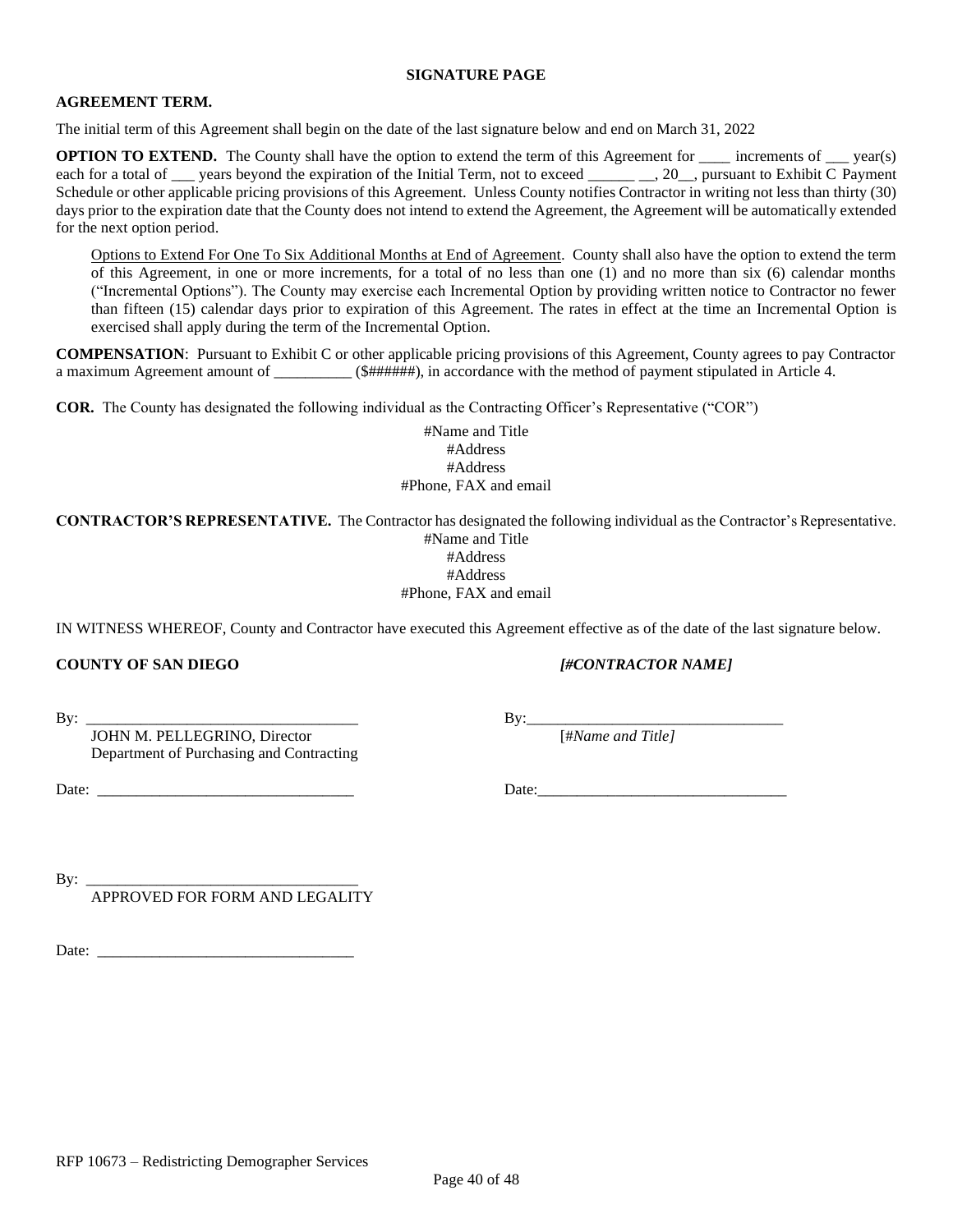#### **EXHIBIT A – STATEMENT OF WORK**

#### **1. SCOPE/PURPOSE**

In accordance with relevant sections of California Elections Code and the County of San Diego Charter, the County of San Diego (COSD) has established an Independent Redistricting Commission (IRC) and will support its efforts by contracting for necessary demographic consulting and mapping services.

#### **2. BACKGROUND**

Every ten years after the Federal census, district boundaries for federal, state, and local elected offices are redrawn as necessary to ensure substantially equal population representation. This process is known as redistricting and for the COSD supervisorial districts is the responsibility of the IRC. These revisions to the current five supervisorial districts serve to reflect new population data and shifting populations as reflected in the decennial Census, as well as recognition of the needs of County communities of interest for fair representation within a given district.

The redistricting process is conducted in conformance with California Elections Code Section 21550-21553 and other applicable law. Of specific relevance to this process is the legal requirement that COSD must encourage public participation in redistricting through:

- Media Outreach
- Good government, civil rights, civic engagement, and community groups
- Live translation, if requested 72 hours in advance of any scheduled meeting
- Publication of notices on the Internet
- Publication of a draft map at least seven days before adoption
- Publication of relevant demographic data
- Ready access by the public to redistricting data and computer software equivalent to what is available to the commission members
- Receipt of maps or testimony from the public in writing or electronically.

The fourteen members of the IRC are selected so as to reasonably represent COSD diversity. Per California law, the IRC and the redistricting process are independent from the influence of the Board of Supervisors. Also, per State law, COSD provides funding and staff support for the work of the IRC.

It is planned that there will be two separate support contracts issued to assist the IRC. The first, the subject of this RFP, provides necessary demographic consulting and mapping services. The second provides necessary public outreach and engagement services to insure appropriate public input and understanding of the redistricting process. It is intended that these two efforts support each other and minimize overlap towards obtaining the most accurate and acceptable redistricting objectives.

#### **3. PROGRAM MANAGEMENT AND GEOGRAPHIC SERVICE AREA**

The contractor shall provide demographic consulting and mapping services at the direction of the IRC. A single point of contact within the IRC will be established to facilitate such communications. All contracted services will be provided within San Diego County.

#### **4. REQUIREMENTS FOR SERVICE DELIVERY**

The contractor shall provide:

4.1 Demographic Consulting Services. Provide ongoing and special consultation, analysis, and support to the IRC. All interaction with the IRC will be via the Commission's public meetings (virtually or in-person as possible), or other methods as are mutually agreeable.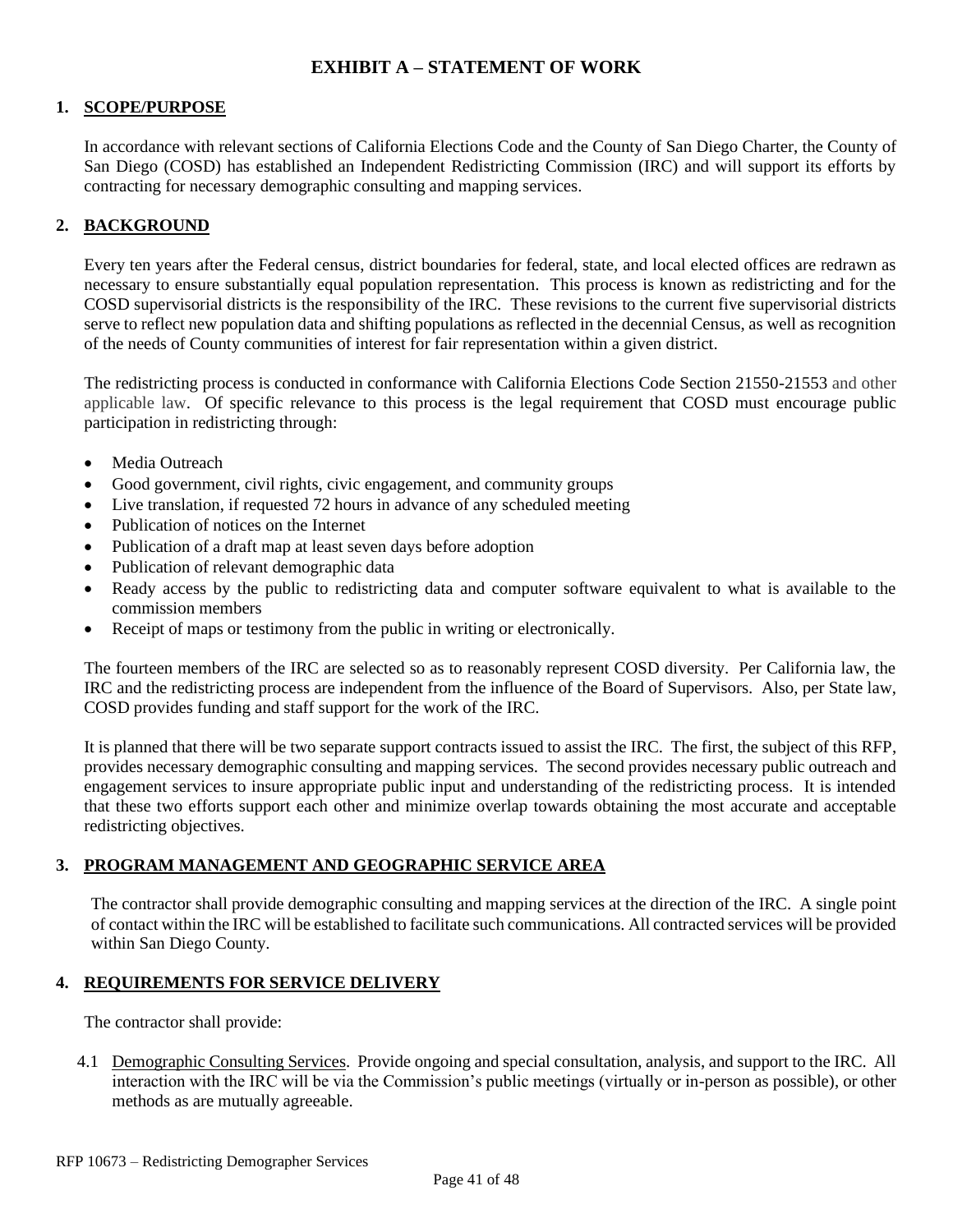- 4.1.1 Analyze census and other data, including the legacy format summary redistricting data file, statistics, demographics, and maps for the current supervisorial districts as well as proposed revisions of the supervisorial districts.
- 4.1.2 Conduct analyses necessary to test for Racially Polarized Voting as required.
- 4.1.3 Prepare, draw, and revise draft redistricting maps that satisfy relevant federal, state, and county legal requirements and the IRC's objectives.
- 4.1.4 In coordination with the IRC's public outreach and engagement contractor and County staff, develop and implement a process to allow for public comment and suggestions in the drawing of supervisorial district maps, including the submittal of full and partial maps.
- 4.1.5 Prepare recommendations for final revised supervisorial districts based on IRC and public input, along with supporting documentation, data, and maps in accordance with applicable law, for review by the public and IRC.
- 4.1.6 Provide the COSD Registrar of Voters with all requested data and mapping files as well as assistance as necessary to implement the IRC's final redistricting map to be used in drawing the precincts for the 2022 supervisorial district elections.
- 4.1.7 Attend and actively participate in IRC meetings (may be virtual and/or in person) as scheduled (minimum of 2 meetings per month), unless otherwise directed including when requested in such meetings, make presentations as directed including demographics of the existing districts and ongoing draft redistricting maps developed by the contractor, IRC or input by the public.
- 4.2 Mapping Software. Provide IRC with access to appropriate software systems for use in their evaluation of the redistricting map alternatives. To the extent possible, all software should be user friendly and compatible with commonly utilized operating systems within Microsoft-, Apple-, and smartphone-based platforms. It is understood that users of this software should be able to utilize a variety of computer platforms including commonly encountered desktop, laptop, and mobile devices. All software must be kept up to date with all current revisions thereto and incorporate best virus protection practices.
	- 4.2.1 All mapping software must be capable of accepting and processing the latest geographic and census data including the most recent one- and five-year ACS data, PL 94 block level data, as well as the California Statewide Database files for San Diego County. The mapping software should have the capability to display and analyze local and other data as directed by the IRC and County staff.
	- 4.2.2 To the extent possible, maps produced shall support both map view and satellite view.
	- 4.2.3 Mapping software equivalent to that available to the IRC must also be made available to the public to draw and submit draft supervisorial districts and identify communities of interest. This software shall be accessible on a public platform with user-friendly access such that community members can conveniently draw and submit their own full or partial maps for IRC consideration along with text commentary and/or responses to questions.
	- 4.2.4 All mapping software shall have the ability to import, export, and store standard database, spatial, and geographic file formats (for example .csv, .shp).
	- 4.2.5 All mapping software shall have built-in ability for backup and recovery.
	- 4.2.6 Mapping software should include standard demographic profile reports as well as the ability to create customized reports.
- 4.3 Mapping Software Training and Technical Support. In coordination with the selected public outreach and engagement contractor, the demographic services contractor shall:
	- 4.3.1 Develop and execute a training plan serving to instruct the IRC and the public participants in use of mapping software and related products.
	- 4.3.2 Provide hands-on, live training sessions in use of mapping software and related products (virtually or in person as possible). Utilize specialized training materials and presentations to include step-by-step instructions and video tutorials covering all mapping software features.

#### **5. CONTRACT REPORTING**

The contractor shall: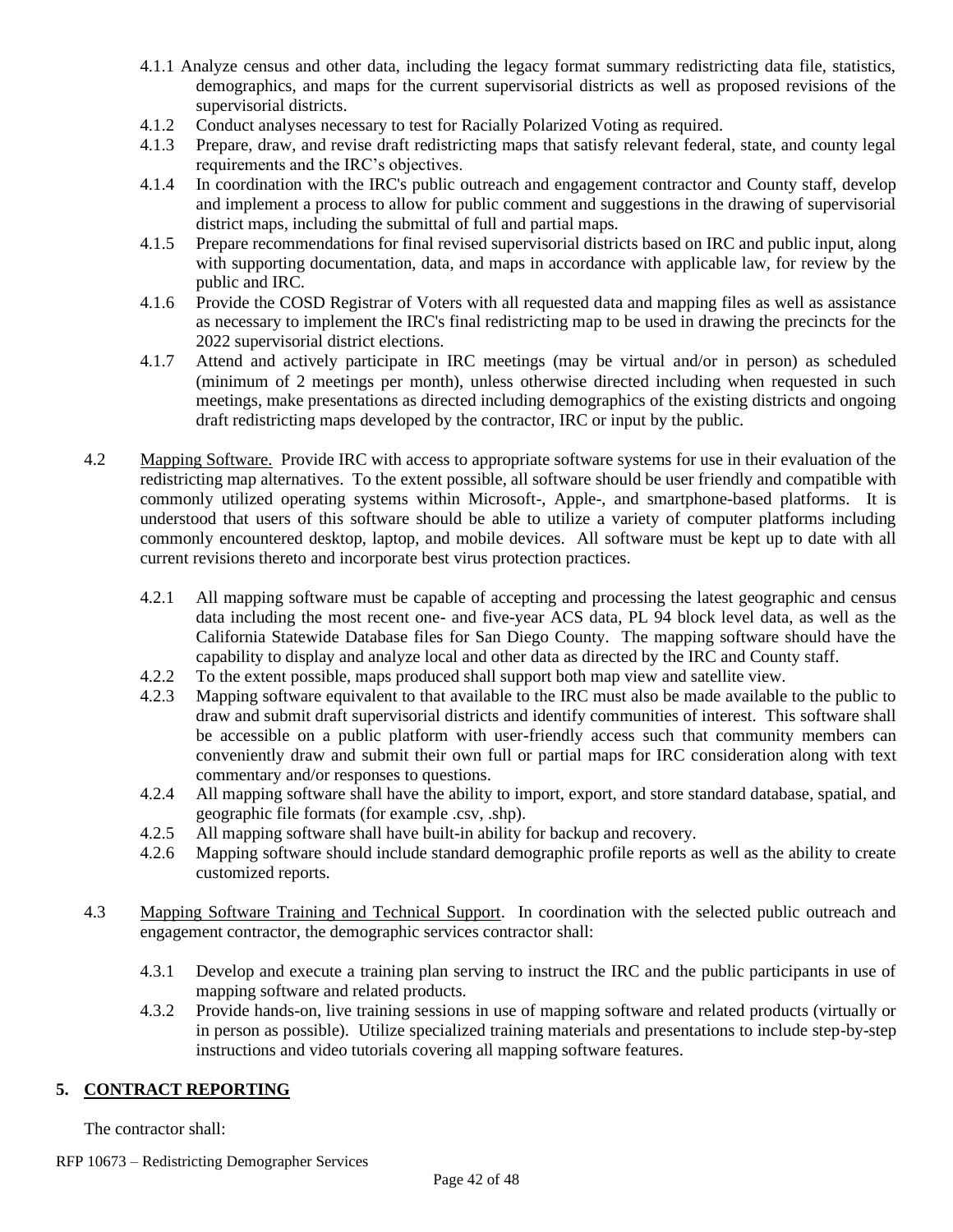- 5.1. Provide detailed program status, management, and budget reports both orally and in writing to the IRC on at least a monthly basis.
- 5.2. Maintain a detailed history of redistricting map development for IRC review and use in preparing a final report as required by California Elections Code 21552(d)(4).
- 5.3. Provide a detailed report of the accepted final supervisorial districts for the IRC documenting the complete process of drawing the supervisorial district boundaries, how the districts comply with legal requirements, and providing reference to the record of proceedings supporting the supervisorial district boundaries as reflected in the final map.

#### **6. ADDITIONAL WORK AND SUPPORT SERVICES**

6.1. It is understood that COSD may approve additional demographic work and other related support services deemed necessary by the IRC. In such case, additional work and support services shall be confirmed and procured in the form of a task order.

#### **7. SPECIAL PROGRAM TIMING CONSIDERATIONS**

7.1. It is understood that the goal of this contract is to support production and the IRC's adoption of a final supervisorial district map prior to the statutory deadline, currently December 15, 2021, in accordance with applicable law and the schedule and processes established by the IRC with County staff. It is also currently understood that necessary Federal census may not be available for IRC use until approximately September 30, 2021 and California modifications thereto available at an even later date, perhaps in late October. It is requested that responses to this RFP take these dates into account to make best use of time and resources between contract award and the final mapping product delivery date.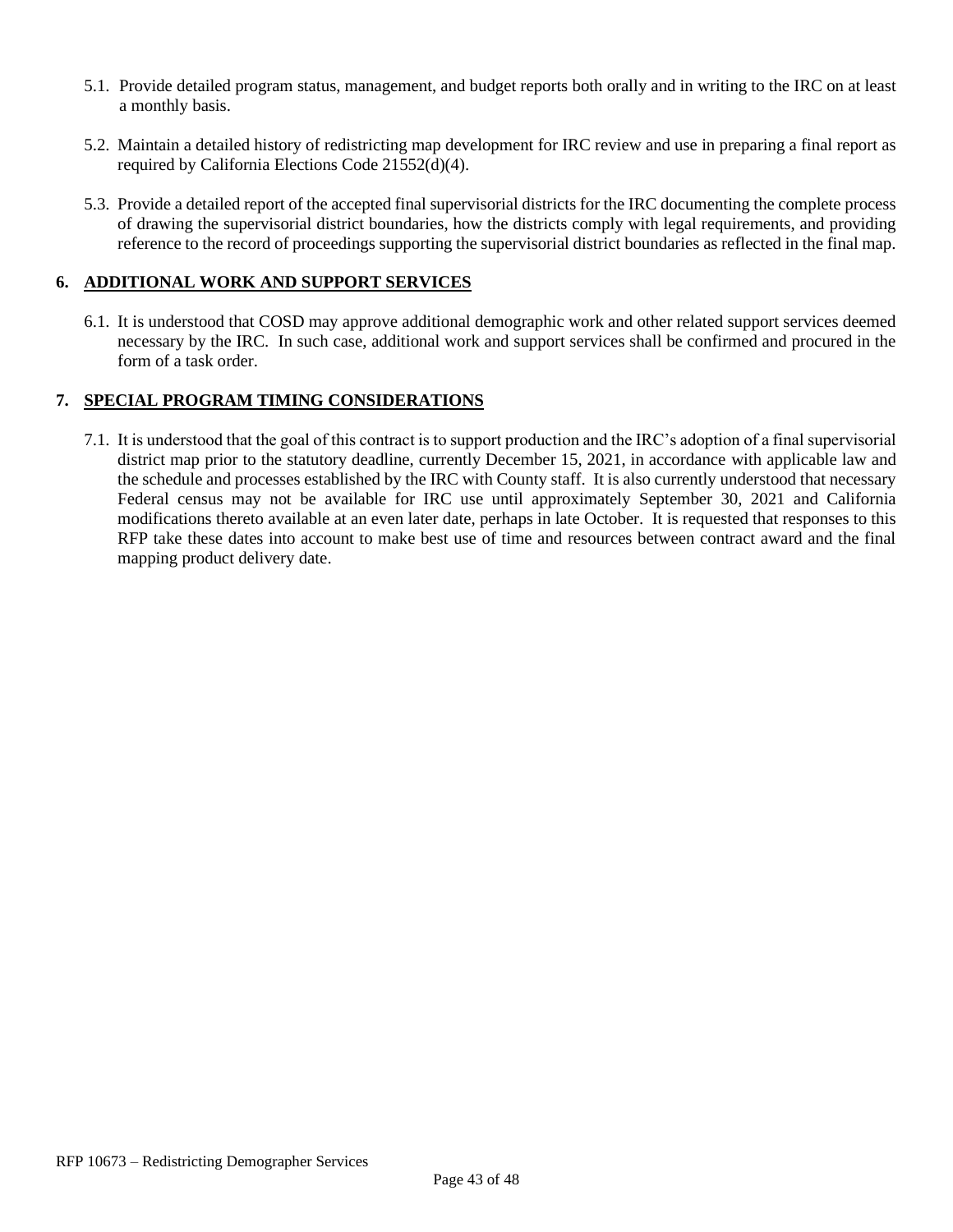#### **EXHIBIT B – INSURANCE AND BONDING REQUIREMENTS**

#### **INSURANCE REQUIREMENTS FOR CONTRACTORS**

Without limiting Contractor's indemnification obligations to County, Contractor shall provide at its sole expense and maintain for the duration of this contract, or as may be further required herein, insurance against claims for injuries to persons or damages to property which may arise from or in connection with the performance of the work hereunder and the results of the work by the Contractor, his agents, representatives, employees or subcontractors.

#### **1. Minimum Scope of Insurance**

Coverage shall be at least as broad as:

- A. Commercial General Liability, Occurrence form, Insurance Services Office form CG0001.
- B. Automobile Liability covering all owned, non owned, hired auto Insurance Services Office form CA0001.
- C. Workers' Compensation, as required by State of California and Employer's Liability Insurance.
- D. Professional Liability (Errors & Omissions)

#### **2. Minimum Limits of Insurance**

Contractor shall maintain limits no less than:

- A. Commercial General Liability including Premises, Operations, Products and Completed Operations, Contractual Liability, and Independent Contractors Liability: \$2,000,000 per occurrence for bodily injury, personal injury and property damage. The General Aggregate limit shall be \$4,000,000.
- B. Automobile Liability: \$1,000,000 each accident for bodily injury and property damage.
- C. Employer's Liability: \$1,000,000 each accident for bodily injury or disease. Coverage shall include waiver of subrogation endorsement in favor of County of San Diego.
- D. Professional Liability (Errors & Omissions): \$2,000,000 per claim with an aggregate limit of not less than \$2,000,000. Coverage shall include contractual liability. This coverage shall be maintained for a minimum of three years following termination or completion of Contractor's work pursuant to the Contract.

If the contractor maintains broader coverage and/or higher limits than the minimums shown above, the County requires and shall be entitled to the broader coverage and/or higher limits maintained by the Contractor. As a requirement of this contract, any available insurance proceeds in excess of the specified minimum limits and coverage stated above, shall also be available to the County of San Diego.

#### **3. Self-Insured Retentions**

Any self-insured retention must be declared to and approved by County Risk Management. At the option of the County, either: the insurer shall reduce or eliminate such self-insured retentions as respects the County, the members of the Board of Supervisors of the County and the officers, agents, employees and volunteers; or the Contractor shall provide a financial guarantee satisfactory to the County guaranteeing payment of losses and related investigations, claim administration, and defense expenses.

#### **4. Other Insurance Provisions**

The insurance policies are to contain, or be endorsed to contain, the following provisions:

A. Additional Insured Endorsement

RFP 10673 – Redistricting Demographer Services The County of San Diego, the members of the Board of Supervisors of the County and the officers, agents, employees and volunteers of the County, individually and collectively are to be covered as additional insureds on the General Liability policy with respect to liability arising out of work or operations performed by or on behalf of the Contractor including materials, parts, or equipment furnished in connection with such work or operations and automobiles owned, leased, hired or borrowed by or on behalf of the Contractor. General Liability coverage can be provided in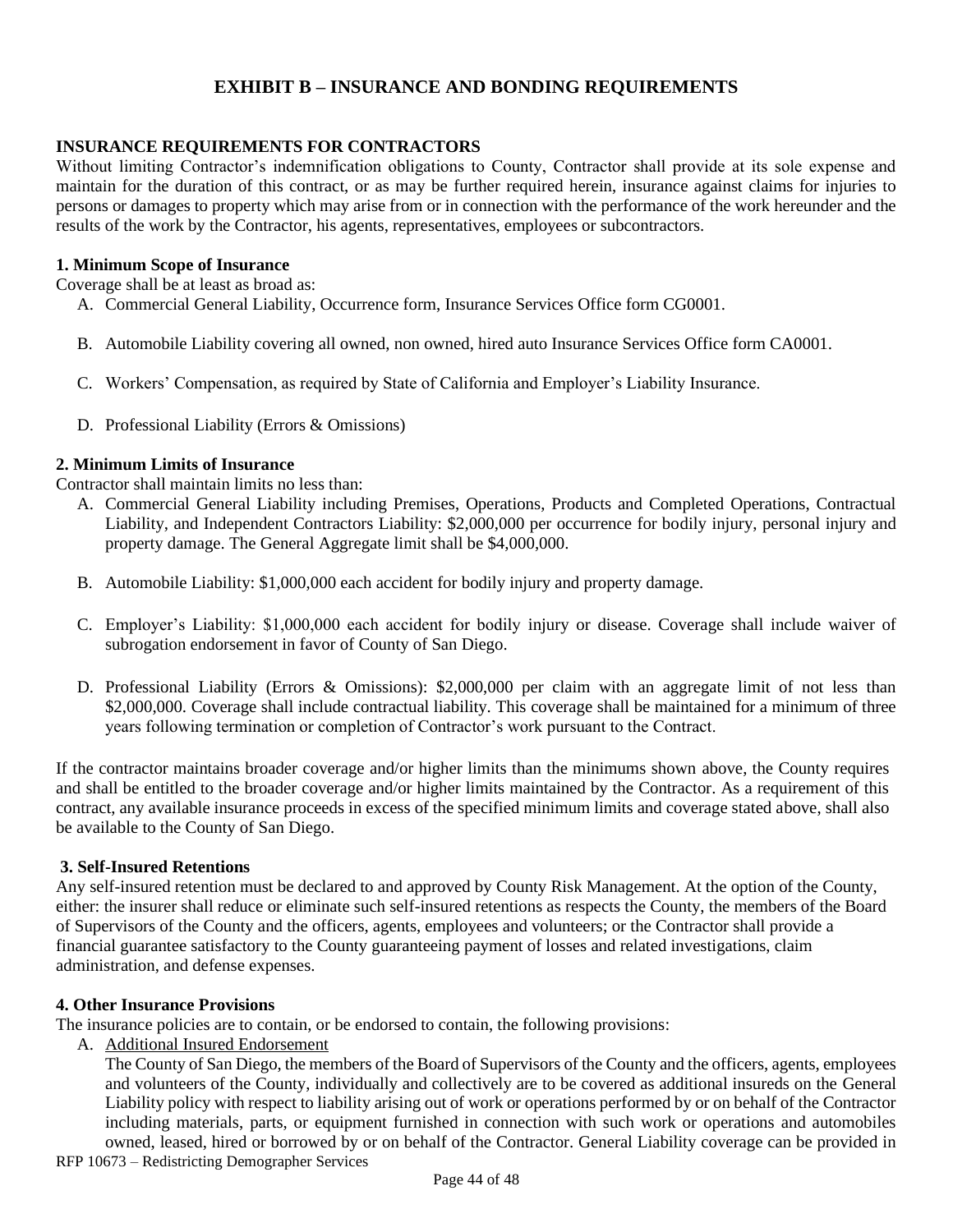the form of an endorsement to the Contractor's insurance (at least as broad as ISO from CG 2010 11 85 or **both** CG 2010, CG 2026, CG 2033, or CG 2038; **and** CG 2037 forms if later revisions used).

#### B. Primary Insurance Endorsement

For any claims related to this Contract, Contractor's insurance coverage, including any excess liability policies, shall be primary insurance at least as broad as ISO CG 20 01 04 13 as respects the County, the members of the Board of Supervisors of the County and the officers, agents, employees and volunteers of the County, individually and collectively. Any insurance or self-insurance maintained by the County, its officers, employees, or volunteers shall be excess of the Contractor's insurance and shall not contribute with it.

#### C. Notice of Cancellation

Each insurance policy required above shall state that coverage shall not be canceled, except with notice to the County.

#### D. Severability of Interest Clause

Coverage applies separately to each insured, except with respect to the limits of liability, and that an act or omission by one of the named insureds shall not reduce or avoid coverage to the other named insureds.

#### **General Provisions**

#### **5. Qualifying Insurers**

All required policies of insurance shall be issued by companies which have been approved to do business in the State of California by the State Department of Insurance, and which hold a current policy holder's alphabetic and financial size category rating of not less than A, VII according to the current Best's Key Rating guide, or a company of equal financial stability that is approved in writing by County Risk Management.

#### **6. Evidence of Insurance**

Prior to commencement of this Contract, but in no event later than the effective date of the Contract, Contractor shall furnish the County with a copy of the policy declaration and endorsement pages along with the certificates of insurance and amendatory endorsements effecting coverage required by this clause. Policy declaration and endorsement pages shall be included with renewal certificates and amendatory endorsements submissions and shall be furnished to County within thirty days of the expiration of the term of any required policy. Contractor shall permit County at all reasonable times to inspect any required policies of insurance.

#### **7. Failure to Obtain or Maintain Insurance; County's Remedies**

Contractor's failure to provide insurance specified or failure to furnish certificates of insurance and amendatory endorsements or failure to make premium payments required by such insurance shall constitute a material breach of the Contract, and County may, at its option, terminate the Contract for any such default by Contractor.

#### **8. No Limitation of Obligations**

The foregoing insurance requirements as to the types and limits of insurance coverage to be maintained by Contractor, and any approval of said insurance by the County are not intended to and shall not in any manner limit or qualify the liabilities and obligations otherwise assumed by Contractor pursuant to the Contract, including, but not limited to, the provisions concerning indemnification.

#### **9. Review of Coverage**

County retains the right at any time to review the coverage, form and amount of insurance required herein and may require Contractor to obtain insurance reasonably sufficient in coverage, form and amount to provide adequate protection against the kind and extent of risk which exists at the time a change in insurance is required.

#### **10. Self-Insurance**

Contractor may, with the prior written consent of County Risk Management, fulfill some or all of the insurance requirements contained in this Contract under a plan of self-insurance. Contractor shall only be permitted to utilize such self-insurance if in the opinion of County Risk Management, Contractor's (i) net worth, and (ii) reserves for payment of claims of liability against Contractor, are sufficient to adequately compensate for the lack of other insurance coverage required by this Contract. Contractor's utilization of self-insurance shall not in any way limit liabilities assumed by Contractor under the Contract.

RFP 10673 – Redistricting Demographer Services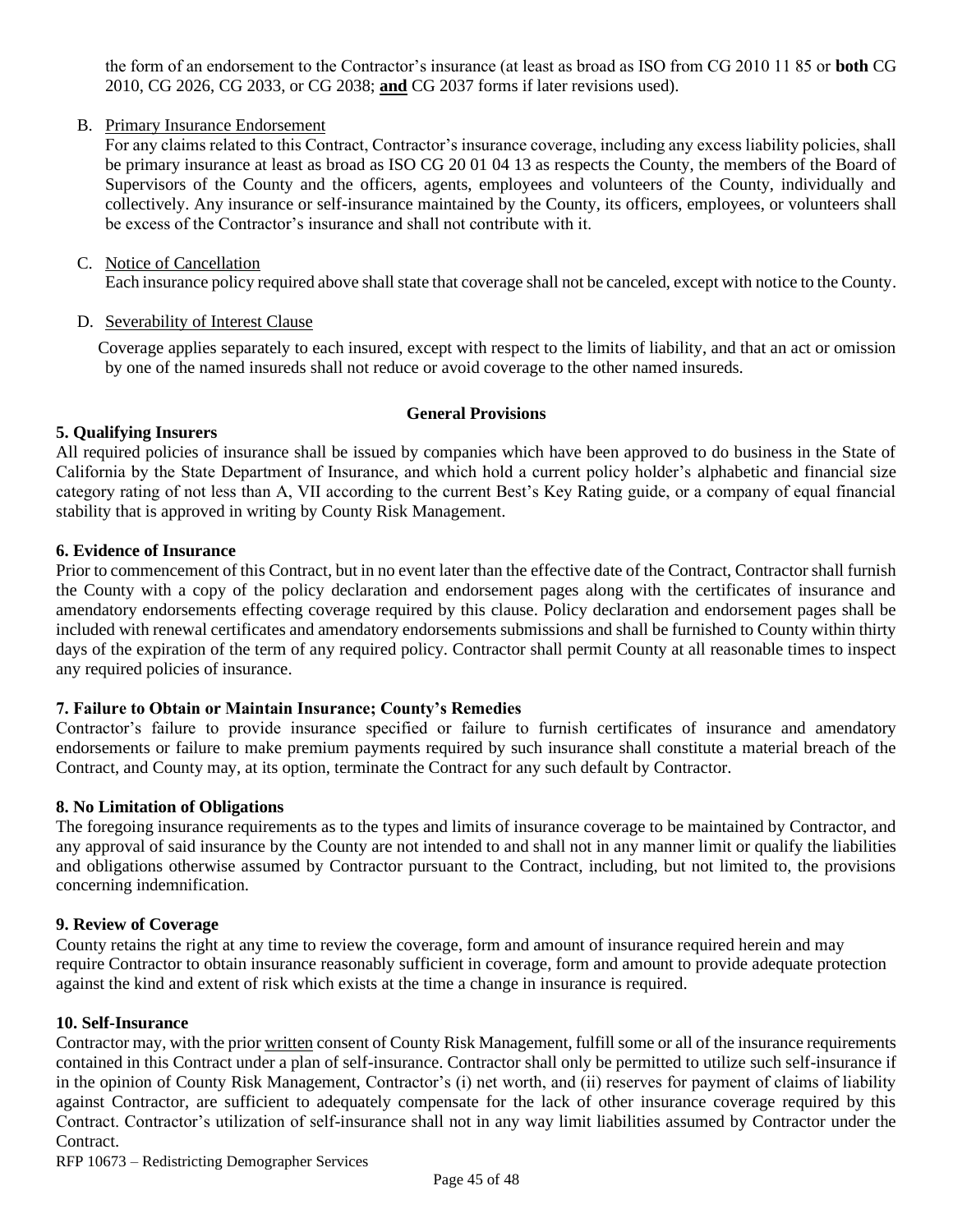#### **11. Claims Made Coverage**

If coverage is written on a "claims made" basis, the Certificate of Insurance shall clearly so state. In addition to the coverage requirements specified above, such policy shall provide that:

- A. The policy retroactive date coincides with or precedes Contractor's commencement of work under the Contract (including subsequent policies purchased as renewals or replacements).
- B. Contractor will make every effort to maintain similar insurance during the required extended period of coverage following expiration of the Contact.
- C. If insurance is terminated for any reason, Contractor shall purchase an extended reporting provision of at least three years to report claims arising in connection with the Contract.
- D. The policy allows for reporting of circumstances or incidents that might give rise to future claims.

#### **12. Subcontractors' Insurance**

Contractor shall require and verify that all subcontractors maintain insurance meeting all the requirements stated herein, and Contractor shall ensure that County is an additional insured on insurance required from subcontractors. Such Additional Insured endorsement shall be attached to the certificate of insurance in order to be valid and on a form at least as broad as ISO from CG 2010 11 85 or both CG 2010, CG 2026, CG 2033, or CG 2038; and CG 2037 forms if later revisions used. If any sub contractor's coverage does not comply with the foregoing provisions, Contractor shall defend and indemnify the County from any damage, loss, cost, or expense, including attorneys' fees, incurred by County as a result of subcontractor's failure to maintain required coverage.

#### **13. Waiver of Subrogation**

Contractor hereby grants to County a waiver of their rights of subrogation which any insurer of Contractor may acquire against County by virtue of the payment of any loss. Contractor agrees to obtain any endorsement that may be necessary to affect this waiver of subrogation. The Workers' Compensation policy shall be endorsed with a waiver of subrogation in favor of the County for all work performed by the Contractor, its employees, agents and subcontractors.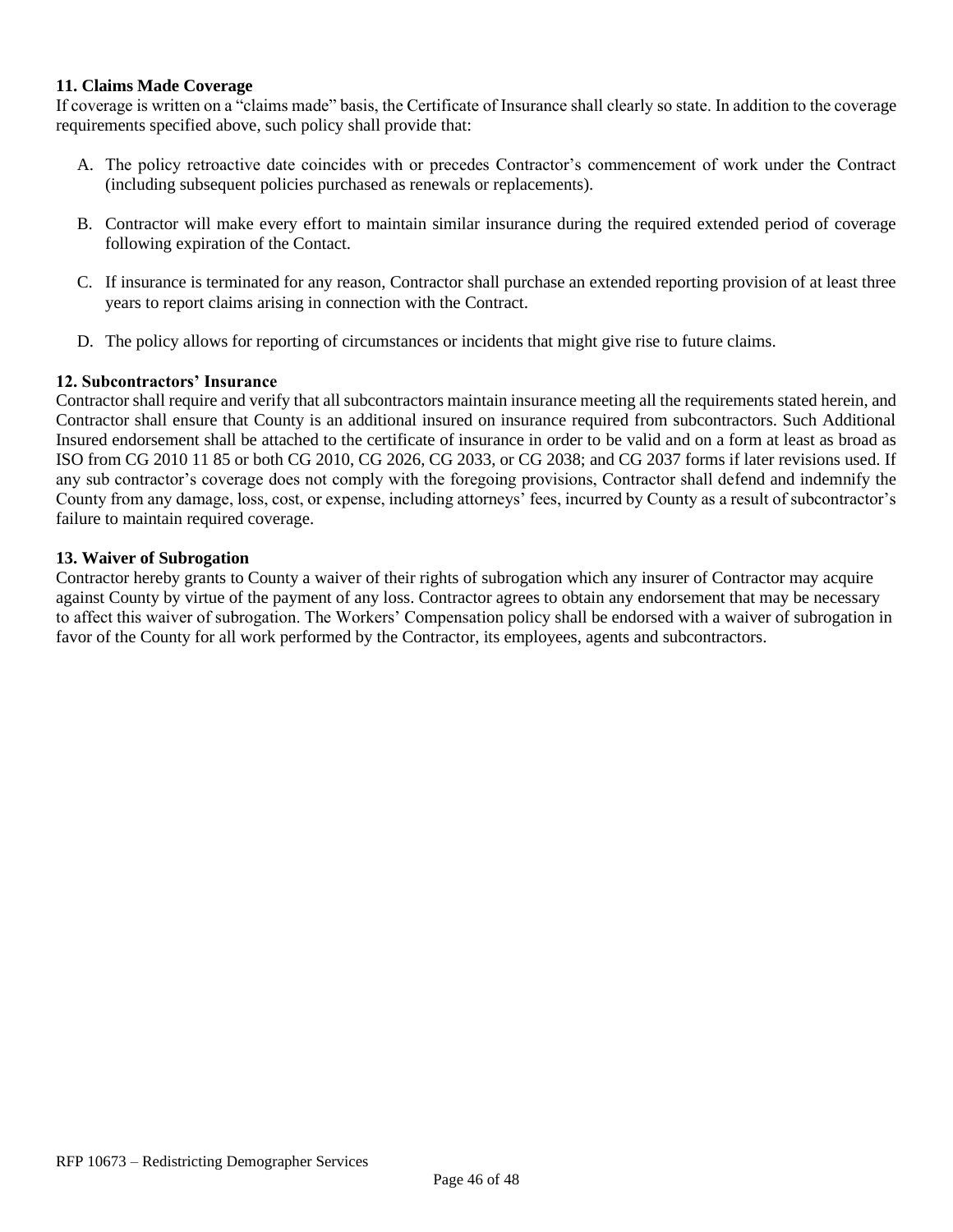# **EXHIBIT C – PRICING/PAYMENT SCHEDULE**

#### **FIXED PRICE PROPOSAL**

1. Based on the services expressly required and reasonably inferred from the SOW, and your proposed technical approach outlined in your responses to Section 2, Part 1 Technical Approach – Exhibit A Statement of Work, of the submittal items, provide your proposed fixed price which is inclusive of associated travel and per diem expenses on the assumption that in-person activities are permitted. Fixed prices shall be communicated in the format represented by the below table and include narrative explaining how each total amount is determined. The anticipated budget for this effort is \$200,000.

| <b>PERSONNEL</b>                         | <b>Hourly Rate</b> | <b>Total</b> |
|------------------------------------------|--------------------|--------------|
| Managerial and/or administrative support |                    |              |
| <b>Consulting Services</b>               |                    |              |
| <b>Training Services</b>                 |                    |              |
| Database development                     |                    |              |
| Demography/line drawing                  |                    |              |
| <b>Clerical Staff Support</b>            |                    |              |
| Other:                                   |                    |              |
|                                          |                    |              |
|                                          |                    |              |
|                                          |                    |              |
| NON-PERSONNEL                            |                    | <b>Total</b> |
| Software licensure                       |                    |              |
| Supplies                                 |                    |              |
| Equipment                                |                    |              |
| Reproduction                             |                    |              |
| Travel                                   |                    |              |
| Other:                                   |                    |              |
|                                          |                    |              |
|                                          |                    |              |
| <b>SUBCONTRACTS</b>                      |                    | <b>Total</b> |
|                                          |                    |              |
|                                          |                    |              |
|                                          |                    |              |
|                                          |                    |              |
|                                          |                    |              |

Contract Total Fixed Price \$\_\_\_\_\_\_\_\_\_\_\_\_\_\_\_\_\_\_\_\_\_\_\_\_\_\_\_\_\_\_\_\_\_\_\_\_\_\_\_\_\_\_\_\_\_\_\_\_

 $\Box$  Offeror qualifies as a Preferred Vendor\* (if checked, complete information below)

\*By selecting Yes and submitting a Preferred Vendor Adjusted Price, Offeror represents that it qualifies as a Preferred Vendor as described in Section 405 of the San Diego Code of Administrative Ordinances and Section 3.7 of the RFP Instructions and Rules. To qualify as a Preferred Vendor, Offeror must be a Local Business that is also a Veteran Owned Business, Disabled Veteran Owned Business or Small Business. Offeror must document eligibility by satisfying both 1. and 2. below. Offeror must provide supporting documentation upon request of the County.

1. Local Business: Offeror maintains a headquarters or provides the same or similar services to those proposed from the following address(es) located within the geographic boundaries of San Diego County.

 $\Box$  Headquarters  $\Box$  Other location providing the same or similar services Address **and a** City State Zip